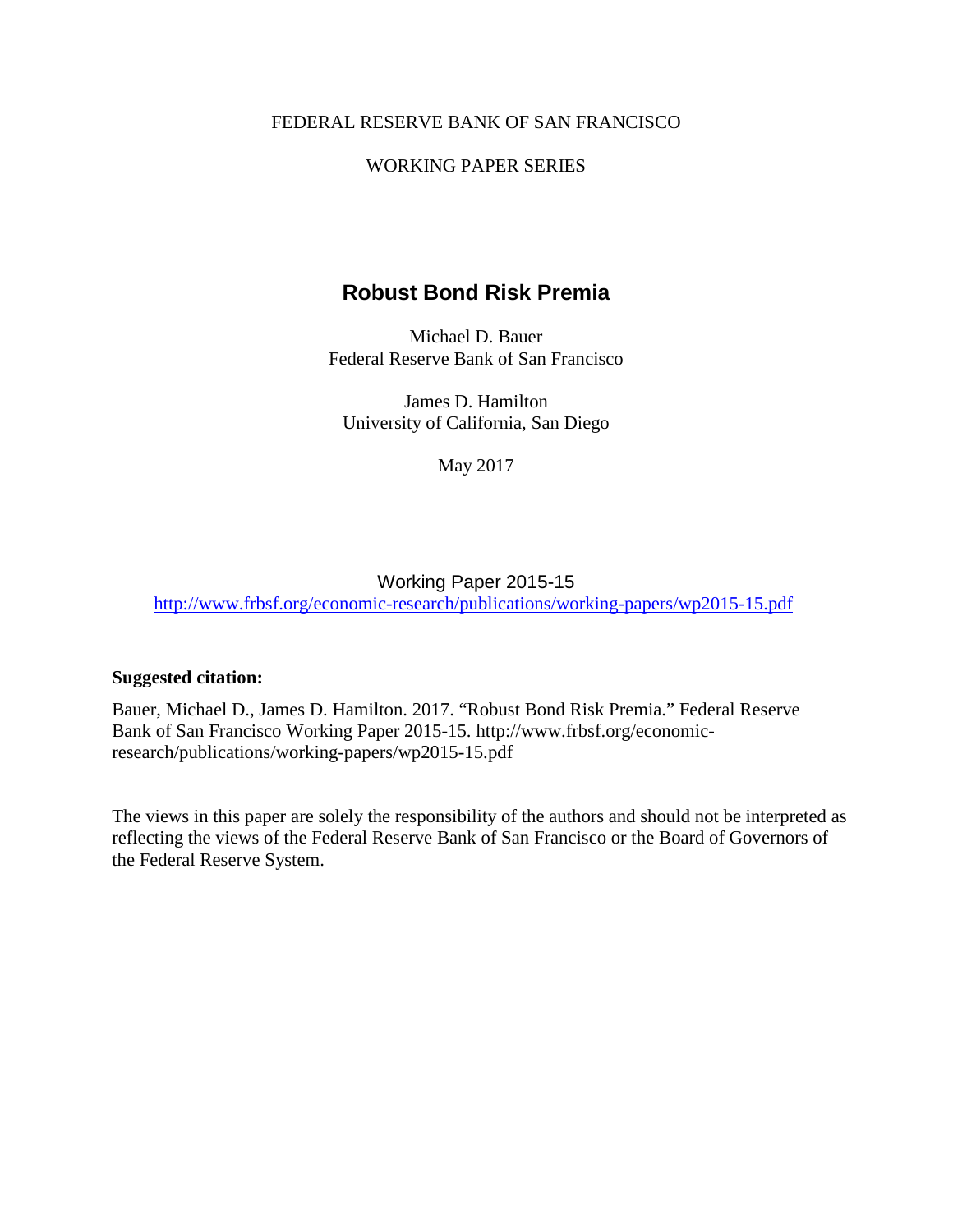## Robust Bond Risk Premia<sup>∗</sup>

Michael D. Bauer†and James D. Hamilton‡

April 16, 2015 Revised: May 22, 2017

#### Abstract

A consensus has recently emerged that variables beyond the level, slope, and curvature of the yield curve can help predict bond returns. This paper shows that the statistical tests underlying this evidence are subject to serious small-sample distortions. We propose more robust tests, including a novel bootstrap procedure specifically designed to test the spanning hypothesis. We revisit the analysis in six published studies and find that the evidence against the spanning hypothesis is much weaker than it originally appeared. Our results pose a serious challenge to the prevailing consensus.

Keywords: yield curve, spanning, return predictability, robust inference, bootstrap JEL Classifications: E43, E44, E47

<sup>∗</sup>The views expressed in this paper are those of the authors and do not necessarily reflect those of others in the Federal Reserve System. We thank Anna Cieslak, John Cochrane, Greg Duffee, Graham Elliott, Robin Greenwood, Helmut Lütkepohl, Ulrich Müller, Hashem Pesaran and Glenn Rudebusch for useful suggestions, conference participants and discussants at the 7th Annual Volatility Institute Conference at the NYU Stern School of Business, the NBER Summer Institute 2015, the Federal Reserve System Macro Conference 2015 in Cleveland, the Federal Reserve Bank of San Francisco Fixed Income Research Conference 2015, the CESifo Conference on Macro, Money and International Finance 2016 in Munich, the Spring 2016 NBER Asset Pricing Workshop in Chicago, and the Western Finance Association Conference 2016 in Park City, as well as seminar participants at the Federal Reserve Bank of Boston, the Free University of Berlin, and the University of Hamburg for helpful comments, and Anh Le, Marcel Priebsch, Serena Ng, Robin Greenwood, Richard Priestley and Anna Cieslak for the data used in their papers.

<sup>†</sup>Federal Reserve Bank of San Francisco, 101 Market St MS 1130, San Francisco, CA 94105, phone: 415- 974-3299, e-mail: michael.bauer@sf.frb.org

<sup>‡</sup>University of California at San Diego, 9500 Gilman Drive, La Jolla, CA 92093-0508, phone: 858-534-5986, e-mail: jhamilton@ucsd.edu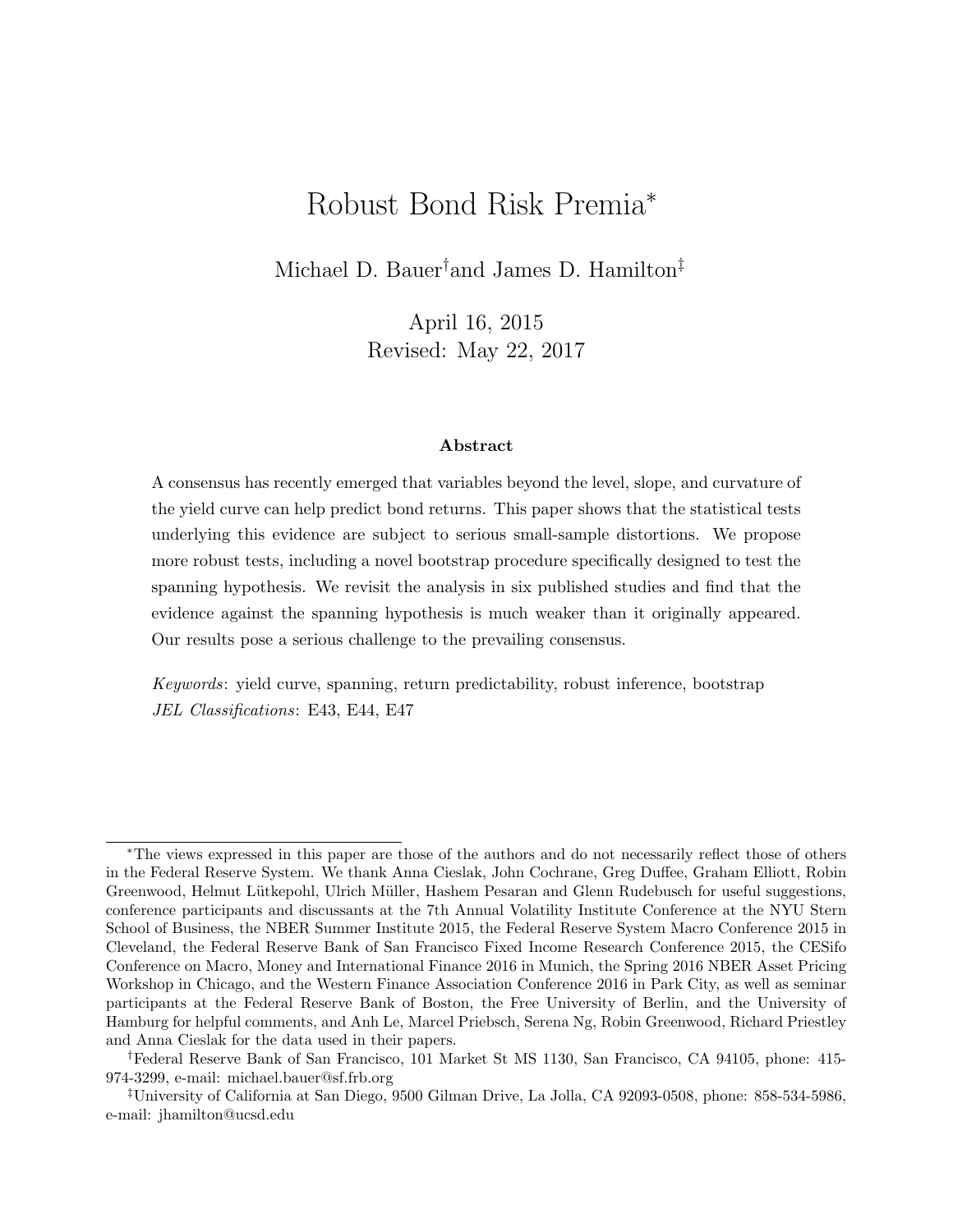### 1 Introduction

Identifying the contribution of risk premia to long-term interest rates is crucial for monetary policy, investment strategy, and interpreting historical episodes such as the unprecedented low interest rates since 2008. Since the risk premium is just the difference between the current long rate and the expected average value of future short rates, the core question for estimating risk premia is how to construct short-rate expectations. Is it sufficient to consider the current yield curve, or should estimates incorporate additional information such as macroeconomic variables? This is the question we address in this paper.

A powerful theoretical argument suggests that the current yield curve itself should contain most (if not all) information useful for forecasting future interest rates and bond returns. Investors use information at time  $t$ —which we can summarize by a state vector  $z_t$ —to forecast future interest rates and risk premia. The price of a zero-coupon bond is thus a function of  $z_t$  and its maturity. The yield curve results from the prices of bonds with many different maturities, each of which is a different function of  $z_t$ . Under quite general assumptions the yield curve therefore contains the same information as  $z_t$ , since  $z_t$  can be inferred from yields. In other words, the yield curve spans all information relevant for forecasting future yields and returns, and no variables other than the current yield curve are needed. While this "spanning hypothesis" could be violated for various reasons, it is in fact implied by essentially all macro-finance models.<sup>[1](#page-2-0)</sup> Therefore the spanning hypothesis is the natural benchmark when investigating the empirical relevance of macroeconomic and other variables for predictions of excess bond returns and estimation of bond risk premia, and a large literature has taken it as the relevant null hypothesis. Recent literature reviews by Gürkaynak and Wright [\(2012\)](#page-33-0) and [Duffee](#page-33-1) [\(2013a\)](#page-33-1) identify the spanning hypothesis as a central issue in macro-finance. If it holds true it would greatly simplify forecasting of interest rates and estimation of monetary policy expectations and bond risk premia, as such forecasts and estimates would not require any macroeconomic series, other asset prices or quantities, volatilities, or survey expectations, but only the information in the current yield curve.<sup>[2](#page-2-1)</sup>

Importantly, the spanning hypothesis does not imply that macroeconomic variables are unimportant for interest rates and risk premia. Quite to the contrary, interest rates are of course driven by macro variables in many ways, an obvious example being the importance of inflation expectations for nominal yields.<sup>[3](#page-2-2)</sup> The yield curve reflects the information in current

<span id="page-2-0"></span><sup>&</sup>lt;sup>1</sup>Examples of equilibrium models of the term structure that imply spanning include [Wachter](#page-36-0) [\(2006\)](#page-36-0), [Piazzesi](#page-35-0) [and Schneider](#page-35-0) [\(2007\)](#page-35-0), [Bekaert et al.](#page-31-0) [\(2009\)](#page-31-0), and [Bansal and Shaliastovich](#page-31-1) [\(2013\)](#page-31-1). Macro-finance models with production economies (i.e., DSGE models) that imply spanning include Hördahl et al. [\(2006\)](#page-34-0), [Dewachter and](#page-32-0) [Lyrio](#page-32-0) [\(2006\)](#page-32-0), [Rudebusch and Wu](#page-35-1) [\(2008\)](#page-35-1), and [Rudebusch and Swanson](#page-35-2) [\(2012\)](#page-35-2).

<span id="page-2-1"></span><sup>2</sup>We will discuss the spanning hypothesis and its theoretical underpinnings in more detail in Section [2.1.](#page-6-0)

<span id="page-2-2"></span><sup>3</sup>Much theoretical and empirical work has investigated the links between macroeconomic variables, interest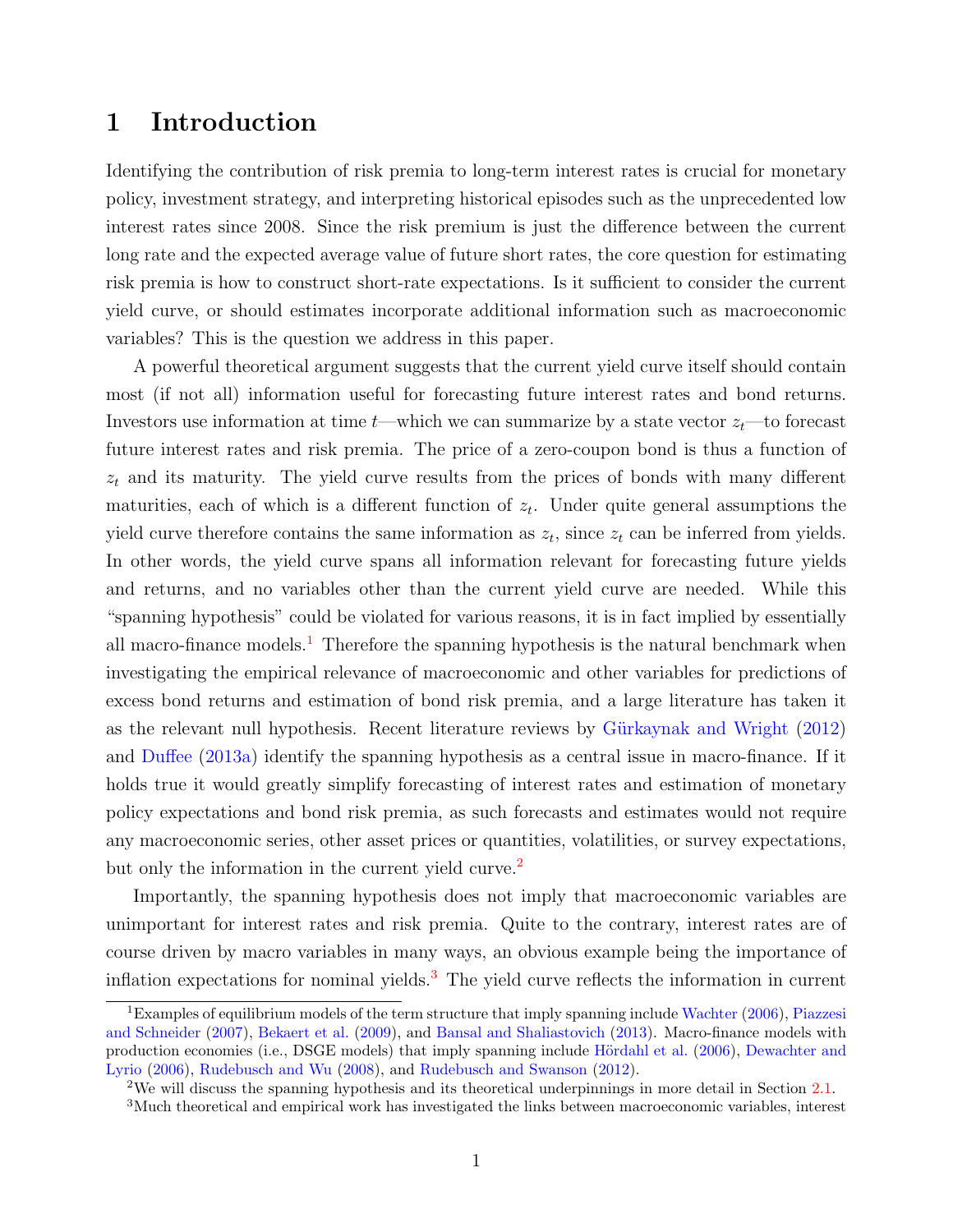and future macro variables, and the spanning hypothesis simply posits that it *fully* reflects and spans this information. Macroeconomic variables are drivers of risk premia, but our question here is what variables should be used for the *estimation* of these risk premia.

How should we summarize the information in the yield curve to empirically test the spanning hypothesis? It has long been recognized that the first three principal components (PCs) of yields, commonly labeled level, slope, and curvature, provide an excellent empirical summary of the entire yield curve [\(Litterman and Scheinkman,](#page-34-1) [1991\)](#page-34-1), as they explain almost all of the cross-sectional variance of observed yields. This motivates a specific version of the spanning hypothesis, a very practical and empirically focused interpretation of the question posed above: Do level, slope and curvature completely capture all the information that is useful for forecasting future yields and estimating bond risk premia? This is the question we focus on in this paper.<sup>[4](#page-3-0)</sup>

There is a growing consensus in the literature that the spanning hypothesis can be rejected by the observed data. This evidence comes from predictive regressions for bond returns on various predictors, controlling for information in the current yield curve. The variables that have been found to contain additional predictive power in such regressions include measures of economic growth and inflation [\(Joslin et al.,](#page-34-2) [2014\)](#page-34-2), factors inferred from a large set of macro variables [\(Ludvigson and Ng,](#page-34-3) [2009,](#page-34-3) [2010\)](#page-34-4), long-term trends in inflation or inflation expectations [\(Cieslak and Povala,](#page-32-1) [2015\)](#page-32-1), the output gap [\(Cooper and Priestley,](#page-32-2) [2008\)](#page-32-2), and measures of Treasury bond supply [\(Greenwood and Vayanos,](#page-33-2) [2014\)](#page-33-2). These results suggest that there might be unspanned or hidden information that is not captured by the current yield curve but that is useful for forecasting. In addition, [Cochrane and Piazzesi](#page-32-3) [\(2005\)](#page-32-3) found that higher-order (fourth and fifth) PCs of bond yields appear useful for predicting bond returns, which suggests that the miniscule amount of yield variation not captured by the first three PCs somehow contains relevant information about bond risk premia.

But these predictive regressions have a number of problematic features. The true predictive variables under the null hypothesis are necessarily correlated with lagged forecast errors because they summarize the information in the current yield curve. As a consequence they violate the condition of strict econometric exogeneity. In addition, the predictive variables are typically highly persistent. We show that this leads to substantial "standard error bias" in samples of the size commonly studied, with the problem even more severe when the proposed explanatory variables exhibit a trend over the observed sample. Because the estimated standard errors are too small, the result can often be spurious rejection of the spanning hypothesis

rates, and risk premia. Some prominent examples include [Campbell and Cochrane](#page-32-4) [\(1999\)](#page-32-4), [Diebold et al.](#page-32-5) [\(2006\)](#page-32-5), [Bikbov and Chernov](#page-32-6) [\(2010\)](#page-32-6), [Rudebusch and Swanson](#page-35-2) [\(2012\)](#page-35-2), and [Bansal and Shaliastovich](#page-31-1) [\(2013\)](#page-31-1).

<span id="page-3-0"></span><sup>&</sup>lt;sup>4</sup>While most of our analysis centers on this question, we also report results for alternative spanning hypotheses under which four or five PCs fully capture the information in the yield curve.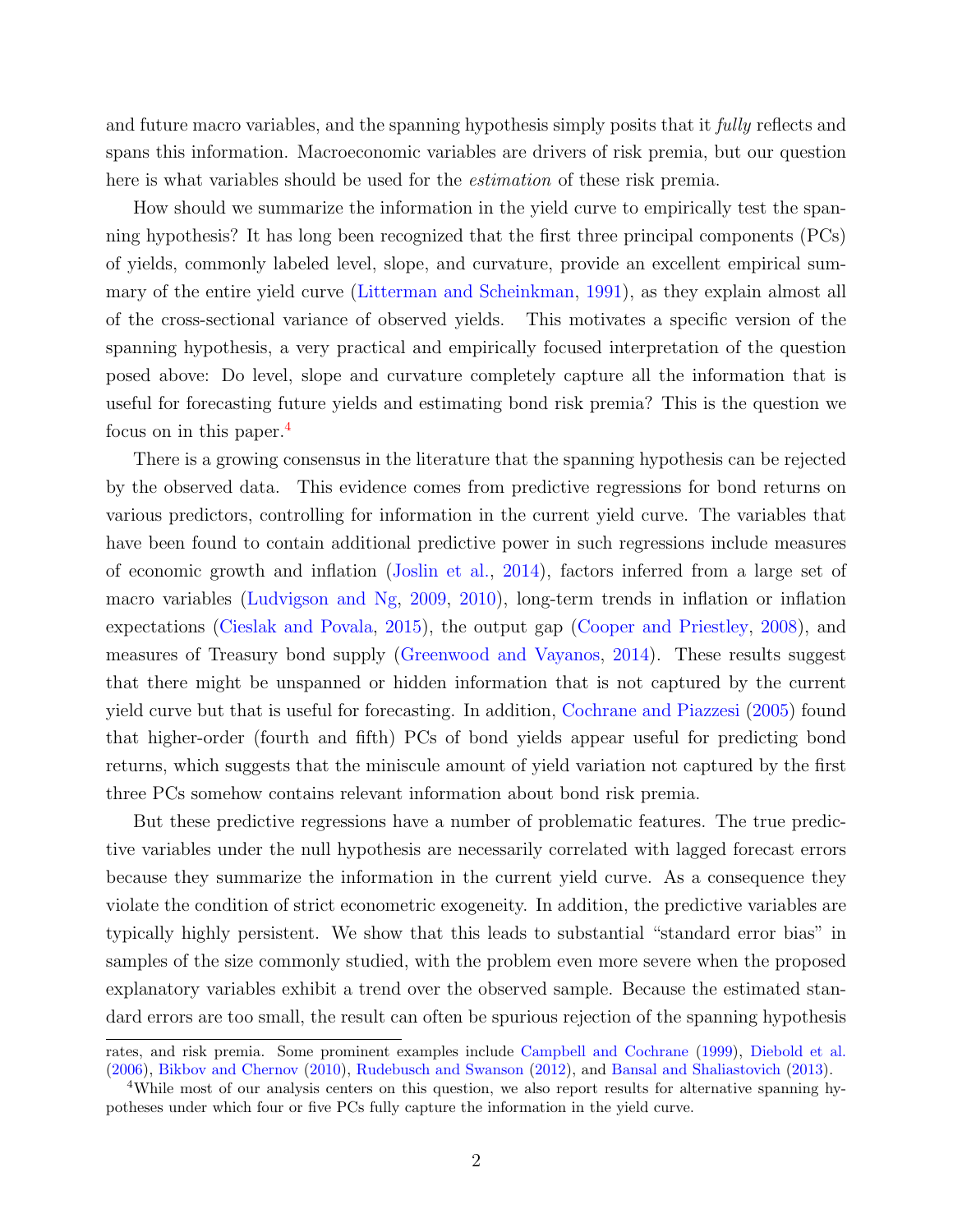even though it is true. This problem inherent in all tests of the spanning hypothesis has to our knowledge not previously been recognized. [Mankiw and Shapiro](#page-35-3) [\(1986\)](#page-35-3) and [Stambaugh](#page-35-4) [\(1999\)](#page-35-4) documented small-sample coefficient bias in predictive regressions with a persistent regressor that is not strictly exogenous.<sup>[5](#page-4-0)</sup> By contrast, in our setting there is no coefficient bias pertaining to the additional predictors, and instead a downward bias of the estimated standard errors distorts the results of conventional inference. An additional problem is that the common predictive regressions are estimated in monthly data but with an annual excess bond return as the dependent variable, and the presence of overlapping observations introduces substantial serial correlation in the prediction errors. As a result, standard errors are even less reliable, and regression  $R^2$  are harder to interpret. We demonstrate that the procedures commonly used for inference about the spanning hypothesis do not adequately address these issues and are subject to serious small-sample distortions.

We propose a novel approach that researchers can use to obtain more robust inference in these predictive regressions: a parametric bootstrap that generates data samples under the spanning hypothesis. We calculate the first three PCs of the observed set of yields and summarize their dynamics with a VAR fit to the observed PCs. Then we use a residual bootstrap to resample the PCs, and construct bootstrapped yields by multiplying the simulated PCs by the historical loadings of yields on the PCs and adding a small Gaussian measurement error. Thus by construction no variables other than the PCs are useful for predicting yields or returns in our generated data. We then fit a separate VAR to the proposed additional explanatory variables alone, and generate bootstrap samples for the predictors from this VAR. Using our novel bootstrap procedure, we can calculate the properties of any regression statistic under the spanning hypothesis.<sup>[6](#page-4-1)</sup> This calculation demonstrates that the conventional tests reject the true null much too often. We show that the tests employed in published studies, which are intended to have a nominal size of five percent, have a true size between 8 and 61%. We then use our bootstrap to ask how likely it would be under the null to observe the patterns of predictability that researchers have found in the data. We find that the proposed predictors are always much less significant than appeared in conventional tests, and are often statistically insignificant. These results provide a strong caution against using conventional tests for inference about bond risk premia, and we recommend that researchers instead use the bootstrap procedure proposed in this paper.

<span id="page-4-0"></span>An additional way to assess the robustness of the published results is to take advantage

<sup>5</sup>[Cavanagh et al.](#page-32-7) [\(1995\)](#page-32-7) and [Campbell and Yogo](#page-32-8) [\(2006\)](#page-32-8) considered this problem using local-to-unity asymptotic theory.

<span id="page-4-1"></span> $6$ Our procedure notably differs from the bootstrap approach commonly employed in this literature, which generates artificial data under the expectations hypothesis, such as [Bekaert et al.](#page-31-2) [\(1997\)](#page-31-2), [Cochrane and Piazzesi](#page-32-3) [\(2005\)](#page-32-3), [Ludvigson and Ng](#page-34-3) [\(2009,](#page-34-3) [2010\)](#page-34-4), and [Greenwood and Vayanos](#page-33-2) [\(2014\)](#page-33-2).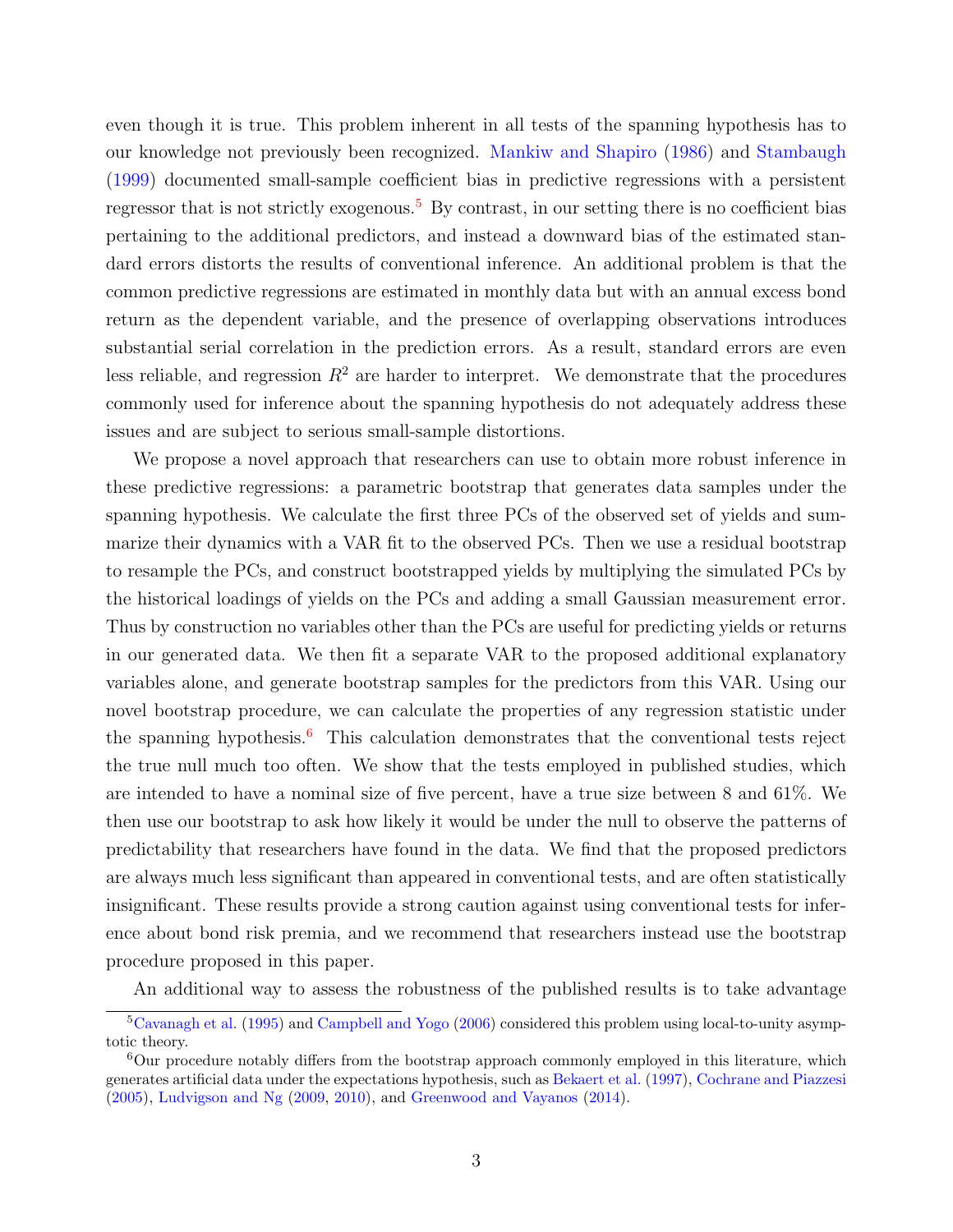of the data that have arrived since publication of these studies. In addition to re-estimating the proposed predictive models over a common, more recent data sample, we use the newly available data to evaluate whether they improve true out-of-sample forecasts, which gives us a more reliable test than the often-reported pseudo-out-of-sample statistics. We find that the proposed additional predictors are rarely helpful in the new data, reinforcing the case that the apparent strength of the in-sample evidence may be an artifact of the small-sample problems we highlight.

After revisiting the evidence in the six influential papers cited above we draw two main conclusions: First, conventional methods of inference are extremely unreliable in these predictive regressions, because they often suggest that variables are relevant for bond risk premia which in truth are irrelevant. New approaches for robust inference are needed, and we propose three in this paper. Second, when reconsidered with more robust methods for inference, the evidence against the spanning hypothesis appears weaker and much less robust than would appear from the published results, and in some cases appears to be spurious.

Our paper is related to other studies that critically assess return predictability in finance. For stock returns, [Goetzmann and Jorion](#page-33-3) [\(1993\)](#page-33-3) and [Nelson and Kim](#page-35-5) [\(1993\)](#page-35-5) used simulation studies to document that small-sample problems can lead to spurious findings of predictability. [Ferson et al.](#page-33-4) [\(2003\)](#page-33-4) raised the possibility of finding spurious predictability if a persistent component of stock returns is unobserved. [Ang and Bekaert](#page-31-3) [\(2007\)](#page-31-3) demonstrated that the commonly employed Newey-West standard errors are not reliable for long-horizon predictions. [Welch and Goyal](#page-36-1) [\(2008\)](#page-36-1) showed that predictability largely disappears in out-of-sample analysis, and [Lewellen et al.](#page-34-5) [\(2010\)](#page-34-5) showed that estimating factor models for equity risk premia can lead to spuriously high  $R^2$  for truly irrelevant risk factors. Our paper parallels these studies by also documenting that published evidence on predictability and risk premia is fraught with serious econometric problems and appears to be partially spurious. But our work is distinct in that we describe a new, different econometric issue and focus on evidence on unspanned risks in bond returns instead of predictability of stock returns. The literature on bond returns and the expectations hypothesis goes back to [Fama and Bliss](#page-33-5) [\(1987\)](#page-33-5) and [Campbell and](#page-32-9) [Shiller](#page-32-9) [\(1991\)](#page-32-9), who established that the slope of the yield curve helps predict bond returns. [Bekaert et al.](#page-31-2) [\(1997\)](#page-31-2) and [Bekaert and Hodrick](#page-31-4) [\(2001\)](#page-31-4) documented that rejections of the expectations hypothesis are robust to the Stambaugh bias that arises in predictive regressions for bond returns. Our paper shows that a different kind of bias—standard error bias—arises in the widely used tests of the spanning hypothesis, and that accounting for it can change the empirical conclusions.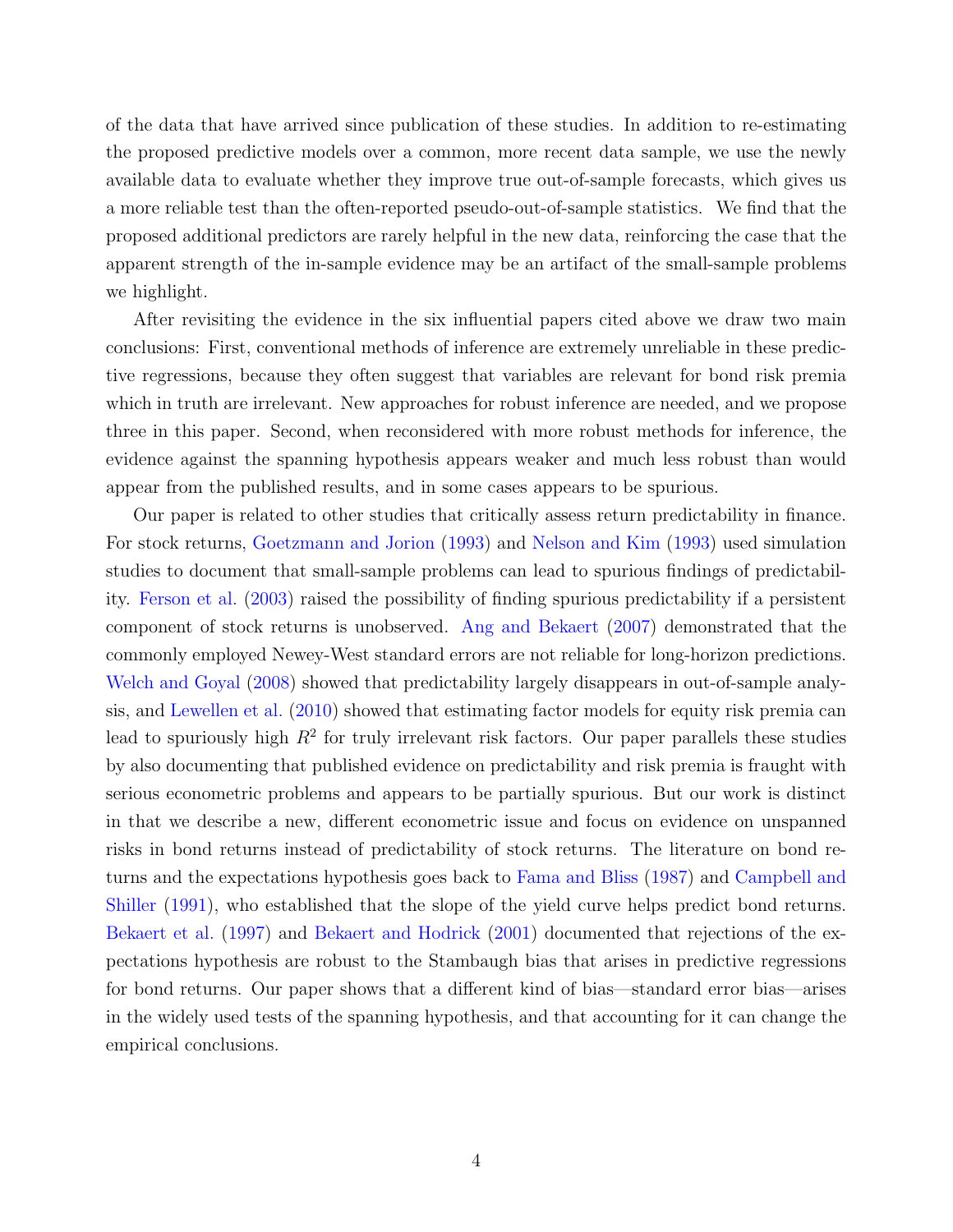### <span id="page-6-3"></span>2 Inference about the spanning hypothesis

In this section we first explain the economic underpinnings and common empirical tests of the spanning hypothesis, and then document previously unrecognized econometric problems with these tests. Then we propose a new way of inference about the spanning hypothesis that solves these problems using an easy-to-implement parametric bootstrap.

#### <span id="page-6-0"></span>2.1 The spanning hypothesis

A simple but powerful theoretical argument demonstrates that under certain assumptions about financial markets the yield curve fully spans the information set that is relevant for forecasting future interest rates and estimating risk premia.<sup>[7](#page-6-1)</sup> If the vector  $z_t$  denotes the information that investors use for pricing financial assets, then bond prices and yields are functions of  $z_t$ . Since bond yields are determined by investor's expectations of future shortterm rates and future excess returns,  $z_t$  contains the information required to construct these forecasts. For example,  $z_t$  would likely contain macroeconomic variables that matter for interest rates, such as current and expected future inflation. Denoting by  $Y_t$  a vector of N yields of different maturities we have  $Y_t = f(z_t)$  where  $f(\cdot)$  is a vector-valued function. The spanning hypothesis assumes that f is invertible, in which case the information in  $z_t$  can be inferred as  $z_t = f^{-1}(Y_t)$ . A necessary condition for this invertibility condition is that N is at least as large as the number of variables in  $z_t$ , which is a plausible assumption given the large number of yields that constitute the yield curve. Invertibility is guaranteed for example if f is linear and its Jabobian has full column rank, but it will also hold under much more general conditions. Most asset pricing and macro-finance models imply invertibility of model-implied yields for state variables, hence the spanning hypothesis holds in these models.<sup>[8](#page-6-2)</sup> As mentioned above, the spanning hypothesis of course does not imply that macro variables are unimportant for interest rates, but simply states that the yield curve fully spans the relevant information in macro (and other) variables.

While essentially all asset pricing models imply some version of spanning, there are a number of reasons why the relevant information may not be spanned by the first three PCs of observed yields, which is the null hypothesis we focus on in this paper. First, yields may of course depend on more than three state variables. For example, in [Bansal and Shaliastovich](#page-31-1) [\(2013\)](#page-31-1) yields are functions of four state variables. Second, even if three linear combinations of model-implied yields span  $z_t$ , this might be difficult to exploit in practice due to measurement error. In particular, [Duffee](#page-33-6) [\(2011b\)](#page-33-6) demonstrated that if the effects of some elements of  $z_t$  on

<span id="page-6-1"></span><sup>7</sup>This argument largely follows the one in [Duffee](#page-33-7) [\(2013b,](#page-33-7) Section 2.3).

<span id="page-6-2"></span><sup>8</sup>See footnote [1](#page-2-0) for relevant references on this point.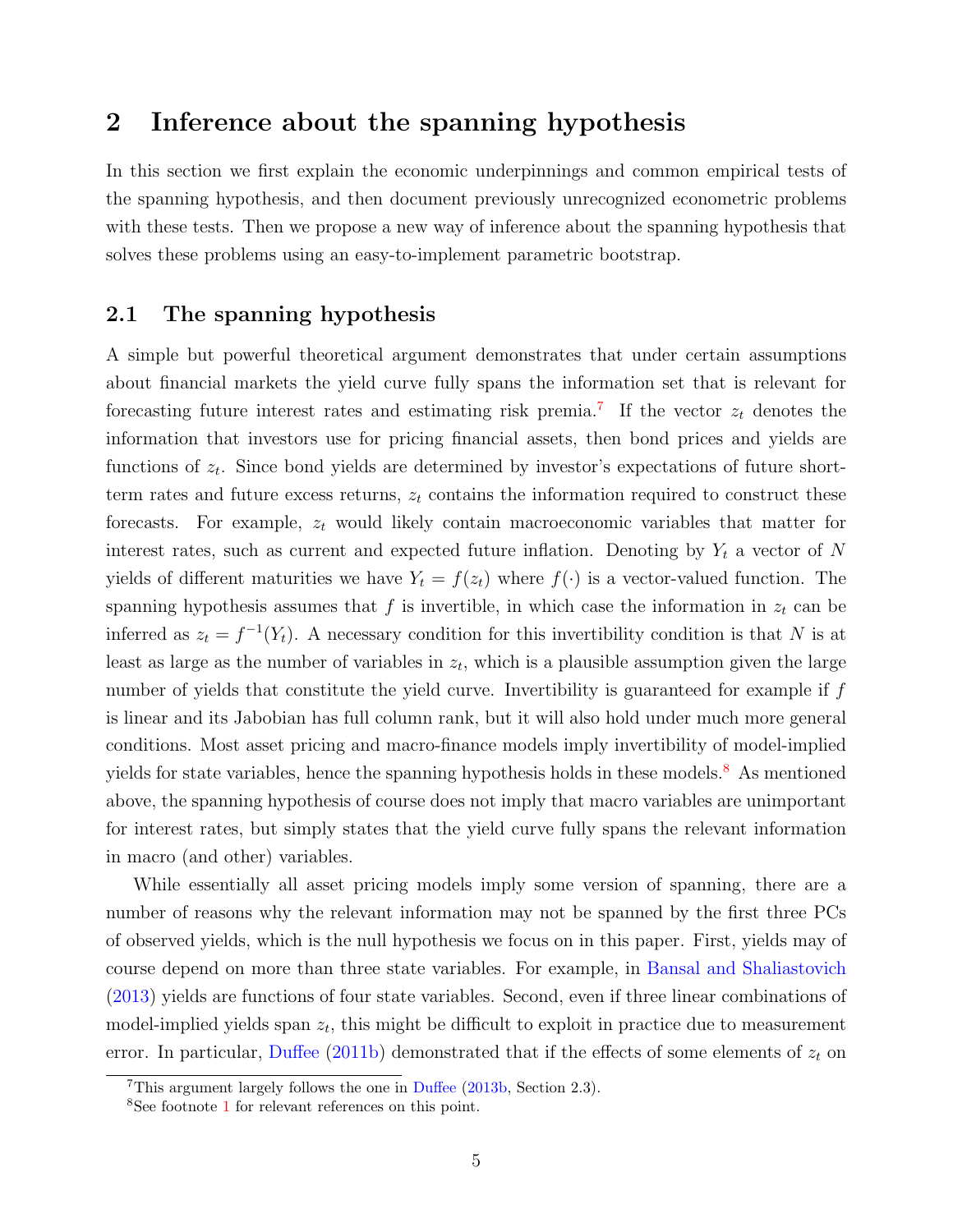yields nearly offset each other, those components will be very difficult to infer from current observed yields alone. [Cieslak and Povala](#page-32-1) [\(2015\)](#page-32-1) and [Bauer and Rudebusch](#page-31-5) [\(2017\)](#page-31-5) noted that in affine yield-curve models, even small measurement errors can make it impossible to recover  $z_t$  from observed yields. Third, statistical expectations may differ from subjective expectations due to learning (as in, for example, [Piazzesi et al.,](#page-35-6) [2015\)](#page-35-6). Fourth, there may be singularities, non-linearities, or structural breaks that prevent invertibility. Our paper does not address these theoretical possibilities, and instead focuses on the empirical question whether the spanning hypothesis is a good description of the data.

Evidence against the spanning hypothesis typically comes from regressions of the form

<span id="page-7-0"></span>
$$
y_{t+h} = \beta_1' x_{1t} + \beta_2' x_{2t} + u_{t+h}, \tag{1}
$$

where the dependent variable  $y_{t+h}$  is the return or excess return on a long-term bond (or portfolio of bonds),  $x_{1t}$  and  $x_{2t}$  are vectors containing  $K_1$  and  $K_2$  predictors, respectively, and  $u_{t+h}$  is a forecast error. The predictors  $x_{1t}$  contain a constant and the information in the yield curve, typically captured by the first three PCs of observed yields, i.e., level, slope, and curvature. The null hypothesis of interest is

$$
H_0: \quad \beta_2=0,
$$

which says that the relevant predictive information is spanned by the information in the yield curve and that  $x_{2t}$  has no additional predictive power. A key feature of these regressions is that because the regressors in  $x_{1t}$  capture information in the current yield curve, they are necessarily correlated with  $u_t$  and hence not strictly exogenous. The predictors are also typically very persistent. This gives rise to a previously unrecognized problem, "standard error bias," that causes tests to reject the null hypothesis much too often, with the problem even more severe when the explanatory variables are trending over the sample. In addition, empirical work typically tries to predict returns over  $h = 12$  months, and such use of overlapping returns, and the resulting serial correlation in  $u_{t+h}$ , leads to additional econometric problems. In the following subsections we describe these problems in detail.

The spanning hypothesis is of course different from the expectations hypothesis (EH) which posits that expected excess bond returns (i.e., bond risk premia) are constant. A large literature has tested the EH by asking whether any variables help predict excess bond returns. The strongest predictor appears to be the slope of the yield curve, as documented by [Fama](#page-33-5) [and Bliss](#page-33-5) [\(1987\)](#page-33-5) and [Campbell and Shiller](#page-32-9) [\(1991\)](#page-32-9). These results are perfectly consistent with the spanning hypothesis. While EH-regressions suffer from small-sample problems similar to those that arise in tests of the spanning regressions, including Stambaugh bias and standard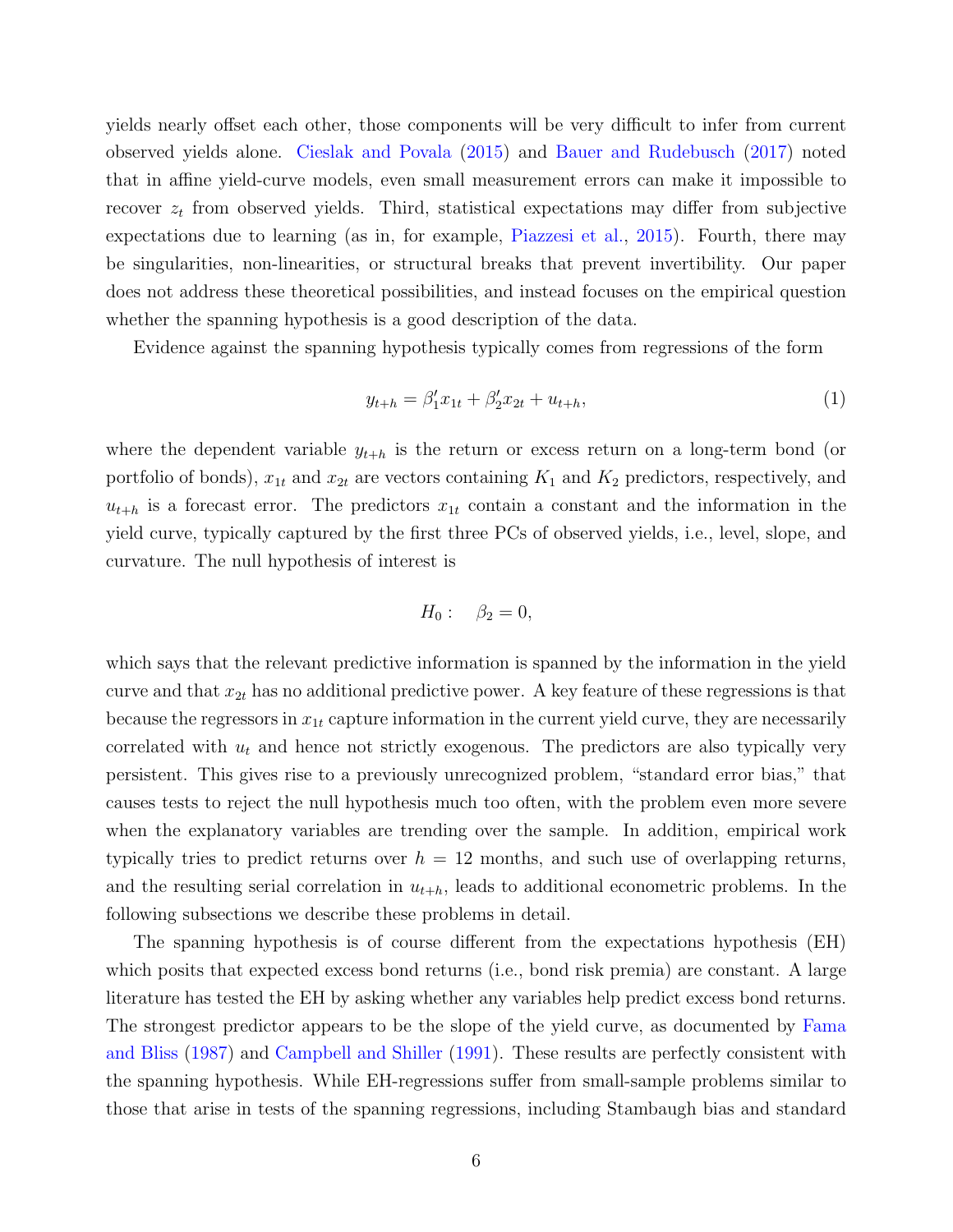error bias, [Bekaert et al.](#page-31-2) [\(1997\)](#page-31-2) and [Bekaert and Hodrick](#page-31-4) [\(2001\)](#page-31-4) documented that rejections of the EH are robust to accounting for these problems. By contrast, we will show that rejections of the spanning hypothesis are not robust and can arise spuriously.

#### <span id="page-8-2"></span>2.2 The source of standard error bias

Here we explain the intuition for standard error bias in the case when  $h = 1$  and  $u_{t+1}$  is white noise. According to the Frisch-Waugh Theorem, the OLS estimate of  $\beta_2$  in [\(1\)](#page-7-0) can always be viewed as having been obtained in two steps. First we regress  $x_{2t}$  on  $x_{1t}$  and calculate the residuals  $\tilde{x}_{2t} = x_{2t} - \hat{A}_T x_{1t}$  for  $\hat{A}_T = \left(\sum_{t=1}^T x_{2t} x'_{1t}\right) \left(\sum_{t=1}^T x_{1t} x'_{1t}\right)^{-1}$ . Second we regress  $y_{t+1}$ on  $\tilde{x}_{2t}$ . The coefficient on  $\tilde{x}_{2t}$  in this regression will be numerically identical to the coefficient on  $x_{2t}$  in the original regression [\(1\)](#page-7-0).<sup>[9](#page-8-0)</sup> The standard Wald statistic for a test about  $\beta_2$  can be expressed as

<span id="page-8-3"></span>
$$
W_T = \left(\sum_{t=1}^T u_{t+1} \tilde{x}'_{2t}\right) \left(s^2 \sum_{t=1}^T \tilde{x}_{2t} \tilde{x}'_{2t}\right)^{-1} \left(\sum_{t=1}^T \tilde{x}_{2t} u_{t+1}\right) \tag{2}
$$

for  $s^2 = (T - K_1 - K_2)^{-1} \sum_{t=1}^T (y_{t+1} - b'_1 x_{1t} - b'_2 x_{2t})^2$  and  $b_1$  and  $b_2$  the OLS estimates from [\(1\)](#page-7-0). The validity of this test depends on whether  $W_T$  is approximately  $\chi^2(K_2)$ . If  $x_{1t}$  and  $x_{2t}$  are stationary and ergodic, the estimate  $\hat{A}_T$  will converge to the true value  $A = E(x_{2t}x'_{1t}) [E(x_{1t}x'_{1t})]^{-1}$ . In that case the sampling uncertainty from the first step is asymptotically irrelevant and  $W$  would have the same asymptotic distribution as if we replaced  $\tilde{x}_{2t}$  with  $x_{2t} - Ax_{1t}$ , which gives rise to the standard result for stationary regressors that  $W_T \stackrel{d}{\rightarrow} \chi^2(K_2)$ .

If, however, the regressors are highly persistent, a regression of  $x_{2t}$  on  $x_{1t}$  behaves like a spurious regression. For example, if  $x_{1t}$  and  $x_{2t}$  are unit-root processes, the value of  $\hat{A}_T$  is not tending to some constant but instead to a random variable  $A$  that is different in every sample, even as the sample size T approaches infinity. If  $x_{1t}$  was strictly exogenous, this would not affect the asymptotic distribution of  $W_T$ . But in tests of the spanning hypothesis  $x_{1t}$  is necessarily correlated with  $u_t$ , and due to this lack of strict exogeneity  $\sum_{t=1}^{T} \tilde{x}_{2t} u_{t+1}$  has a nonstandard limiting distribution with variance that is larger<sup>[10](#page-8-1)</sup> than that of  $\sum_{t=1}^{T} x_{2t} u_{t+1}$ . By contrast, OLS hypothesis tests act as if the variance of  $\sum_{t=1}^{T} \tilde{x}_{2t} u_{t+1}$  is smaller than that of  $\sum_{t=1}^T x_{2t} u_{t+1}$ , since  $\sum_{t=1}^T \tilde{x}_{2t} \tilde{x}_{2t}'$  is smaller by construction in every sample than  $\sum_{t=1}^T x_{2t} x_{2t}'$ . Therefore OLS standard errors are necessarily too small,  $W_T$  does not converge to a  $\chi^2(K_2)$ distribution, and conventional t- or F-tests about the value of  $\beta_2$  in [\(1\)](#page-7-0) will reject more often

<span id="page-8-0"></span><sup>&</sup>lt;sup>9</sup>We provide a proof of this and other statements in this section in Appendix  $A.1$ .

<span id="page-8-1"></span> $10$ More formally, the difference between the two matrices is a positive definite matrix.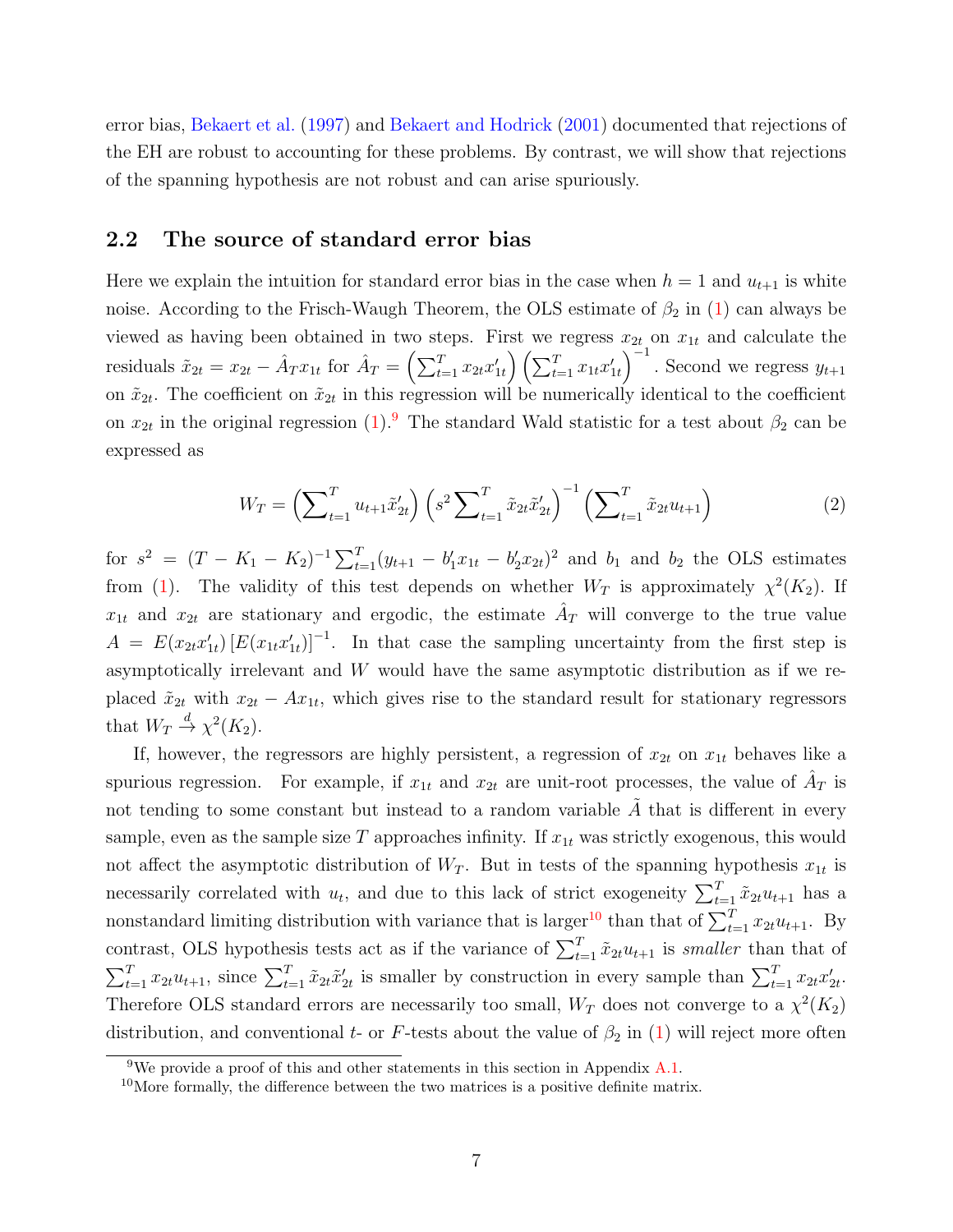than they should.<sup>[11](#page-9-0)</sup>

#### <span id="page-9-6"></span>2.3 A canonical example

In this section we explore the size of these effects in a canonical example, using first local-tounity asymptotics and then small-sample simulations based on the model

<span id="page-9-3"></span>
$$
y_{t+1} = \beta_0 + \beta_1 x_{1t} + \beta_2 x_{2t} + u_{t+1}
$$
\n(3)

where  $x_{1t}$  and  $x_{2t}$  are scalar AR(1) processes

<span id="page-9-4"></span>
$$
x_{1,t+1} = \mu_1 + \rho_1 x_{1t} + \varepsilon_{1t} \tag{4}
$$

<span id="page-9-5"></span>
$$
x_{2,t+1} = \mu_2 + \rho_2 x_{2t} + \varepsilon_{2t} \tag{5}
$$

with  $\varepsilon_{it}$  martingale-difference sequences and  $x_{i0} = 0$ . Our interest is in what happens when the persistence parameters  $\rho_i$  are close to unity. We first focus on the case without drift in these processes  $(\mu_1 = \mu_2 = 0)$ . We assume that innovations to  $x_{1t}$  have correlation  $\delta$  with  $u_t$ , whereas  $x_{2t}$  is uncorrelated with both  $x_{1t}$  and  $u_t$ :

$$
E\begin{bmatrix} \varepsilon_{1t} \\ \varepsilon_{2t} \\ u_t \end{bmatrix} \begin{bmatrix} \varepsilon_{1s} & \varepsilon_{2s} & u_s \end{bmatrix} = \begin{bmatrix} \sigma_1^2 & 0 & \delta \sigma_1 \sigma_u \\ 0 & \sigma_2^2 & 0 \\ \delta \sigma_1 \sigma_u & 0 & \sigma_u^2 \end{bmatrix} \quad \text{if } t = s
$$

$$
= 0 \quad \text{otherwise.}
$$

Thus when  $\beta_2 = 0$ , the variable  $x_{2t}$  has nothing to do with either  $x_{1s}$  or  $y_s$  for any t or s.

One device for seeing how the results in a finite sample of some particular size  $T$  differ from those predicted by conventional first-order asymptotics is to use a local-to-unity specification as in [Phillips](#page-35-7) [\(1988\)](#page-35-7) and [Cavanagh et al.](#page-32-7) [\(1995\)](#page-32-7):

<span id="page-9-1"></span>
$$
x_{i,t+1} = (1 + c_i/T)x_{it} + \varepsilon_{i,t+1} \quad i = 1, 2. \tag{6}
$$

For example, if our data come from a sample of size  $T = 100$  when  $\rho_i = 0.99$ , the idea is to approximate the small-sample distribution of regression statistics by the asymptotic distribution obtained by taking  $c_i = -1$  in [\(6\)](#page-9-1) and letting  $T \to \infty$ .<sup>[12](#page-9-2)</sup> The local-to-unity

<span id="page-9-0"></span> $11$ In Appendix [A.1](#page-46-0) we go through this argument in more detail, and provide additional proofs. Note also that we have focused on conventional OLS standard errors that assume conditional homoskedasticity, but very similar reasoning applies when White's heteroskedasticity-robust standard errors are used.

<span id="page-9-2"></span> $12$ It is well known that approximations from such local-to-unity asymptotics are substantially better than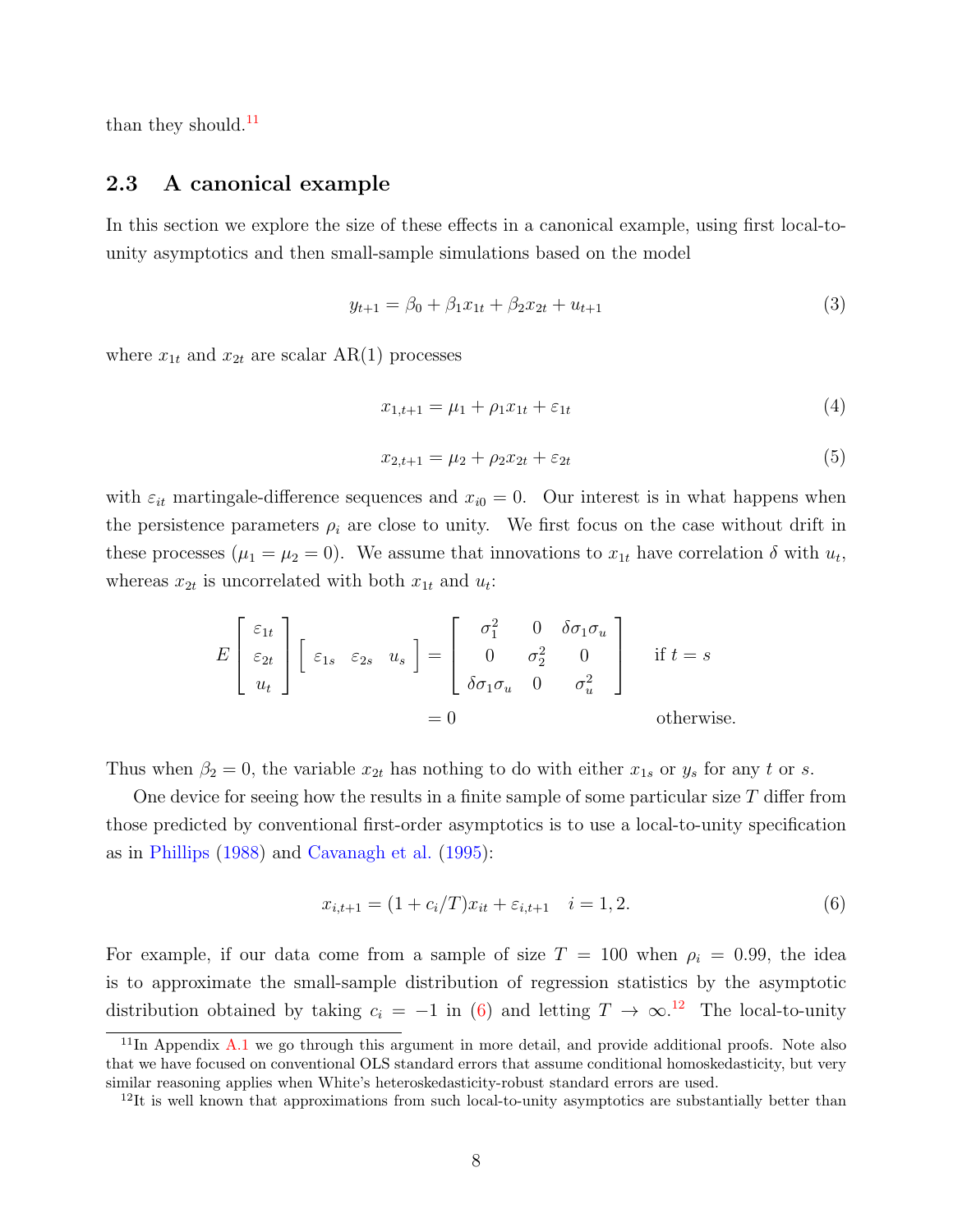asymptotics turn out to be described by Ornstein-Uhlenbeck processes. For example

$$
T^{-2} \sum_{t=1}^{T} (x_{it} - \bar{x}_i)^2 \Rightarrow \sigma_i^2 \int_0^1 [J_{c_i}^{\mu}(\lambda)]^2 d\lambda
$$

where  $\Rightarrow$  denotes weak convergence as  $T \rightarrow \infty$  and

$$
J_{c_i}^{\mu}(\lambda) = J_{c_i}(\lambda) - \int_0^1 J_{c_i}(s)ds \qquad J_{c_i}(\lambda) = c_i \int_0^{\lambda} e^{c_i(\lambda - s)} W_i(s)ds + W_i(\lambda) \qquad i = 1, 2
$$

with  $W_1(\lambda)$  and  $W_2(\lambda)$  denoting independent standard Brownian motion.<sup>[13](#page-10-0)</sup>

We show in Appendix [A.2](#page-47-0) that under local-to-unity asymptotics the coefficient from a regression of  $x_{2t}$  on  $x_{1t}$  has the following limiting distribution:

<span id="page-10-3"></span>
$$
A_T = \frac{\sum (x_{1t} - \bar{x}_1)(x_{2t} - \bar{x}_2)}{\sum (x_{1t} - \bar{x}_1)^2} \Rightarrow \frac{\sigma_2 \int_0^1 J_{c_1}^{\mu}(\lambda) J_{c_2}^{\mu}(\lambda) d\lambda}{\sigma_1 \int_0^1 [J_{c_1}^{\mu}(\lambda)]^2 d\lambda} = (\sigma_2/\sigma_1) A,\tag{7}
$$

where the last equality defines the random variable  $A$ . Under first-order asymptotics the influence of  $A_T$  would vanish as the sample size grows. But using local-to-unity asymptotics we see that  $A_T$  behaves similarly to the coefficient in a spurious regression and does not converge to zero—the true correlation between  $x_{1t}$  and  $x_{2t}$  in this setting—but to a random variable that differs across samples. The implication is that the *t*-statistic for  $b_2$  can have a small-sample distribution that is very poorly approximated using first-order asymptotics. Appendix [A.2](#page-47-0) demonstrates that this t-statistic has a local-to-unity asymptotic distribution under the null hypothesis that is given by

<span id="page-10-2"></span>
$$
\frac{b_2 - \beta_2}{\left\{s^2 / \sum \tilde{x}_{2t}^2\right\}^{1/2}} \Rightarrow \delta Z_1 + \sqrt{1 - \delta^2} Z_0 \tag{8}
$$

$$
Z_1 = \frac{\int_0^1 K_{c_1,c_2}(\lambda) dW_1(\lambda)}{\left\{\int_0^1 [K_{c_1,c_2}(\lambda)]^2 d\lambda\right\}^{1/2}} \qquad Z_0 = \frac{\int_0^1 K_{c_1,c_2}(\lambda) dW_0(\lambda)}{\left\{\int_0^1 [K_{c_1,c_2}(\lambda)]^2 d\lambda\right\}^{1/2}} \qquad K_{c_1,c_2}(\lambda) = J_{c_2}^{\mu}(\lambda) - AJ_{c_1}^{\mu}(\lambda)
$$

for  $s^2 = (T-3)^{-1} \sum (y_{t+1} - b_0 - b_1 x_{1t} - b_2 x_{2t})^2$  and  $W_i(\lambda)$  independent standard Brownian processes for  $i = 0, 1, 2$ . Conditional on the realizations of  $W_1(.)$  and  $W_2(.)$ , the term  $Z_0$  will be recognized as a standard Normal variable, and therefore  $Z_0$  has an unconditional  $N(0, 1)$ distribution as well.<sup>[14](#page-10-1)</sup> In other words, if  $x_{1t}$  is strictly exogenous ( $\delta = 0$ ) then the OLS t-test

those based on conventional first-order asymptotics which take  $T \to \infty$  and treat  $\rho_i = 0.99$  as a constant; see for example [Chan](#page-32-10) [\(1988\)](#page-32-10) and [Nabeya and Sørensen](#page-35-8) [\(1994\)](#page-35-8).

<span id="page-10-0"></span><sup>&</sup>lt;sup>13</sup>When  $c_i = 0$ , [\(6\)](#page-9-1) becomes a random walk and the local-to-unity asymptotics simplify to the standard unit-root asymptotics involving functionals of Brownian motion as a special case:  $J_0(\lambda) = W(\lambda)$ .

<span id="page-10-1"></span><sup>&</sup>lt;sup>14</sup>The intuition is that for  $v_{0,t+1} \sim$  i.i.d.  $N(0,1)$  and  $K = \{K_t\}_{t=1}^T$  any sequence of random variables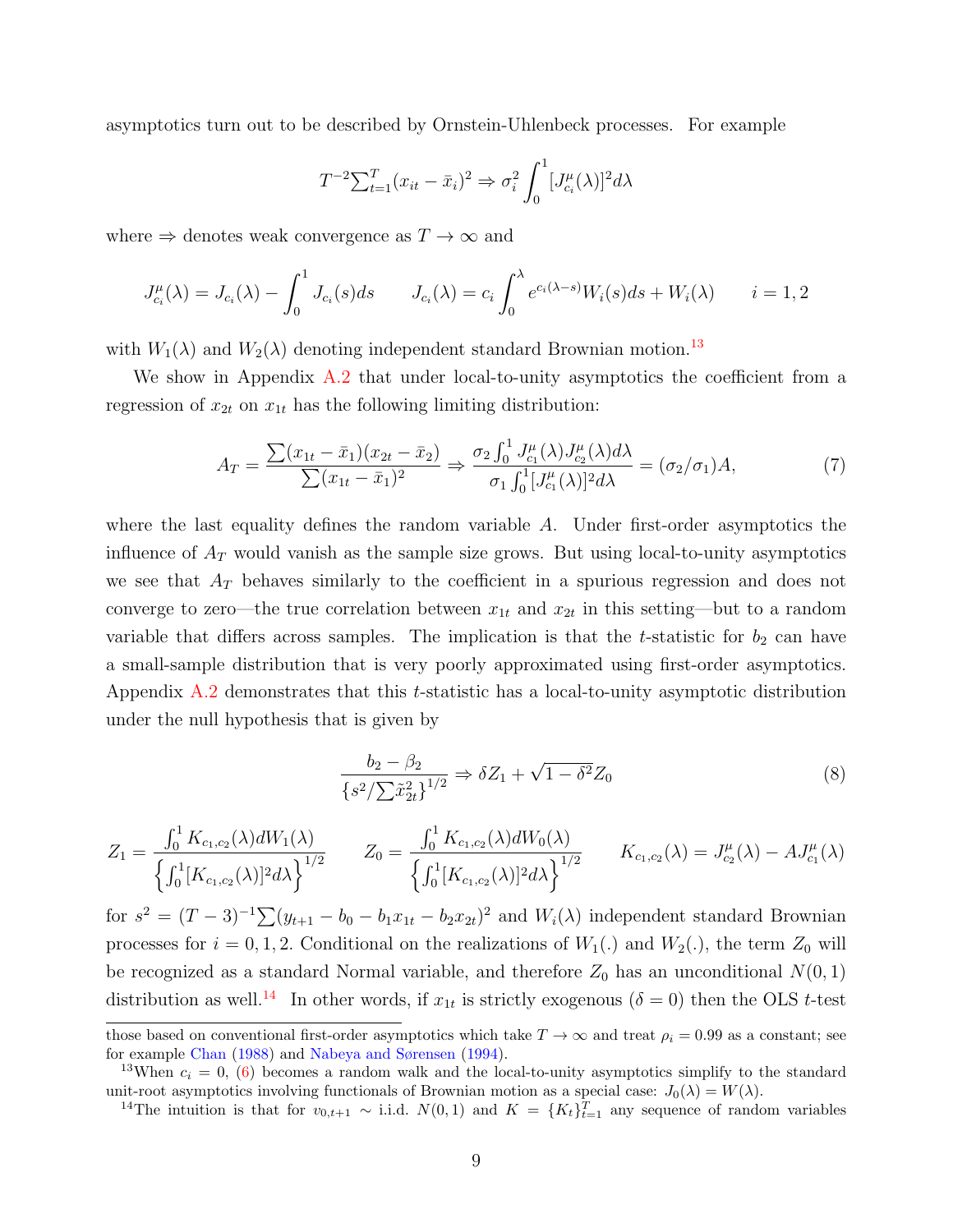of  $\beta_2 = 0$  will be valid in small samples even with highly persistent regressors. By contrast, if  $\delta \neq 0$  the random variable  $Z_1$  comes into play, which has a nonstandard distribution because the term  $dW_1(\lambda)$  in the numerator is not independent of the denominator. In particular, Appendix [A.2](#page-47-0) establishes that  $Var(Z_1) > 1$ . Moreover  $Z_1$  and  $Z_0$  are uncorrelated with each other.<sup>[15](#page-11-0)</sup> Therefore the t-statistic in  $(8)$  has a non-standard distribution with variance  $\delta^2 \text{Var}(Z_1) + (1 - \delta^2) \leq 1$  which is monotonically increasing in  $|\delta|$ . This shows that whenever  $x_{1t}$  is correlated with  $u_t$  ( $\delta \neq 0$ ) and  $x_{1t}$  and  $x_{2t}$  are highly persistent, in small samples the t-test of  $\beta_2 = 0$  will reject too often when  $H_0$  is true.<sup>[16](#page-11-1)</sup>

We can quantify the magnitude of these effects in a simulation study. We generate values for  $x_{1t}$  and  $x_{2t}$  by drawing  $\varepsilon_{1t}$  and  $\varepsilon_{2t}$  as i.i.d. Gaussian random variables with  $\sigma_1 = \sigma_2 = 1$ , using  $\mu_1 = \mu_2 = 0$  and different values of  $\rho_1 = \rho_2 = \rho$ , starting from  $x_{10} = x_{20} = 0$ . We generate  $y_t = u_t = \delta \varepsilon_{1t} + \sqrt{1 - \delta^2} v_t$  where  $v_t$  is a standard normal random variable.<sup>[17](#page-11-2)</sup> Hence, in our data-generating process (DGP) we have  $\beta_0 = \beta_1 = \beta_2 = 0$ ,  $\sigma_u = 1$ , and  $Corr(u_t, \varepsilon_{1t}) = \delta$ . We simulate 1,000,000 samples, estimate regression [\(3\)](#page-9-3) in each sample, and study the small-sample behavior of the t-statistic for the test of  $H_0$ :  $\beta_2 = 0$ , using critical values from the Student-t distribution with 97 degrees of freedom. In addition, we also draw from the local-to-unity asymptotic distribution of the t-statistic given in equation  $(8)$  using well-known Monte Carlo methods.<sup>[18](#page-11-3)</sup>

The first panel of Table [1](#page-37-0) shows the results of this exercise for different values of  $\rho$  and  $\delta$ . If the regressors are either strictly exogneous ( $\delta = 0$ ) or not serially correlated ( $\rho = 0$ ), the true size of the t-test of  $\beta_2 = 0$  is equal to the nominal size of five percent. If, however, both  $\rho \neq 0$  and  $\delta \neq 0$ , the true size exceeds the nominal size, and this size distortion increases in  $\rho$ 

<span id="page-11-3"></span><span id="page-11-2"></span><sup>17</sup>We can focus on  $0 \le \delta \le 1$ , since only  $|\delta|$  matters for the distribution of the *t*-statistic.

that is independent of  $v_0$ ,  $\sum_{t=1}^T K_t v_{0,t+1}$  has a distribution conditional on K that is  $N(0, \sum_{t=1}^T K_t^2)$  and  $\sum_{t=1}^T K_t v_{0,t+1}/\sqrt{\sum_{t=1}^T K_t^2} \sim N(0,1)$ . Multiplying by the density of K and integrating over K gives the identical unconditional distribution, namely  $N(0, 1)$ . For a more formal discussion in the current setting, see [Hamilton](#page-33-8) [\(1994,](#page-33-8) pp. 602-607).

<span id="page-11-0"></span><sup>&</sup>lt;sup>15</sup>The easiest way to see this is to note that conditional on  $W_1(.)$  and  $W_2(.)$  the product has expectation zero, so the unconditional expected product is zero as well.

<span id="page-11-1"></span><sup>&</sup>lt;sup>16</sup>Expression  $(8)$  can be viewed as a straightforward generalization of result  $(2.1)$  in [Cavanagh et al.](#page-32-7)  $(1995)$ and expression (11) in [Campbell and Yogo](#page-32-8) [\(2006\)](#page-32-8). In their case the explanatory variable is  $x_{1,t-1} - \bar{x}_1$  which behaves asymptotically like  $J_{c_1}^{\mu}(\lambda)$ . The component of  $u_t$  that is correlated with  $\varepsilon_{1t}$  leads to a contribution to the t-statistic given by the expression that [Cavanagh et al.](#page-32-7) [\(1995\)](#page-32-7) refer to as  $\tau_{1c}$ , which is labeled as  $\tau_c/\kappa_c$ by [Campbell and Yogo](#page-32-8) [\(2006\)](#page-32-8). This variable is a local-to-unity version of the Dickey-Fuller distribution with well-known negative bias. By contrast, in our case the explanatory variable is  $\tilde{x}_{2,t-1} = x_{2,t-1} - A_T x_{1,t-1}$ which behaves asymptotically like  $K_{c_1,c_2}(\lambda)$ . Here the component of  $u_t$  that is correlated with  $\varepsilon_{1t}$  leads to a contribution to the t-statistic given by  $Z_1$  in our expression [\(8\)](#page-10-2). Unlike the Dickey-Fuller distribution,  $Z_1$  has mean zero, so that there is no bias in  $b_2$ .

<sup>&</sup>lt;sup>18</sup>We simulate samples of size  $\tilde{T}$  from near-integrated processes with  $c_1 = c_2 = T(\rho - 1)$  and approximate the integrals in [\(8\)](#page-10-2) using Rieman sums—see, for example, [Chan](#page-32-10) [\(1988\)](#page-32-10), [Stock](#page-36-2) [\(1991\)](#page-36-2), and [Stock](#page-36-3) [\(1994\)](#page-36-3). We use  $\hat{T} = 1000$ , since even moderate sample sizes generally yield accurate approximations to the limiting distribution [\(Stock,](#page-36-2) [1991,](#page-36-2) uses  $\ddot{T} = 500$ ).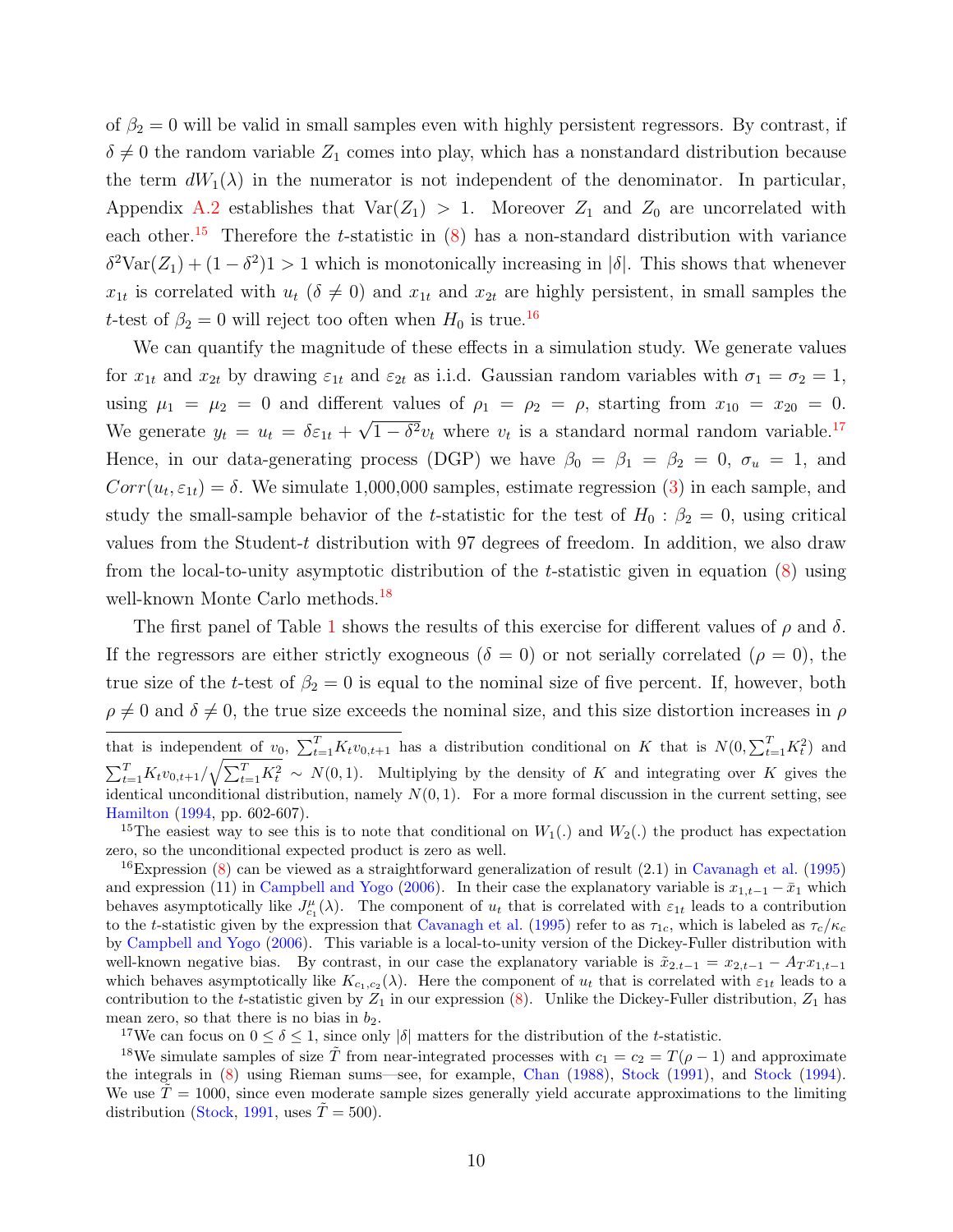and  $\delta$ . In the presence of high persistence the true size of this t-test can be quite substantially above the nominal size: For  $\rho = 0.99$  and  $\delta = 1$ , the true size is around 15 percent, meaning that we would reject the true null hypothesis more than three times as often as we should. The size calculations are, not surprisingly, very similar for the small-sample simulations and the local-to-unity asymptotic approximations.

Figure [1](#page-44-0) plots the size of the t-test for the case with  $\delta = 1$  for sample sizes from  $T = 50$  to 1000, based on the local-to-unity approximation. When  $\rho < 1$ , the size distortion decreases with the sample size. For example for  $\rho = 0.99$  the size decreases from 15 percent to about 9 percent. In contrast, when  $\rho = 1$  the size distortions are not affected by the sample size, as indeed in this case the non-Normal distribution corresponding to  $(8)$  with  $c<sub>i</sub> = 0$  governs the distribution for arbitrarily large T.

The reason for the size distortions when testing  $\beta_2 = 0$  is not coefficient bias. The top panel of Table [1](#page-37-0) shows that  $b_1$  is downward biased but  $b_2$  is unbiased. However, the conventional OLS standard errors underestimate the true sampling variability of the OLS estimates: they can average up to 30% below the standard deviation of the coefficient estimates across simulations. This standard error bias is the reason why the *t*-test rejects too often.

#### <span id="page-12-2"></span>2.4 The role of trends

Up to now we have been considering the case when the true values of the constant terms  $\mu_i$ in equations  $(4)-(5)$  $(4)-(5)$  $(4)-(5)$  are zero. As seen in the second and third panels of Table [1,](#page-37-0) the size distortions on tests about  $\beta_2$  can nearly double when  $\mu_i \neq 0$ , and the bias in the estimate of  $\beta_1$  increases as well.

We can understand what is going on most easily by considering the case when the roots  $\rho_i$ are exactly unity.<sup>[19](#page-12-0)</sup> In that case, if  $\mu_1$  is zero and  $\mu_2$  is not,  $x_{2t}$  will exhibit a deterministic time trend and this ends up stochastically dominating the random walk component of  $x_{2t}$ . The regression [\(3\)](#page-9-3) would then be asymptotically equivalent to a regression of  $y_{t+1}$  on  $(1, x_{1t}, \mu_2 t)'$ . When  $\delta = 1$  the asymptotic distribution of a t-test of a true null hypothesis about  $\beta_1$  in regression [\(3\)](#page-9-3) would be identical to that if we were to perform a Dickey-Fuller test of the true null hypothesis  $\eta = 0$  in the regression

<span id="page-12-1"></span>
$$
\Delta x_{1,t+1} = \mu_1 + \eta x_{1t} + \xi t + \varepsilon_{1,t+1},\tag{9}
$$

which is the well-known Dickey-Fuller Case 4 distribution described in [Hamilton](#page-33-8) [\(1994,](#page-33-8) eq. [17.4.55]). We know that the coefficient bias and size distortions are bigger when a time trend

<span id="page-12-0"></span><sup>&</sup>lt;sup>19</sup>The following results are proved formally in Appendix  $A.3$ .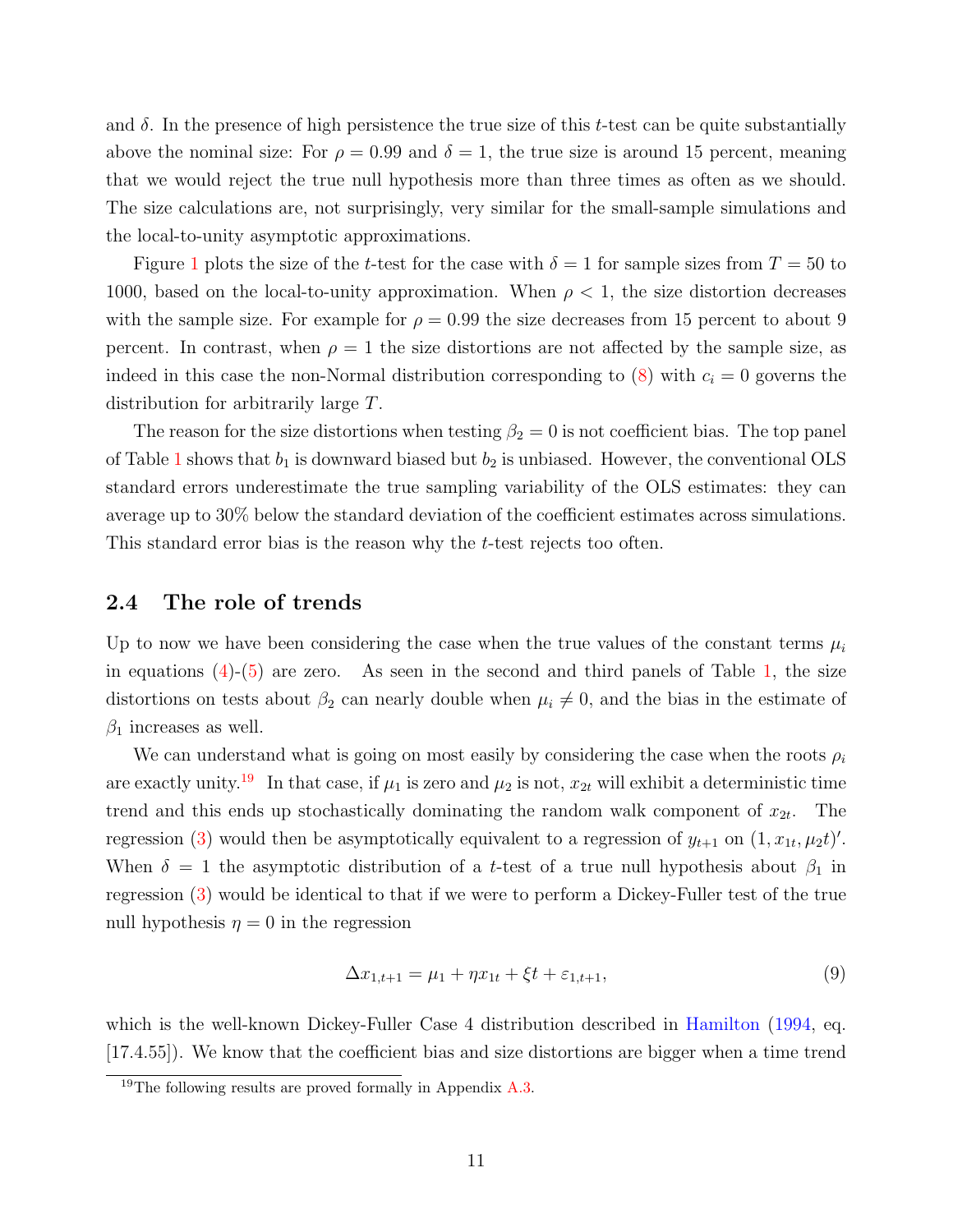is included in regression  $(9)$  compared to the case when it is not.<sup>[20](#page-13-0)</sup> For the same reason we would find that the Stambaugh bias of  $b_1$  in regression [\(3\)](#page-9-3) becomes worse when a variable  $x_{2t}$ with a deterministic trend is added to the regression. The standard error bias for  $b_2$  is also exacerbated when the true  $\mu_2$  is nonzero.

In the case when  $\rho_2$  is close to but strictly less than unity, this problem would vanish asymptotically but is still a factor in small samples. An apparent trend shows up in a finite sample because when a stationary variable with mean  $\mu_2/(1-\rho_2)$  is started from  $x_{20} = 0$ , it will tend to rise toward its unconditional mean. As  $\rho_2$  approaches unity, this trend within a finite sample becomes arbitrarily close to that seen in a true random walk with drift  $\mu_2$ . While in the applications in this paper the trend in explanatory variables like inflation is typically downward instead of upward, the issue is the same, because the distribution of  $b_1$  is identical whether  $x_{t2}$  begins at  $x_{20} = 2\mu_2/(1-\rho_2)$  and then drifts down to its mean or whether it begins at  $x_{20} = 0$  and drifts up. Note that the values we have used for simulation in Table [1](#page-37-0) are representative of those that may be encountered in practice. $^{21}$  $^{21}$  $^{21}$ 

When both  $x_{1t}$  and  $x_{2t}$  have trends (see panel 3 of Table 1) we have the same issues just discussed but with a reinterpretation of the variables. Consider for example the case when both trends are the same  $(\mu_1 = \mu_2)$ . Note that a regression of  $y_{t+1}$  on  $(1, x_{1t}, x_{2t})'$  has the identical fitted values as a regression of  $y_{t+1}$  on  $(1, x_{1t}-x_{2t}, x_{2t})'$ , which again is asymptotically equivalent to a regression in which the second variable is a driftless unit-root process correlated with the lagged residual and the third variable is dominated by a deterministic time trend. Now the Stambaugh bias will show up in the coefficient on  $x_{1t} - x_{2t}$ . Translating back in terms of the original regression of  $y_{t+1}$  on  $(1, x_{1t}, x_{2t})'$  we would now find Stambaugh biases in both  $b_1$  and  $b_2$  that are mirror images of each other. Note the implications of this example. When  $\mu_1$  and  $\mu_2$  are both nonzero, if we were to regress  $y_{t+1}$  on  $x_{1t}$  alone, there would be no Stambaugh bias and no problem with t-tests about  $\beta_1$ , because  $x_{1t}$  is dominated by the time trend. The same is true if we were to regress  $y_{t+1}$  on  $x_{2t}$  alone. But when both  $x_{1t}$  and  $x_{2t}$ are included in the regression, spurious conclusions about both coefficients would emerge.

The practical relevance of these results is that when the proposed additional predictors in  $x_{2t}$  are trending, this can substantially magnify the small-sample problems and lead to more poorly sized tests and spurious rejections of the spanning hypothesis.

<span id="page-13-1"></span><span id="page-13-0"></span><sup>&</sup>lt;sup>20</sup>See Case 2 versus Case 4 in [Hamilton](#page-33-8) [\(1994,](#page-33-8) Tables B.5 and B.6).

<sup>&</sup>lt;sup>21</sup>For example, an AR(1) process fit to the trend inflation variable used by [Cieslak and Povala](#page-32-1) [\(2015\)](#page-32-1) over the sample 1985-2013 has  $\rho_2 = 0.99$  and  $\mu_2/\sigma_2 = 1.5$ , an even stronger drift relative to innovation than the value  $\mu_2/\sigma_2 = 1.0$  $\mu_2/\sigma_2 = 1.0$  $\mu_2/\sigma_2 = 1.0$  used in Table 1. And their variable has a value in 1985:1 that is 5 times the size of  $\mu_2/(1-\rho_2)$  $\mu_2/(1-\rho_2)$  $\mu_2/(1-\rho_2)$ , implying a downward drift over 1985-2013 that is 4 times as fast as in the Table 1 simulation.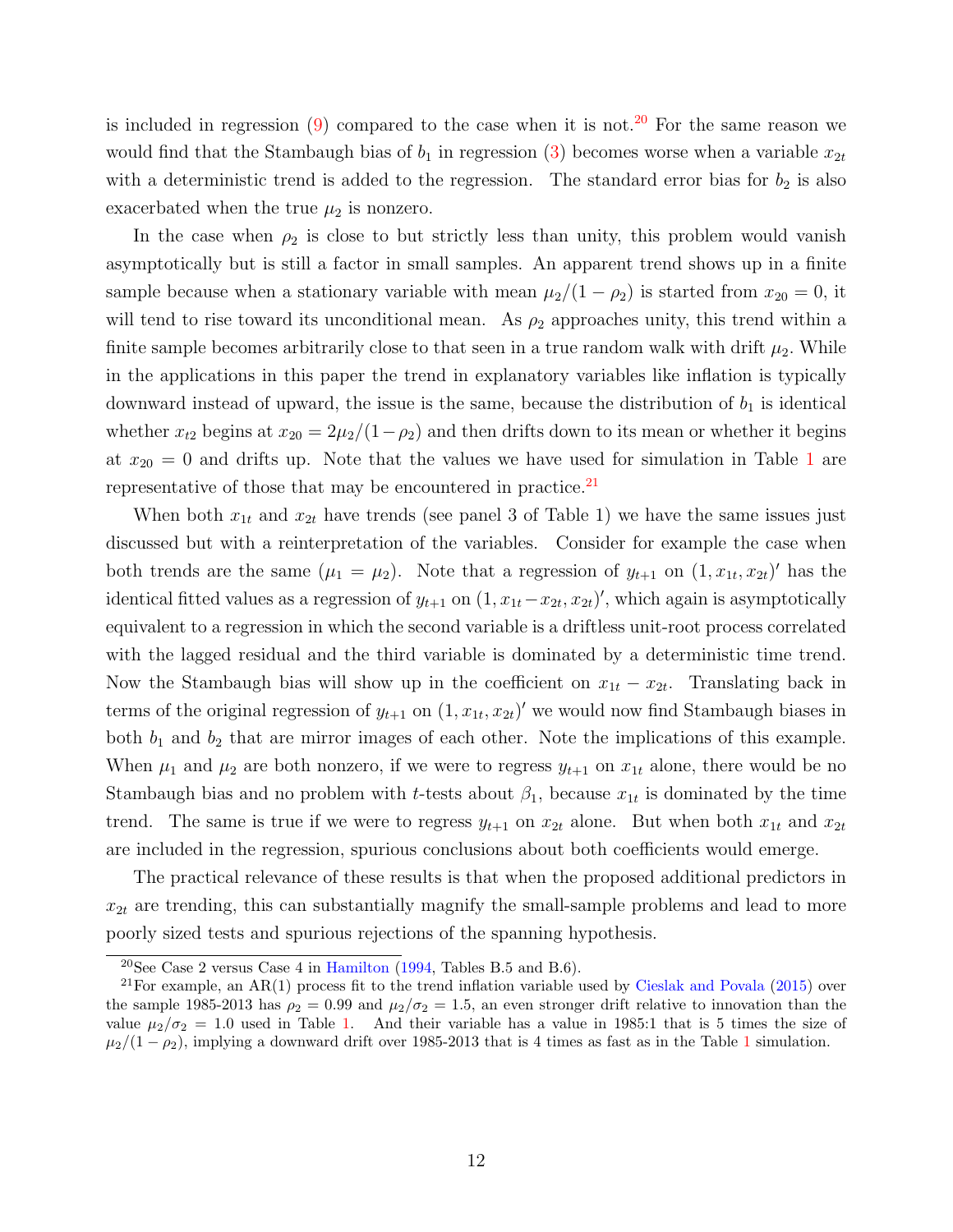#### <span id="page-14-1"></span>2.5 Overlapping returns

A separate econometric problem arises in predictive regressions for bond returns with holding periods that are longer than the sampling interval, i.e.,  $h > 1$ . Most studies in this literature, and all those that we revisit in this paper, focus on predictive regressions for annual excess bond returns in monthly data, that is regression  $(1)$  with  $h = 12$  and

<span id="page-14-0"></span>
$$
y_{t+h} = p_{n-h,t+h} - p_{nt} - h i_{ht},
$$
\n(10)

for  $p_{nt}$  the log of the price of a pure discount n-period bond purchased at date t and  $i_{nt}$  =  $-p_{nt}/n$  the corresponding zero-coupon yield. In that case,  $E(u_t u_{t-v}) \neq 0$  for  $v = 0, \ldots, h-1$ , as the overlapping observations induce a  $MA(h - 1)$  structure for the error terms. This raises additional problems in the presence of persistent regressors that can be seen even using conventional first-order asymptotics, as we briefly note in this section.

If  $x_{1t}$  and  $x_{2t}$  are uncorrelated and the true value of  $\beta_2 = 0$ , we show in Appendix [A.4](#page-51-0) that under conventional first-order asymptotics

<span id="page-14-3"></span>
$$
\sqrt{T}b_2 \stackrel{d}{\rightarrow} N(0, Q^{-1}SQ^{-1}),\tag{11}
$$

<span id="page-14-2"></span>
$$
Q = E(x_{2t}x'_{2t}), \quad S = \sum_{v=-\infty}^{\infty} E(u_{t+h}u_{t+h-v}x_{2t}x'_{2,t-v}).
$$
\n(12)

Note that the product  $u_{t+h}x_{2t}$  will be serially correlated when  $x_{2t}$  is persistent, since  $E(u_{t+h}u_{t+h-v}x_{2t}x'_{2,t-v}) = E(u_tu_{t-v})E(x_{2t}x'_{2,t-v}) \neq 0$ . Overlapping observations, in combination with persistent regressors, substantially increase the sampling variability of the OLS estimate  $b_2$ , because the long-run covariance matrix S will exceed the value  $S_0 = E(u_{t+h}^2 x_2 x_{2t}')$ that would be appropriate for serially uncorrelated residuals.

The standard approach is to use heteroskedasticity- and autocorrelation-consistent (HAC) standard errors to try to correct for this, for example, the estimators proposed by [Newey and](#page-35-9) [West](#page-35-9) [\(1987\)](#page-35-9) or [Andrews](#page-31-6) [\(1991\)](#page-31-6). However, long-run variance estimation is notoriously difficult, particularly in small samples, and different HAC estimators of S can lead to substantially different empirical conclusions (Müller, [2014\)](#page-35-10). That Newey-West standard errors are unreliable for inference with overlapping returns was demonstrated convincingly by [Ang and Bekaert](#page-31-3) [\(2007\)](#page-31-3). Here we emphasize that the higher the persistence of the predictors, the less reliable is HAC inference, since the effective sample size becomes very small. The reverse-regression approach of [Hodrick](#page-34-6) [\(1992\)](#page-34-6) and [Wei and Wright](#page-36-4) [\(2013\)](#page-36-4) can alleviate but not overcome the problem arising from overlapping returns, as we will show in Section [5.](#page-25-0)

There is another consequence of basing inference on overlapping observations that appears not to be widely recognized: it substantially reduces the reliability of  $R<sup>2</sup>$  as a measure of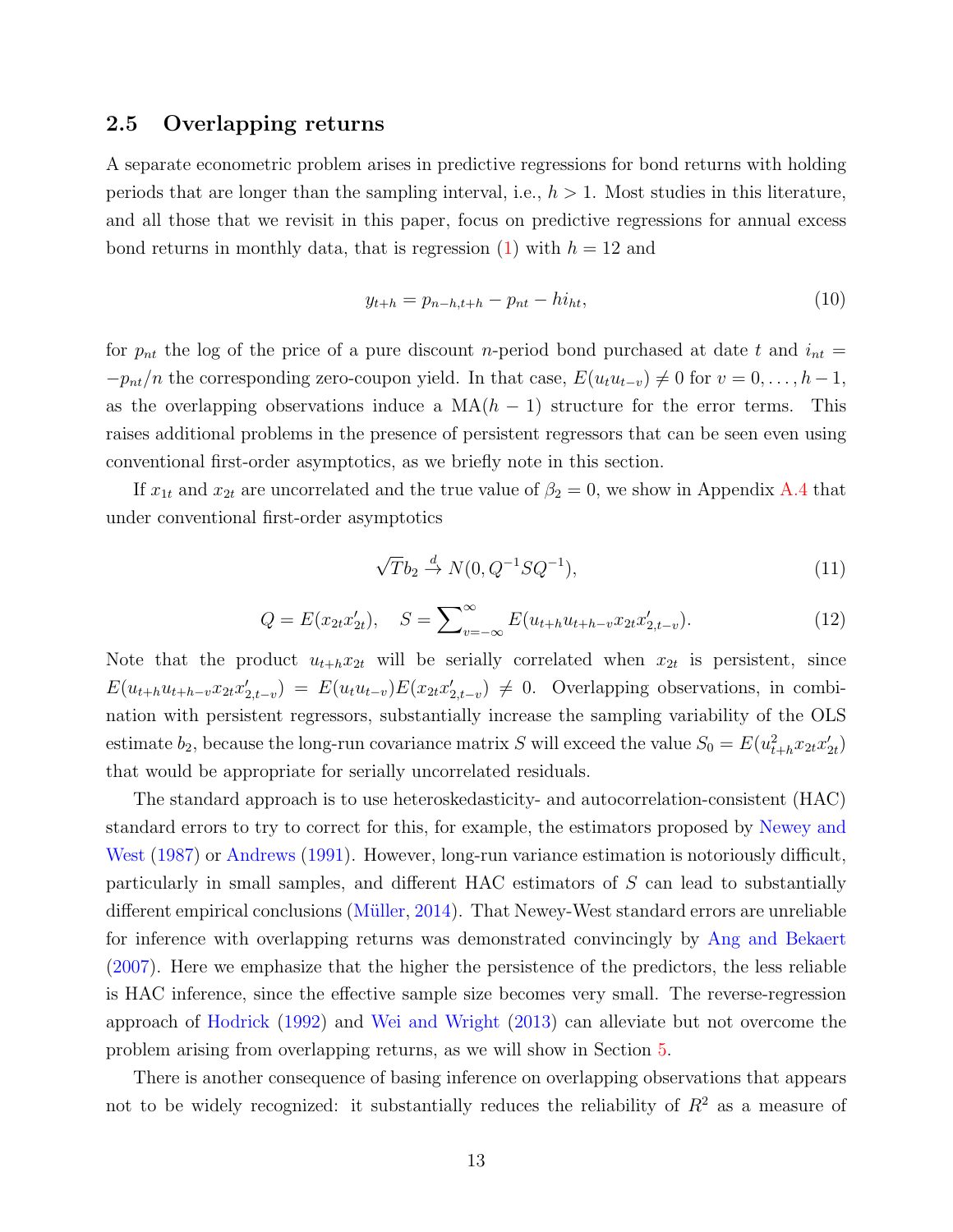goodness of fit. Let  $R_1^2$  denote the coefficient of determination in a regression that includes only  $x_{1t}$ , compared to  $R_2^2$  for the regression that includes both  $x_{1t}$  and  $x_{2t}$ . We show in Appendix [A.4](#page-51-0) that again for the case when  $x_{1t}$  and  $x_{2t}$  are uncorrelated and  $\beta_2 = 0$ 

<span id="page-15-3"></span>
$$
T(R_2^2 - R_1^2) \stackrel{d}{\to} r'Q^{-1}r/\gamma, \quad \gamma = E[y_t - E(y_t)]^2, \quad r \sim N(0, S). \tag{13}
$$

The difference  $R_2^2 - R_1^2$  converges in probability to zero, but in a given finite sample it is positive by construction. If  $x_{2t}u_{t+h}$  is positively serially correlated, then S exceeds  $S_0$  by a positivedefinite matrix, and r exhibits more variability across samples. This means  $R_2^2 - R_1^2$ , being a quadratic form in a vector with a higher variance, would have both a higher expected value as well as a higher variance when  $x_{2t}u_{t+h}$  is serially correlated compared to situations when it is not. This serial correlation in  $x_{2t}u_{t+h}$  would contribute to larger values for  $R_2^2 - R_1^2$  on average as well as to increased variability in  $R_2^2 - R_1^2$  across samples. In other words, including  $x_{2t}$ could substantially increase the  $R^2$  even if  $H_0$  is true. We will use bootstrap approximations to the small-sample distribution of  $R_2^2 - R_1^2$ , and demonstrate that the dramatic values sometimes reported in the literature are often entirely plausible under the spanning hypothesis.

#### <span id="page-15-2"></span>2.6 A bootstrap design to test the spanning hypothesis

Obviously the main question is whether the above considerations make a material difference for tests of the spanning hypothesis. We propose a parametric bootstrap that generates data under the spanning hypothesis to assess how serious these econometric problems are in practice.[22](#page-15-0) With this bootstrap approach we can calculate the size of conventional tests to assess their robustness. In addition, we can use it to test the spanning hypothesis with better size and power than for conventional tests.<sup>[23](#page-15-1)</sup>

Our bootstrap design is as follows: First, we calculate the first three PCs of observed yields which we denote

$$
x_{1t} = (PC1_t, PC2_t, PC3_t)',
$$

along with the weighting vector  $\hat{w}_n$  for the bond yield with maturity n:

$$
i_{nt} = \hat{w}'_n x_{1t} + \hat{v}_{nt}.
$$

<span id="page-15-0"></span> $^{22}$ An alternative approach would be a nonparametric bootstrap under the null hypothesis, using for example a moving-block bootstrap to re-sample  $x_{1t}$  and  $x_{2t}$ . However, [Berkowitz and Kilian](#page-32-11) [\(2000\)](#page-32-11) found that parametric bootstrap methods such as ours typically perform better than nonparametric methods.

<span id="page-15-1"></span><sup>&</sup>lt;sup>23</sup>[Cochrane and Piazzesi](#page-32-3) [\(2005\)](#page-32-3) and [Ludvigson and Ng](#page-34-3) [\(2009,](#page-34-3) [2010\)](#page-34-4) also used the bootstrap to test  $\beta_2 = 0$ . They did so with bootstrap confidence intervals generated under the alternative hypothesis. But it is well known that bootstrapping under the null hypothesis generally leads to better numerical accuracy and more powerful tests [\(Hall and Wilson,](#page-33-9) [1991;](#page-33-9) [Horowitz,](#page-34-7) [2001\)](#page-34-7), and of course this is the only way to obtain bootstrap estimates of the size of conventional tests.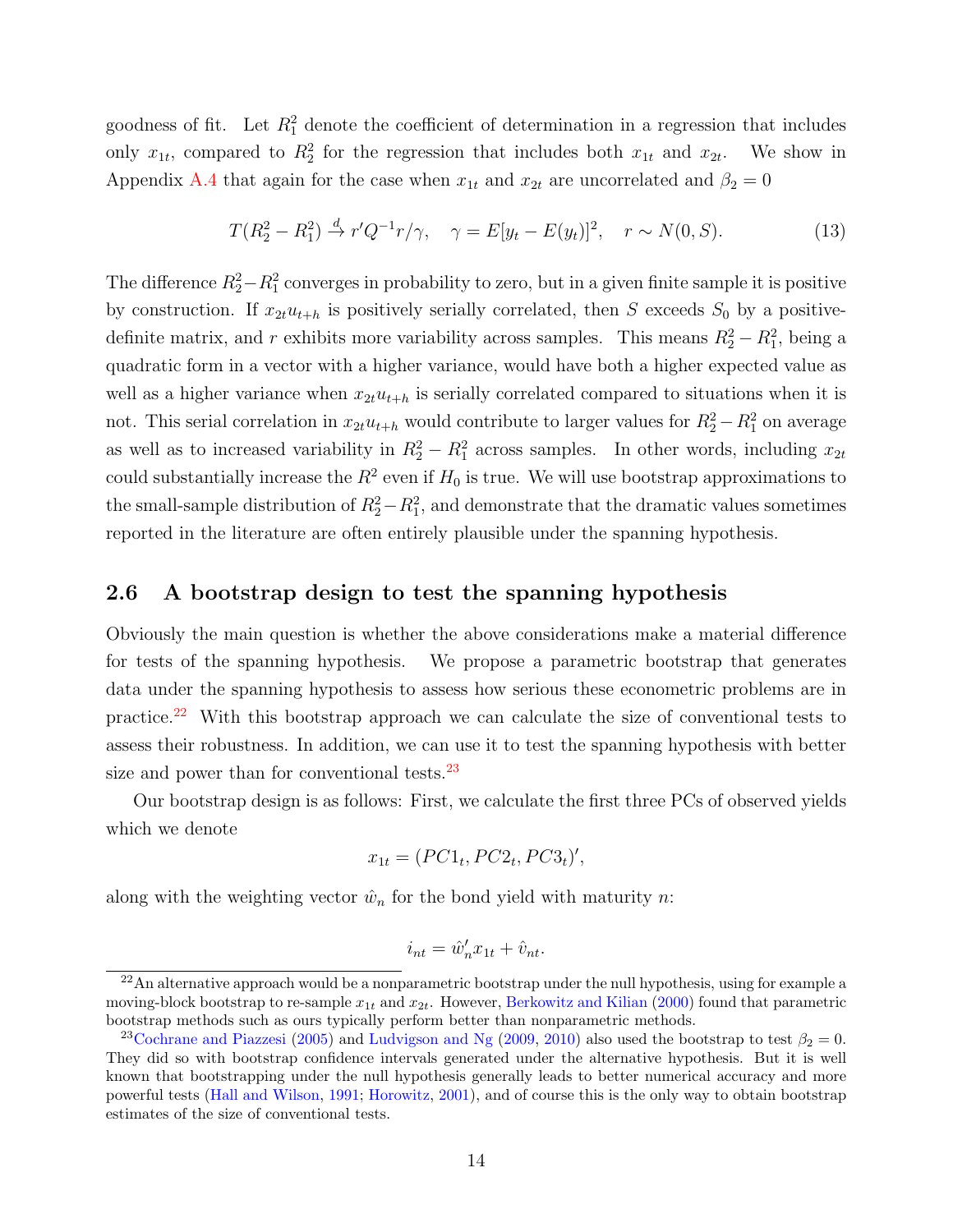That is,  $x_{1t} = \hat{W}i_t$ , where  $i_t = (i_{n_1t}, \ldots, i_{n_Jt})'$  is a J-vector with observed yields at t, and  $\hat{W} = (\hat{w}_{n_1}, \dots, \hat{w}_{n_J})'$  is the  $3 \times J$  matrix with rows equal to the first three eigenvectors of the variance matrix of  $i_t$ . We use normalized eigenvectors so that  $\hat{W}\hat{W}' = I_3$ . Fitted yields are obtained as  $\hat{i}_t = \hat{W}' x_{1t}$ . Three factors generally fit the cross section of yields very well, with fitting errors  $\hat{v}_{nt}$  (pooled across maturities) that have a standard deviation of only a few basis points.<sup>[24](#page-16-0)</sup> Then we estimate by OLS a VAR(1) for  $x_{1t}$ :

$$
x_{1t} = \hat{\phi}_0 + \hat{\phi}_1 x_{1,t-1} + e_{1t} \qquad t = 1, \dots, T. \tag{14}
$$

This time-series specification for  $x_{1t}$  completes our simple factor model for the yield curve. Though this model does not impose absence of arbitrage, it captures both the dynamic evolution and the cross-sectional dependence of yields. A no-arbitrage model is a special case of this structure with additional restrictions on  $W$ , but these restrictions typically do not improve forecasts of yields; see for example [Duffee](#page-33-10) [\(2011a\)](#page-33-10) and [Hamilton and Wu](#page-34-8) [\(2014\)](#page-34-8). Next we generate 5000 artificial yield data samples from this model, each with length  $T$  equal to the original sample length. We first iterate on

$$
x_{1\tau}^* = \hat{\phi}_0 + \hat{\phi}_1 x_{1,\tau-1}^* + e_{1\tau}^*
$$

where  $e_{1\tau}^*$  denotes bootstrap residuals. We start every bootstrap sample at  $x_{10}^* = x_{10}$ , the starting value for the observed sample, to allow for a possible contribution of trends resulting from initial conditions as discussed in Section [2.4.](#page-12-2) Then we obtain the bootstrap yields using

<span id="page-16-2"></span>
$$
i_{n\tau}^* = \hat{w}_n' x_{1\tau}^* + v_{n\tau}^* \tag{15}
$$

for  $v_{n\tau}^* \stackrel{iid}{\sim} N(0, \sigma_v^2)$ . The standard deviation of the measurement errors,  $\sigma_v$ , is set to the sample standard deviation of the fitting errors  $\hat{v}_{nt}$ <sup>[25](#page-16-1)</sup>. We thus have generated an artificial sample of yields  $i_{n\tau}^*$  which by construction only the three factors in  $x_{1\tau}^*$  have any power to predict, but whose covariance and dynamics are similar to those of the observed data  $i_{nt}$ .

We likewise fit a  $VAR(1)$  to the observed data for the proposed predictors  $x_{2t}$ ,

$$
x_{2t} = \hat{\alpha}_0 + \hat{\alpha}_1 x_{2,t-1} + e_{2t},\tag{16}
$$

from which we then bootstrap 5000 artificial samples  $x_{2\tau}^*$  in a similar fashion as for  $x_{1\tau}^*$ . The

<span id="page-16-1"></span><span id="page-16-0"></span> $\frac{1}{24}$  For example, in the data of [Joslin et al.](#page-34-2) [\(2014\)](#page-34-2) this standard deviation is 6.5 basis points.

 $^{25}$ Some evidence in the literature suggests that yield fitting errors are serially correlated [\(Adrian et al.,](#page-31-7) [2013;](#page-31-7) [Hamilton and Wu,](#page-34-8) [2014\)](#page-34-8). We have also investigated a setting with serial correlation in  $v_{n\tau}^*$  and found that this does not change any of our findings.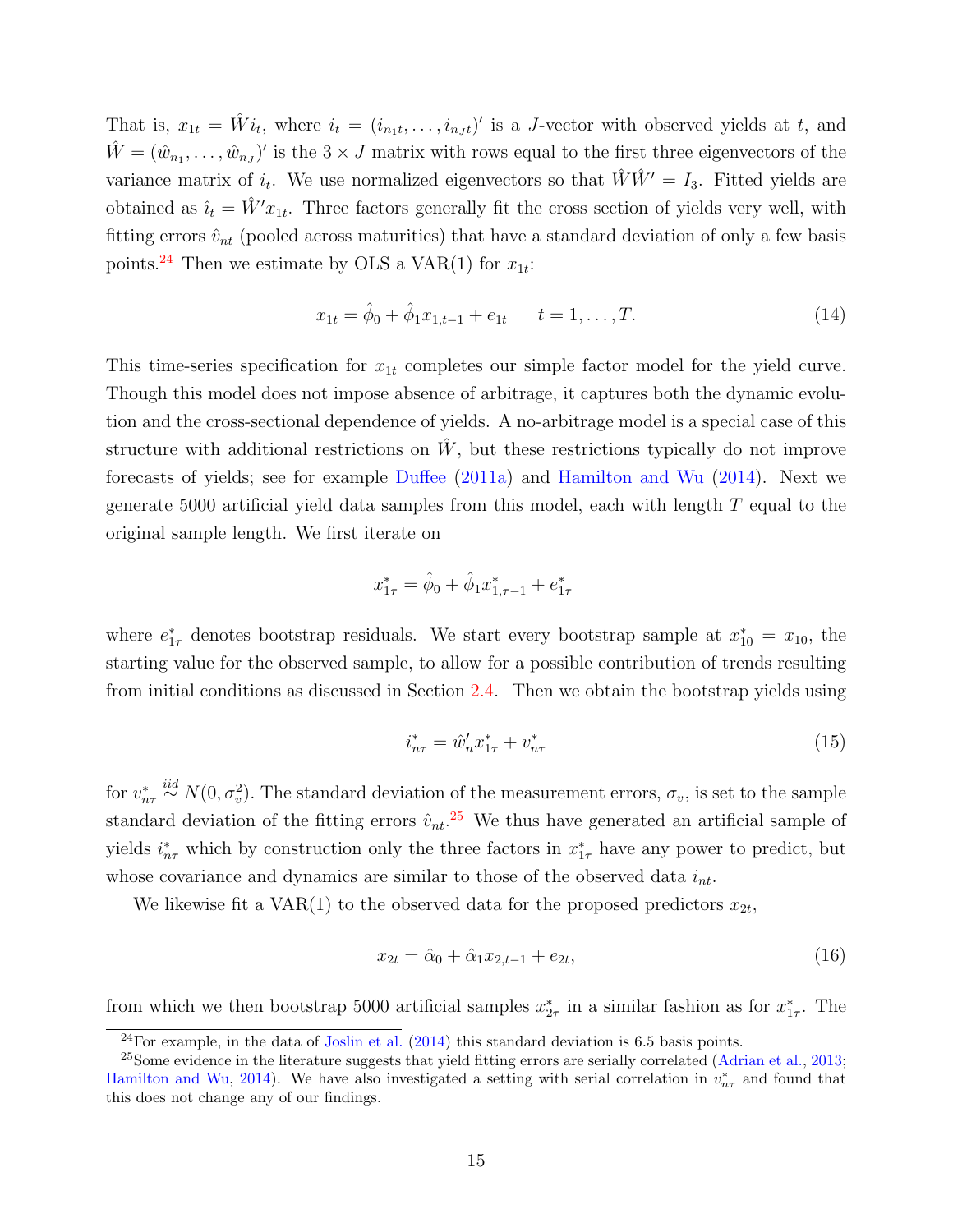bootstrap residuals  $(e_{1\tau}'^*, e_{2\tau}'^*)$  are drawn from the joint empirical distribution of  $(e_{1t}', e_{2t}')$ .

Using the bootstrapped samples of predictors and yields, we can then investigate the properties of any proposed test statistic involving  $y_{\tau+h}^*$ ,  $x_{1\tau}^*$ , and  $x_{2\tau}^*$  in a sample in which the serial correlation of these variables is similar to the actual data, but in which by construction the null hypothesis is true that  $x_{2\tau}^*$  has no incremental predictive power.<sup>[26](#page-17-0)</sup> Consider for example a t-test for significance of a parameter in  $\beta_2$ . Denote the t-statistic in the data by t and the corresponding t-statistic in bootstrap sample i as  $t_i^*$ . To obtain a bootstrap estimate of the size of this test we calculate the fraction of samples in which  $|t_i^*|$  exceeds the usual asymptotic critical value. And to use the bootstrap to carry out the hypothesis test, we calculate the bootstrap p-value as the fraction of samples in which  $|t_i^*| > |t|$ , and reject the null if this is less than, say, five percent. Equivalently, we can calculate the bootstrap critical value as the 95th percentile of  $|t_i^*|$  and reject the null if |t| exceeds it.

Note that this bootstrap procedure does not generate a test with an exact size of 5%. First, under local-to-unity asymptotics the bootstrap is not a consistent test because the test statistics are not asymptotically pivotal—their distribution depends on the nuisance parameters  $c_1$  and  $c_2$ , which cannot be consistently estimated.<sup>[27](#page-17-1)</sup> Second, least squares typically underestimates the autocorrelation of highly persistent processes due to small-sample bias [\(Kendall,](#page-34-9) [1954;](#page-34-9) [Pope,](#page-35-11) [1990\)](#page-35-11), so that the VAR underlying our bootstrap would typically be less persistent than the true DGP. We can address the second issue by using bias-corrected VAR parameter estimates for generating bootstrap samples. We will use the bias correction proposed by [Kilian](#page-34-10) [\(1998\)](#page-34-10) and refer to this as the "bias-corrected bootstrap."[28](#page-17-2) We have found that even the bias-corrected bootstrap tends to be slightly oversized. This means that if our bootstrap test fails to reject the spanning hypothesis, the reason is not that the test is too conservative, but that there simply is not sufficient evidence for rejecting the null.

We can use the Monte Carlo simulations in Section [2.3](#page-9-6) to calculate the size of our bootstrap test. In each sample i simulated from a known parametric model, we can: (i) calculate the  $t$ statistic (denoted  $\tilde{t}_i$ ) for testing the null hypothesis that  $\beta_2 = 0$ ; (ii) estimate the autoregressive models for the predictors by using OLS on that sample; (iii) generate a *single* bootstrap sample using these estimated autoregressive coefficients; (iv) estimate the predictive regression on

$$
\begin{aligned} y_{\tau+h}^* &= ni_{n\tau}^* - hi_{h\tau}^* - (n-h)i_{n-h,\tau+h}^* \\ &= n(\hat{w}_n' x_{1\tau}^* + v_{n\tau}^*) - h(\hat{w}_h' x_{1\tau}^* + v_{h\tau}^*) - (n-h)(\hat{w}_{n-h}' x_{1,\tau+h}^* + v_{n-h,\tau+h}^*) \end{aligned}
$$

which replicates the predictable component and the  $MA(h-1)$  serial correlation structure of the excess returns that is both seen in the data and predicted under the spanning hypothesis.

<span id="page-17-2"></span><span id="page-17-1"></span><sup>27</sup>This result goes back to [Basawa et al.](#page-31-8)  $(1991)$ . See also [Horowitz](#page-34-7)  $(2001)$  and the references therein.

<span id="page-17-0"></span><sup>&</sup>lt;sup>26</sup>For example, if  $y_{t+h}$  is an h-period excess return as in equation [\(10\)](#page-14-0) then in our bootstrap

<sup>&</sup>lt;sup>28</sup>We have found in Monte Carlo experiments that the size of the bias-corrected bootstrap is closer to five percent than for the simple bootstrap.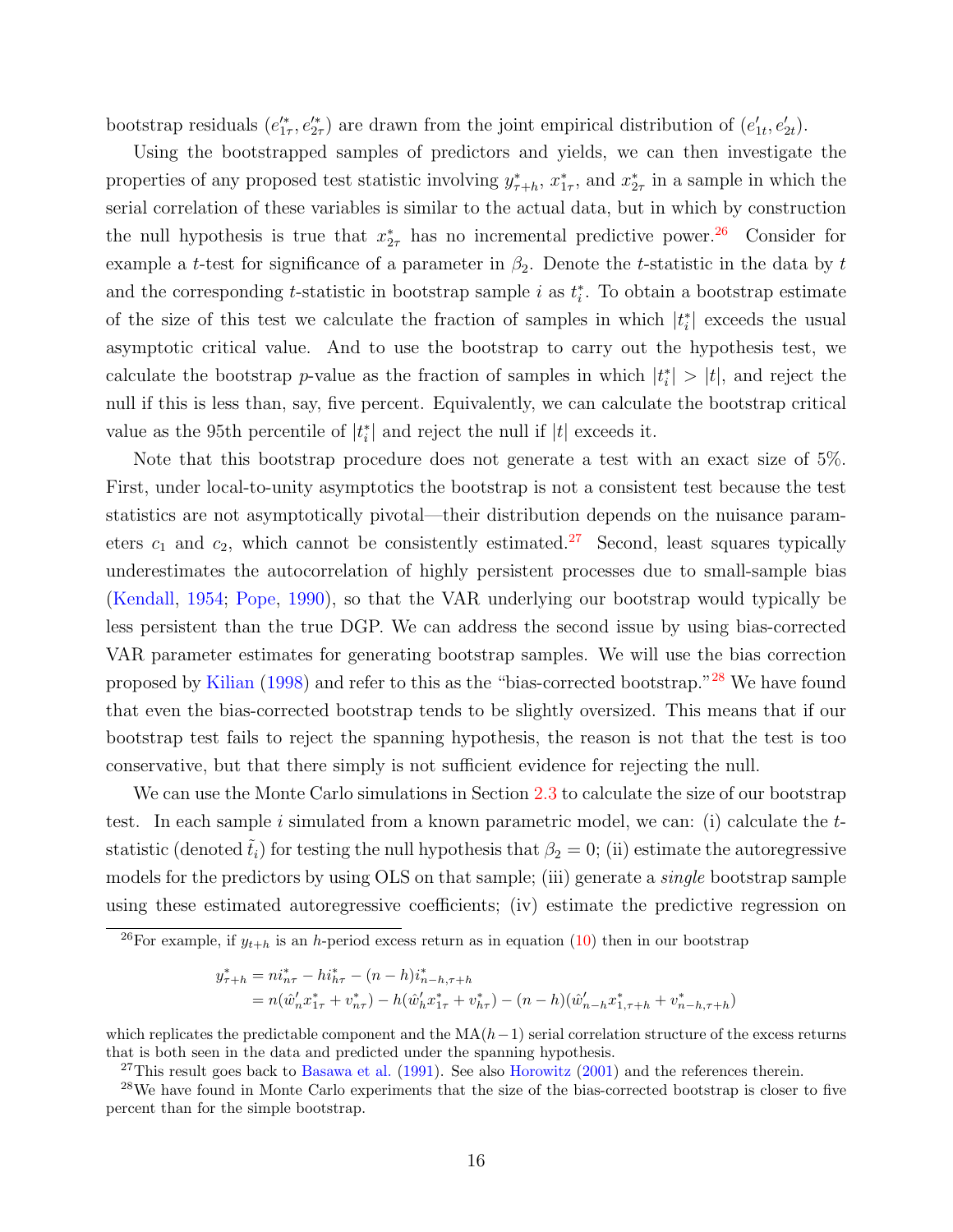the bootstrap sample;<sup>[29](#page-18-0)</sup> and (v) calculate the t-statistic in this regression, denoted  $t_i^*$ . We generate many samples from the maintained model, repeating steps  $(i)-(v)$ , and then calculate the value c such that  $|t_i^*| > c$  in 5% of the samples. Our bootstrap procedure amounts to the recommendation of rejecting  $H_0$  if  $|\tilde{t}_i| > c$ , and we can calculate from the above simulation the fraction of samples in which this occurs. This number tells us the true size if we were to apply our bootstrap procedure to the chosen parametric model. This number is reported in the last column of Table [1.](#page-37-0) We find in these settings that our bootstrap has a size above but fairly close to five percent.

We will repeat the above procedure to estimate the size of our bootstrap test in each of our empirical applications, taking a model whose true coefficients are those of the VAR estimated in the sample as if it were the known parametric model, and estimating VAR's from data generated using those coefficients. To foreshadow those results, we will find that the size is typically quite close to or slightly above five percent, and that our bootstrap procedure has excellent power. The implication is that if our bootstrap procedure fails to reject the spanning hypothesis, we should conclude that the evidence against the spanning hypothesis in the original data is not persuasive.

#### 2.7 New data: subsample stability and out-of-sample forecasting

We also reassess reported claims of violations of the spanning hypothesis by confronting them with new data released after publication of the original studies. To circumvent econometric problems of predictability regressions a common practice is to perform pseudo out-of-sample (OOS) analysis, splitting the sample into an initial estimation and an OOS period. We are skeptical of this approach because the researcher has access to the full sample when formulating the model, and the sample-split is arbitrary. However, for each of the studies that we revisit a significant amount of new data have come in since the original research. This gives us an opportunity both to reestimate the models over a sample period that includes new data, and further to evaluate the true out-of-sample forecasting performance of each proposed model.

<span id="page-18-0"></span><sup>&</sup>lt;sup>29</sup>In this simple Monte Carlo setting, we bootstrap the dependent variable as  $y_{\tau}^* = \hat{\phi}_1 x_{1,\tau-1}^* + u_{\tau}^*$  where  $u_{\tau}^*$  is resampled from the residuals in a regression of  $y_t$  on  $x_{1,t-1}$ , and is jointly drawn with  $\varepsilon_{1\tau}^*$  and  $\varepsilon_{2\tau}^*$  to maintain the same correlation as in the data. By contrast, in our empirical analysis the bootstrapped dependent variable is calculated from the bootstrapped bond yields, obtained using  $(15)$ , and the definition of  $y_{t+h}$  (for example, as an annual excess return).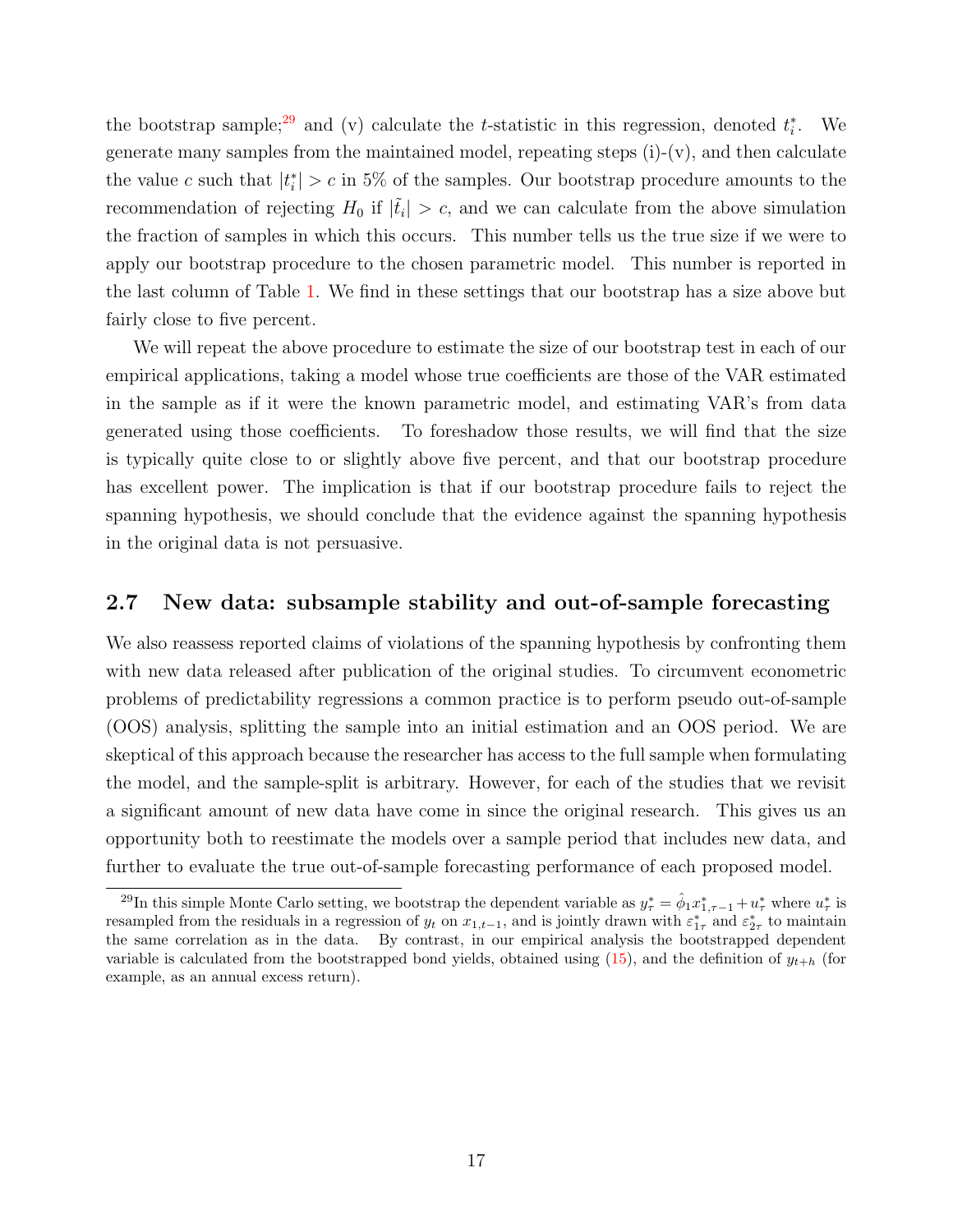### <span id="page-19-2"></span>3 Economic growth and inflation

In this section we examine the evidence reported by [Joslin et al.](#page-34-2) [\(2014\)](#page-34-2) (henceforth JPS) that macro variables may help predict bond returns. We will follow JPS and focus on predictive regressions as in equation [\(1\)](#page-7-0) where  $y_{t+h}$  is an excess bond return for a one-year holding period  $(h = 12)$ ,  $x_{1t}$  is a vector consisting of a constant and the first three PCs of yields, and  $x_{2t}$ consists of a measure of economic growth (the three-month moving average of the Chicago Fed National Activity Index, GRO) and of inflation (one-year CPI inflation expectations from the Blue Chip Financial Forecasts, INF). While JPS also presented model-based evidence in favor of unspanned macro risks, those results stem from the substantial in-sample predictive power of  $x_{2t}$  in the excess return regressions. The sample contains monthly observations over the period 1985:1-2008:12.[30](#page-19-0)

### 3.1 Predictive power according to  $\bar{R}^2$

JPS found that for the ten-year bond, the (adjusted)  $\bar{R}^2$  of regression [\(1\)](#page-7-0) increased from 0.20 to 0.37 when  $x_{2t}$  is included. For the two-year bond, the change is even more striking, with  $\bar{R}^2$  increasing from 0.14 to 0.48. JPS interpreted this as strong evidence that macroeconomic variables have predictive power for excess bond returns beyond the information in the yield curve, and concluded that "macroeconomic risks are unspanned by bond yields" (p. 1203). We report the  $\bar{R}^2$  for an average excess return on 2- to 10-year bonds in the first row of Table [2,](#page-38-0) where the first three entries are based on the same data set that was used by JPS.<sup>[31](#page-19-1)</sup> The entry  $\bar{R}_1^2$  gives the  $\bar{R}^2$  for the regression with only  $x_{1t}$  as predictors, and  $\bar{R}_2^2$  corresponds to the case when  $x_{2t}$  is added to the regression. For this specification,  $\bar{R}^2$  also increases quite substantially, by 19 percentage points.

However, there are some warning flags for these predictive regressions. First, the predictors are very persistent; the first-order sample autocorrelations of  $PC1$  and  $PC2$  are 0.98 and 0.97, respectively, while that of  $INF$  is 0.99. Second, the sample is relatively small, with 276 observations. Third, the dependent variable is an annual overlapping return, i.e.,  $h = 12$ . The arguments in Section [2.5](#page-14-1) therefore suggest that even large increases in  $\bar{R}^2$  may be plausible

<span id="page-19-0"></span><sup>30</sup>We recreated the data set using unsmoothed Fama-Bliss yields from Anh Le [\(Le and Singleton,](#page-34-11) [2013\)](#page-34-11) and data from the Chicago Fed and Blue Chip to reconstruct GRO and INF. Note that the last observation corresponds to excess returns over the holding period from 2007:12 to 2008:12.

<span id="page-19-1"></span><sup>&</sup>lt;sup>31</sup>In Table [2](#page-38-0) we have attempted to summarize results for  $R^2$  or  $\bar{R}^2$  across different studies on a comparable basis that is as close as possible to that in the original study. In the case of JPS, they reported results for only the 2-year and 10-year bonds and not an average. In Table [C.1](#page-55-0) in Appendix [C](#page-54-0) we present analogous results for each individual bond from two through ten years maturity. The increase in  $\bar{R}^2$  when adding macro variables is particularly pronounced for short-term bonds, but most of our conclusions apply to these short maturities as well.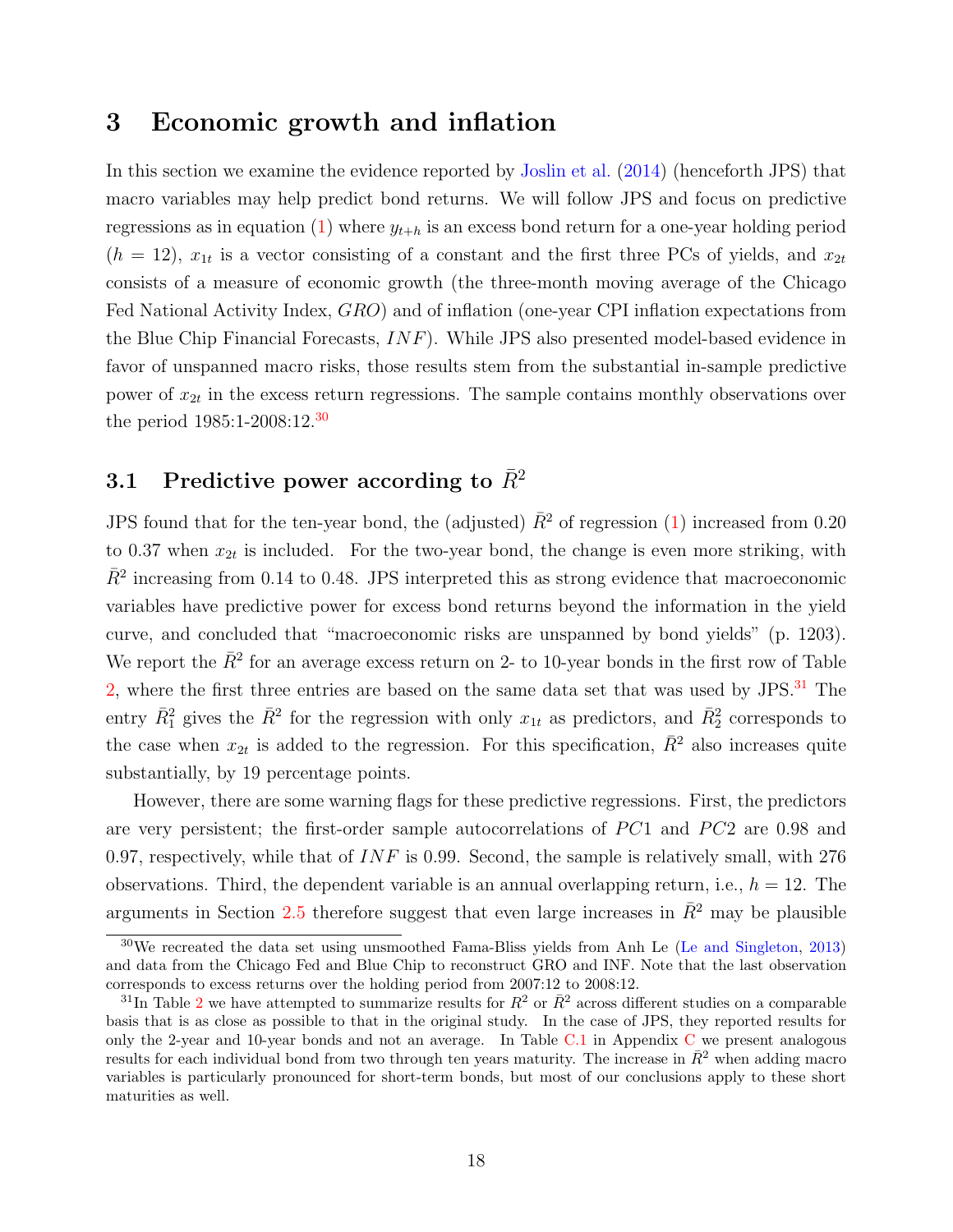under the null hypothesis.

The second row of Table [2](#page-38-0) reports the mean  $\bar{R}^2$  across 5000 replications of the bootstrap described in Section [2.6,](#page-15-2) that is, the average value we would expect to see for these statistics in a sample of the size used by JPS in which  $x_{2t}$  in fact has no true ability to predict  $y_{t+h}$ but whose serial correlation properties are similar to those of the observed data. The third row gives 95% bootstrap intervals, that is, the 2.5th and 97.5th percentiles of the bootstrap distributions which impose the null hypothesis. The variability of the  $\bar{R}^2$  is very high. Values for  $\bar{R}_2^2$  as high as 60% would not be uncommon, as indicated by the bootstrap intervals. Most notably, adding the regressors  $x_{2t}$  often substantially increases the  $\bar{R}^2$ —even increases of 20 percentage points are not uncommon—although  $x_{2t}$  has no predictive power in population by construction. According to the bootstrap small-sample distribution of  $\bar{R}^2$ , the increase in the data of 19 percentage points is not inconsistent with the spanning hypothesis.

Since the persistence of  $x_{2t}$  is high, it may be important to adjust for small-sample bias in the VAR estimates, so we also carried out the bias-corrected (BC) bootstrap. The expected values and 95% bootstrap intervals are reported in the bottom two rows of the top panel in Table [2.](#page-38-0) As expected, more serial correlation in the generated data (due to the bias correction) increases the mean and the variability of the  $\bar{R}^2$  and of their difference. Hence  $\bar{R}_2^2 - \bar{R}_1^2$  is even more comfortably within the bootstrap interval.

#### 3.2 Testing the spanning hypothesis

While JPS only reported  $\bar{R}^2$  for their excess return regression, one is naturally interested in formal tests of the spanning hypothesis. We report coefficient estimates and test statistics in Table [3.](#page-39-0) The common approach to address the serial correlation in the residuals due to overlapping observations is to use the standard errors and test statistics proposed by [Newey](#page-35-9) [and West](#page-35-9) [\(1987\)](#page-35-9), and in regressions for annual returns with monthly data researchers typically use 18 lags (see among many others [Cochrane and Piazzesi,](#page-32-3) [2005;](#page-32-3) [Ludvigson and Ng,](#page-34-3) [2009\)](#page-34-3). In the second row of Table  $3$  we report the resulting t-statistic for each coefficient along with the Wald test of the hypothesis  $\beta_2 = 0$ . The third row reports the p-values for these statistics if they were interpreted using the conventional asymptotic approximation. According to this popular test, GRO and INF appear strongly significant, both individually and jointly. In particular, the Wald test gives a  $p$ -value below 0.1%.

However, the small-sample problems described in Section [2](#page-6-3) likely distort these test results. The canonical correlation between innovations in one-month excess returns and innovations in the three yield PCs (the generalization of the parameter  $\delta$  in Section [2.3\)](#page-9-6) is 0.99. This correlation is always high in tests of the spanning hypothesis, because the yield PCs in  $x_{1t}$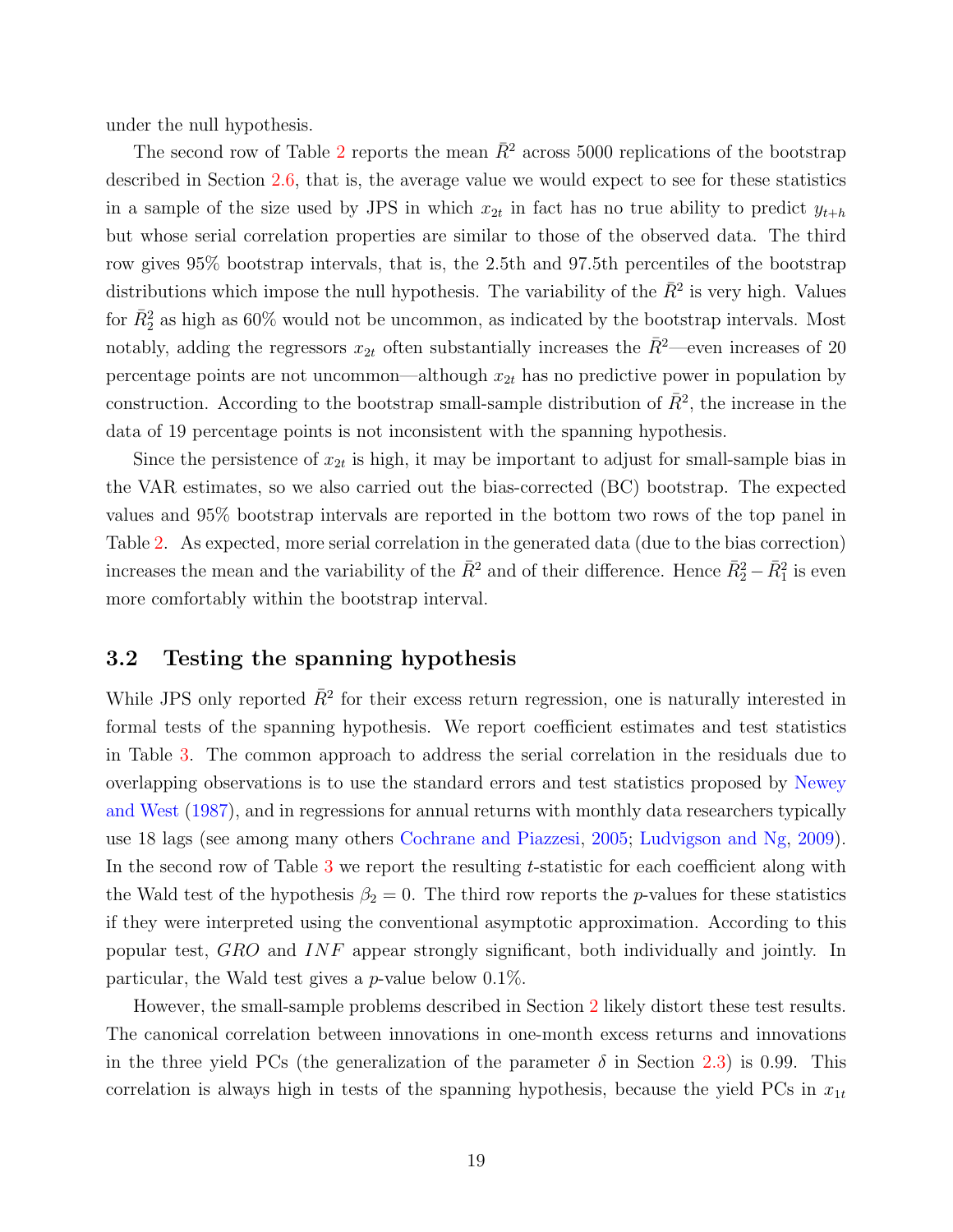explain current yields very well, and so innovations to  $x_{1t}$  are highly correlated with returns realized at t. Furthermore, as noted above, the autocorrelations of the predictors are high and the sample size is relatively small. Our theory predicts that standard error bias will be severe in this application. In addition, the well-known small-sample problems of Newey-West standard errors are likely to be particularly pronounced in this setting.

We therefore employ our bootstrap to carry out tests of the spanning hypothesis that account for these small-sample issues. Again, we use both simple (OLS) and BC bootstrap. For each, we report five-percent critical values for the t- and Wald statistics, calculated as the 95th percentiles of the bootstrap distribution, as well as bootstrap  $p$ -values, i.e., the frequency of bootstrap replications in which the bootstrapped test statistics are at least as large as in the data. Using either the simple or BC bootstrap, the coefficient on GRO is insignificant even at the 10% level, and the coefficient on  $INF$  is marginally significant at the 5% level. The bootstrap p-value for the Wald test of the spanning hypothesis is slightly below 5% for the simple bootstrap and slightly above 5% for the BC bootstrap. These tests give much weaker evidence against the spanning hypothesis than one would have thought based on conventional asymptotic interpretation of the test statistics.

Using the bootstrap we can calculate the true size of the conventional HAC and the bootstrap tests, which both have a nominal size of five percent. These are reported in the Size section of the top panel of Table [3.](#page-39-0) For the conventional HAC tests, this is calculated as the frequency of bootstrap replications in which the test statistics exceed the usual asymptotic critical values. The results reveal that the true size of these conventional tests is 19-36% instead of the presumed five percent. These substantial size distortions are also reflected in the bootstrap critical values, which far exceed the conventional ones.

We can also use our bootstrap to evaluate the power of our proposed tests. To do so, we simply add  $\hat{\beta}_2 x_{2\tau}^*$  to the value generated by our bootstrap for  $y_{\tau+h}^*$ , where  $\hat{\beta}_2$  is the coefficient on  $x_{2t}$  in the original data sample. We now have a generated sample in which  $x_{2t}$  in fact does predict  $y_{t+h}$ , and with a magnitude that is exactly that claimed in the original study. We repeat this to obtain 5000 such samples and in each sample calculate all our tests. We find that the bootstrap Wald test rejects the (false) spanning hypothesis in 89% of the samples. In other words, these tests should reject the spanning hypothesis in the data if it were indeed false, which suggests that the reason that they do not reject is not a lack of power, but the fact that empirical spanning is a reasonable description of the observed sample.

In addition we also tested alternative versions of the spanning hypothesis where four or five PCs of yields capture the information in the yield curve. The results, reported in Appendix [B,](#page-53-0) show that our conclusions are unchanged when we allow for a more general spanning hypothesis.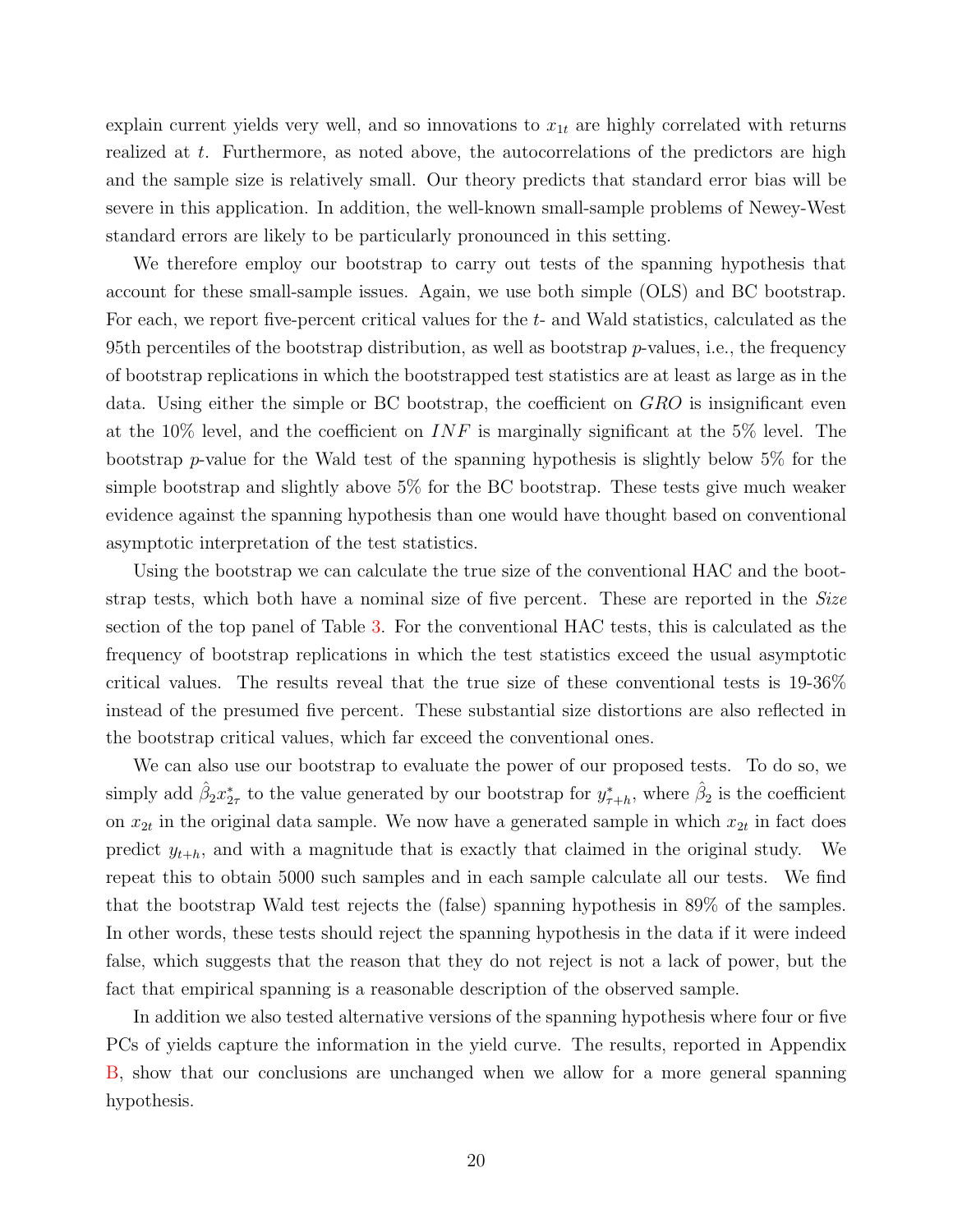#### 3.3 New data

What happens when we augment the sample with the eight years of new data that have arrived since the original analysis by JPS? The last three columns of the top panel of Table [2](#page-38-0) show that the in-sample improvement in  $\bar{R}^2$  when  $x_{2t}$  is included in the regression is substantially smaller over the 1985-2016 data set than was found on the original JPS data set, and the improvement is far from statistically significant.<sup>[32](#page-22-0)</sup> And as seen in the second panel of Table [3,](#page-39-0) the values of the HAC test statistics are substantially smaller on the longer data set than in the original data, and the  $t-$  and Wald statistics are no longer statistically significant even if interpreted in the usual way.

Row 1 of Table [4](#page-40-0) reports the pure OOS forecast comparison for  $y_{t+h}$  the average 12-month excess return across 2- to 10-year bonds. We used a recursive scheme where we re-estimate the predictive regressions by extending the estimation window each month of the newly available data. Whereas in the original JPS in-sample regression, the addition of  $x_{2t}$  improved the mean squared prediction error by 24%, the addition of  $x_{2t}$  leads to a deterioration in the OOS prediction error by 116%. Moreover, this deterioration is strongly statistically significant according to the [Diebold and Mariano](#page-32-12)  $(1995)$  (DM) test.<sup>[33](#page-22-1)</sup>

Adding new observations to the JPS data set substantially weakens the evidence against the spanning hypothesis. But if the null hypothesis were truly false, we would expect to find the evidence against it become stronger, not weaker, when we use a bigger data set. We conclude on the basis of the bootstrap and the evidence in newly available data that the JPS evidence on unspanned macro risks is far from convincing.

### <span id="page-22-2"></span>4 Factors of large macro data sets

[Ludvigson and Ng](#page-34-3) [\(2009,](#page-34-3) [2010\)](#page-34-4) found that factors extracted from a large macroeconomic data set are helpful in predicting excess bond returns, above and beyond the information contained in the yield curve. Here we revisit this evidence, focusing on the results in [Ludvigson](#page-34-4) [and Ng](#page-34-4) [\(2010\)](#page-34-4) (henceforth LN). They started with a panel data set of 131 macro variables observed over 1964:1-2007:12 and extracted eight macro factors using the method of principal components. These factors, which we will denote by  $F1$  through  $F8$ , were then related to future one-year excess returns on two- through five-year Treasury bonds. They also included

<span id="page-22-1"></span><span id="page-22-0"></span> $32$ This also turns out to be the case for every individual bond maturity; see Table [C.1](#page-55-0) in Appendix [C.](#page-54-0)

<sup>33</sup>In related work, [Giacoletti et al.](#page-33-11) [\(2016\)](#page-33-11) evaluated the real-time OOS forecasting performance of a model similar to that used in JPS. They found that including macro variables only helps for predicting very short-term yields and only over a specific subsample, but that overall "'macro rules' add little to the forecast accuracy of the basic yields-only rule" (p. 29). While this supports the spanning hypothesis, they find some incremental predictive power when including survey forecast disagreement.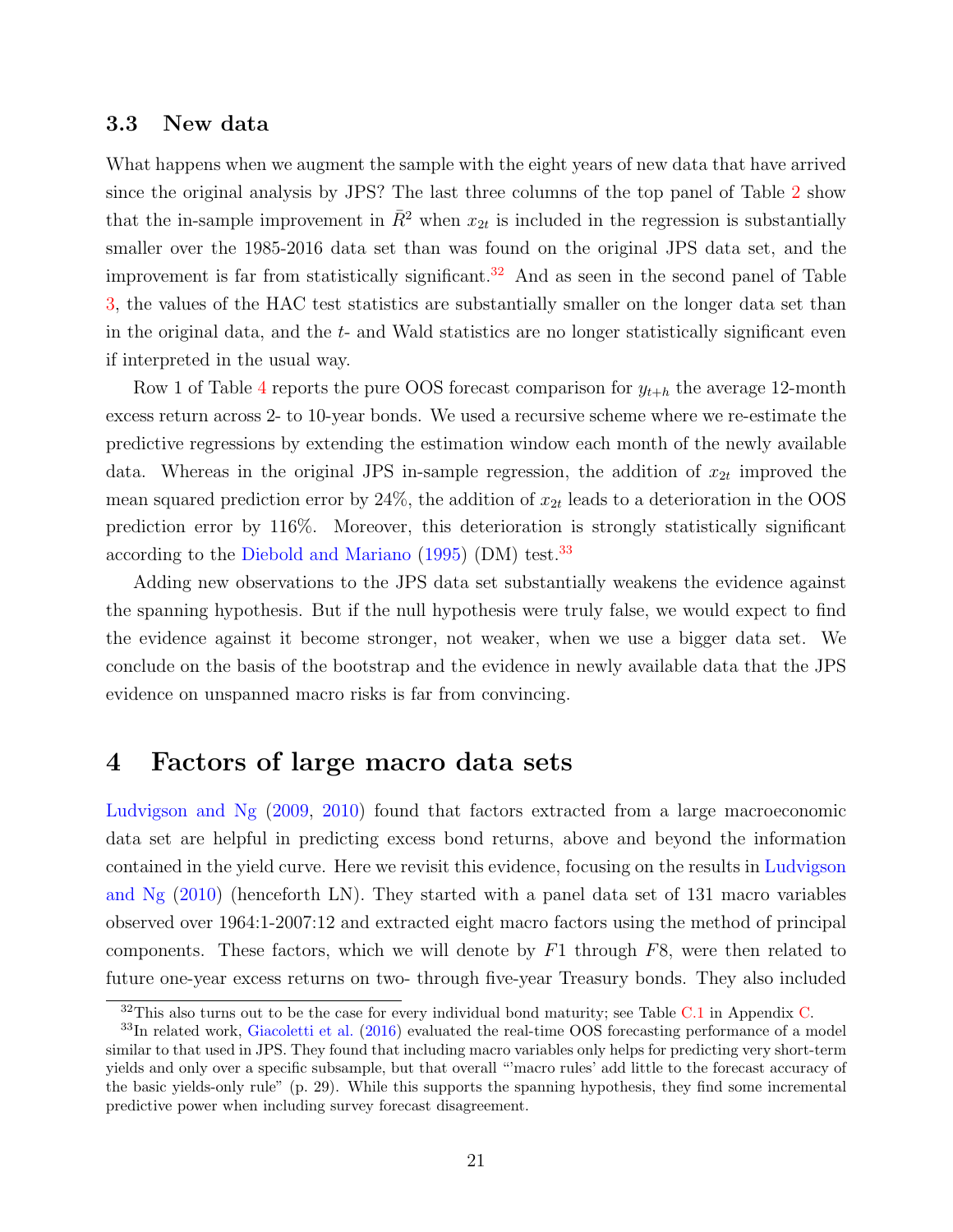the return-forecasting factor that was proposed by [Cochrane and Piazzesi](#page-32-3) [\(2005\)](#page-32-3), denoted CP, which is the linear combination of forward rates that best predicts the average excess return across maturities. Based on comparisons of  $\bar{R}^2$  of regressions with and without macro factors, as well as inference using Newey-West standard errors, LN concluded that macro factors help predict excess returns, even when controlling for information in the yield curve using the CP factor.

We estimate regression [\(1\)](#page-7-0) where now  $y_{t+h}$  is the average one-year excess bond return for maturities of two through five years,  $x_{1t}$  contains a constant and three yield PCs, and  $x_{2t}$ contains eight macro PCs. The specification is very similar to that of LN, with two differences: First, we capture the information in the yield curve using the first three PCs of yields, while LN use the CP factor. Second, we do not carry out LN's preliminary specification search—they considered many different combinations of the factors along with squared and cubic terms—in order to focus squarely on hypothesis testing for a given regression specification.<sup>[34](#page-23-0)</sup>

Table [2](#page-38-0) shows that in LN's data set the  $\bar{R}^2$  increases by 10 percentage points when the macro factors are included, consistent with LN's findings. The first three rows of Table [5](#page-41-0) show the coefficient estimates,  $HAC t$ - and Wald statistics (using Newey-West standard errors with 18 lags as in LN), and conventional p-values. There are five macro factors that appear to be statistically significant at the ten-percent level, among which three are significant at the five-percent level. The Wald statistic for  $H_0$  far exceeds the critical values for conventional significant levels. Taken at face value, this evidence suggests that macro factors have strong predictive power, above and beyond the information contained in the yield curve.

How robust are these econometric results? We first check the warning flags. As usual, the first two yield PCs are very persistent, with autocorrelations of 0.98 and 0.94. The most persistent macro variables have first-order autocorrelations of around 0.75, so the persistence of  $x_{2t}$  is lower than in the data of JPS but still considerable. As always, the yield PCs strongly violate strict exogeneity by construction, for the reasons explained in the previous section. Based on these indicators, it appears that small-sample problems may well distort the results of conventional inference methods.

To address the potential small-sample problems we again bootstrapped 5000 data sets of artificial yields and macro data in which  $H_0$  is true in population. The samples each contain 516 observations, which corresponds to the length of the original data sample. We report results only for the simple bootstrap without bias correction, because the bias in the VAR for  $x_{2t}$  is estimated to be small. Note that LN also considered bootstrap inference, but their main bootstrap design imposed the expectations hypothesis, in order to test whether excess

<span id="page-23-0"></span><sup>&</sup>lt;sup>34</sup>We were able to closely replicate the results in LN's tables 4 through 7, and have also applied our techniques to those regressions, which led to qualitatively similar results.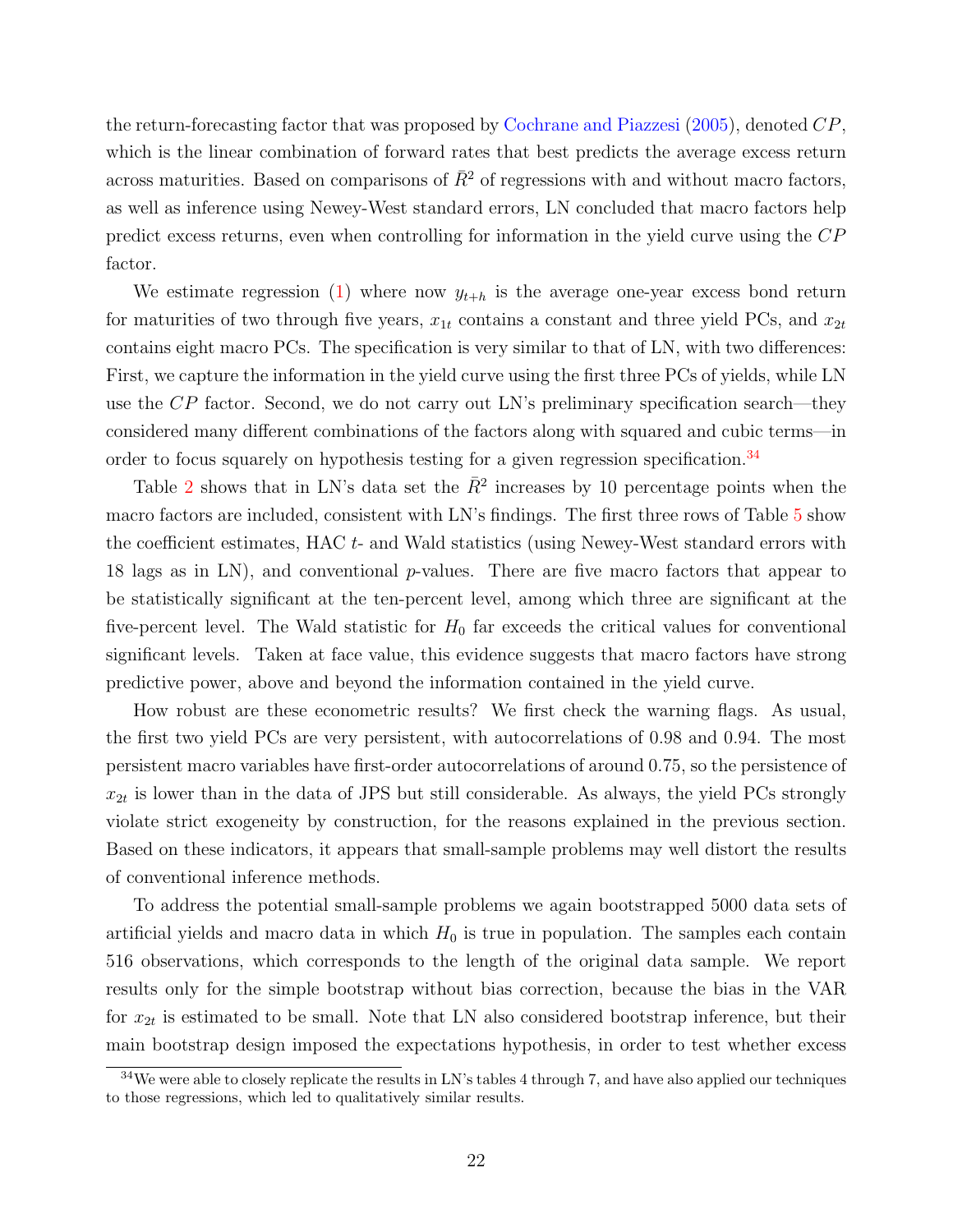returns are predictable by macro factors and the CP factor. Using this setting, LN produced convincing evidence that excess returns are predictable, which is fully consistent with our results. Our null hypothesis of interest, however, is that excess returns are predictable only by current yields. While LN also reported results for a bootstrap under the alternative hypothesis, our bootstrap under the null provides more accurate tests of the spanning hypothesis and allows us to estimate the size of conventional tests under the null (see also footnote [23\)](#page-15-1).

Table [2](#page-38-0) shows that the observed increase in predictive power from adding macro factors to the regression, measured by  $\bar{R}^2$ , would not be implausible if the null hypothesis were true, as the increase in  $\bar{R}^2$  is within the 95% bootstrap interval. And as seen in Table [5,](#page-41-0) our bootstrap finds that only three coefficients are significant at the ten-percent level (instead of five using conventional critical values), and one at the five-percent level (instead of three). While the Wald statistic is significant even compared to the critical value from the bootstrap distribution, the evidence is weaker than when using the asymptotic distribution.

We again use the bootstrap to estimate the size and power of the different tests with a nominal size of five percent. The results, reported in Table  $5$ , reveal that the conventional  $t$ tests have modest size distortions, with true size of 8-14% instead of the nominal five percent. But the Wald test is seriously distorted, with a true size of 32 percent. The Wald test compounds the problems resulting from the non-standard small-sample distribution of each of the eight coefficient estimates for  $x_{2t}$ , and therefore ends up with a large size distortion. By contrast, our proposed bootstrap test has close to correct size. They also have good power, in particular the bootstrap Wald test.

Again there are several years of data that have arrived since the original LN analysis was conducted. $35$  We repeated our analysis using the same 1985-2016 sample period that we used to reassess the results of JPS. There it was a strictly larger sample than the original, but here our new sample adds data at the end but leaves some out at the beginning. Reasons for interest in this sample period include the significant break in monetary policy in the early 1980s, the advantages of having a uniform sample period for comparison across all the different studies considered in our paper, and investigating robustness of the original claims in describing data since the papers were originally published. The results, shown in the right panel of Table [2](#page-38-0) and the bottom panel of Table [5,](#page-41-0) show that over the later sample period, the evidence for the predictive power of macro factors is quite weak. The increases in  $\bar{R}^2$  in Table [2](#page-38-0) are not statistically significant, being squarely within the bootstrap intervals under the spanning hypothesis. The Wald test rejects  $H_0$  when using asymptotic critical values, but

<span id="page-24-0"></span><sup>&</sup>lt;sup>35</sup>To construct the macro factors for the 1985-2016 sample period, we used the macro data set of [McCracken](#page-35-12) [and Ng](#page-35-12) [\(2014\)](#page-35-12) and transformed the data and extracted the PCs in the same way as LN did. Using the data constructed in this way, we also obtained results similar to LN's over their original sample period.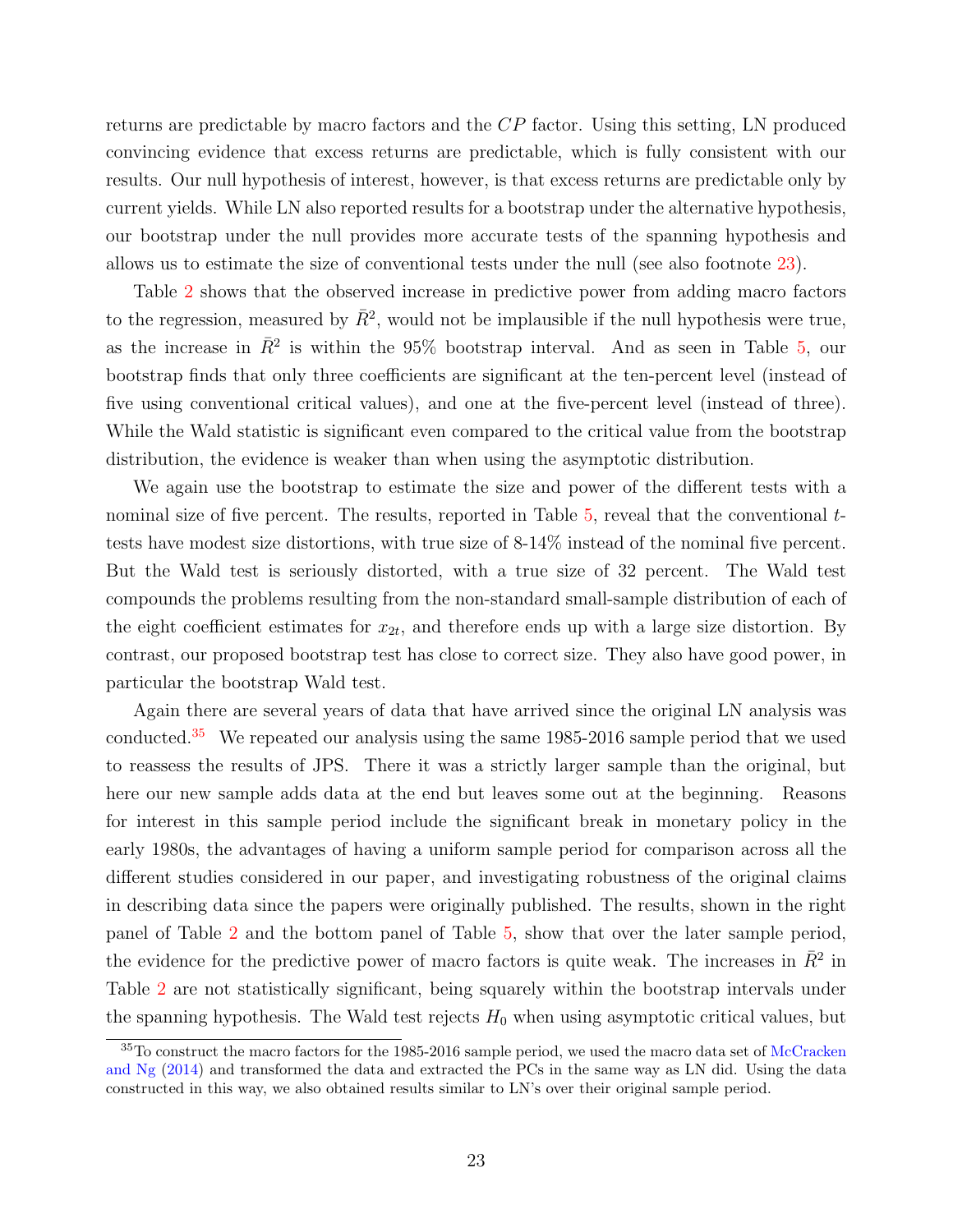is very far from significant when using bootstrap critical values. [Duffee](#page-33-7) [\(2013b,](#page-33-7) Section 7) has also noted problems with the stability of the results in [Cochrane and Piazzesi](#page-32-3) [\(2005\)](#page-32-3) and [Ludvigson and Ng](#page-34-4) [\(2010\)](#page-34-4) across different sample periods.

We also repeated the pure OOS exercise and report the results in the second row of Table [4.](#page-40-0) In contrast to the results for JPS (in the first row), we find that the unrestricted model which includes macro variables does better both in-sample and OOS than the model that only includes yield PCs. Adding the eight macro factors reduces the MSE for predicted returns over the 2009-2016 period by 22%. However, this improvement is not large enough to be statistically significant based on the DM test.

Overall, these results again show that conventional measures of fit and hypothesis tests are not reliable for assessing the spanning hypothesis. Furthermore, the evidence that macro factors have predictive power beyond the information already contained in yields is weaker than the results in LN would initially have suggested. Both small-sample econometric problems as well as subsample stability raise concerns about the robustness of the results. $36$ 

### <span id="page-25-0"></span>5 Trend inflation

[Cieslak and Povala](#page-32-1) [\(2015\)](#page-32-1) (henceforth CPO) presented evidence that measures of the trend in inflation can help to estimate risk premia in bond returns. They found this using a variety of measures of trend inflation. Their strongest results (and the specification we investigate here) calculates the trend in inflation using a very slowly adjusting weighted average of observed inflation rates,

<span id="page-25-2"></span>
$$
\tau_t = (1 - \nu) \sum_{i=0}^{t-i} \nu^i \pi_{t-i}, \tag{17}
$$

for  $\pi_t$  the month t year-over-year inflation in the core CPI and  $\nu = 0.987$ . CPO found that although  $\tau_t$  alone does not predict excess returns, when added to a regression that also includes yields, the inflation trend becomes highly significant and the predictive power of yields improves tremendously as well.

CPO calculated standard errors using the [Wei and Wright](#page-36-4) [\(2013\)](#page-36-4) reverse regression (RR) approach as a way to mitigate the problems resulting form overlapping observations identified in Section [2.5.](#page-14-1) The RR approach uses the insight of [Hodrick](#page-34-6) [\(1992\)](#page-34-6) that it is beneficial to base inference in predictions for overlapping returns on estimates from regressions of oneperiod (non-overlapping) returns on cumulated predictors, and extends Hodrick's approach to perform inference about other hypotheses than the absence of predictability. We also use the RR approach throughout this section as we replicate and extend CPO's results.

<span id="page-25-1"></span><sup>&</sup>lt;sup>36</sup>Appendix [D](#page-56-0) reports additional results for predictive regressions with return-forecasting factors, using an empirical approach that was also advocated by LN. These results reinforce our conclusions.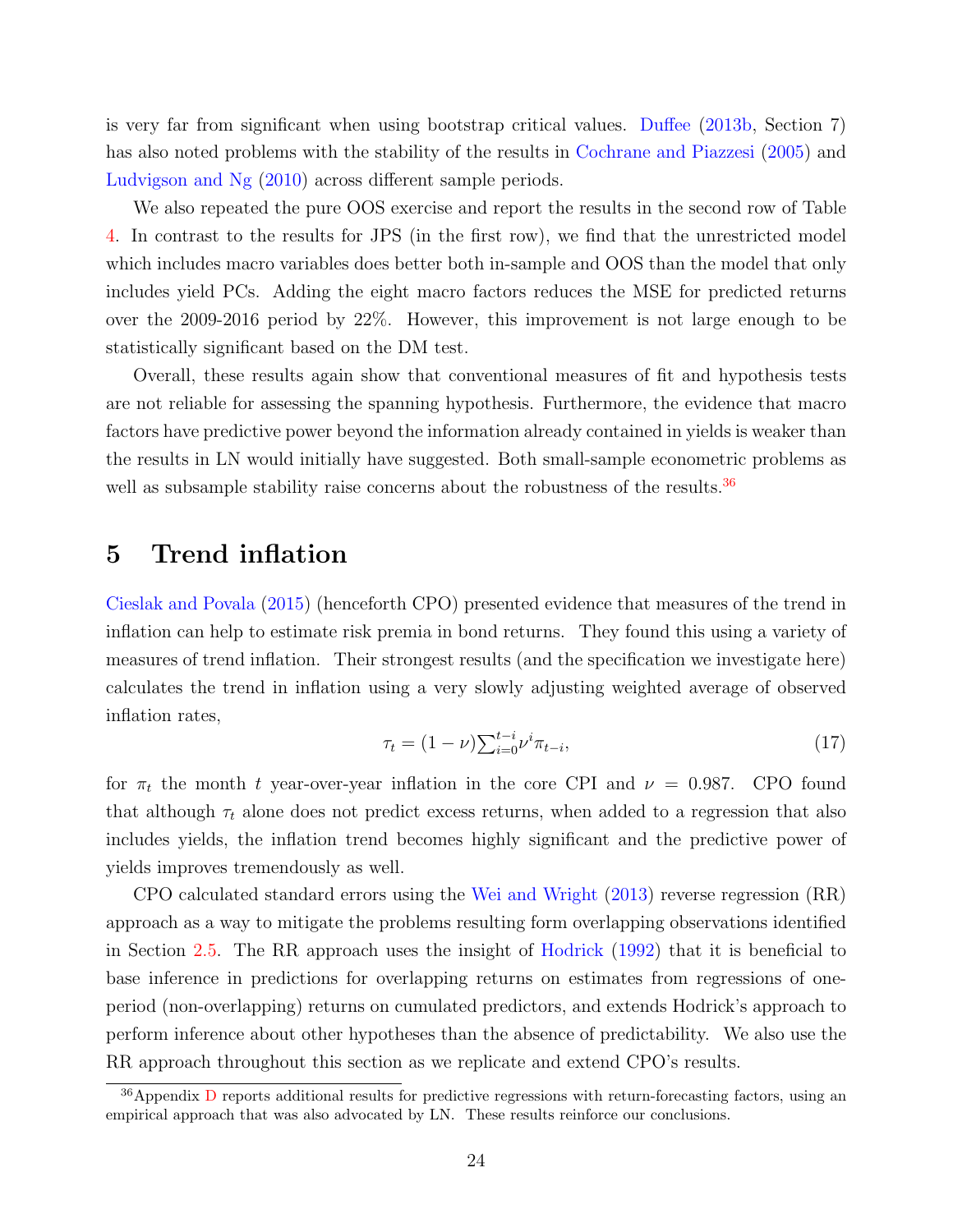To reproduce CPO's key results in a similar structure to those used in discussing the previous two studies, let  $y_{t+h}$  denote a weighted average of the annual excess returns on 2- to 15-year bonds,  $x_{1t}$  a constant and the first three PCs of yields, and  $x_{2t} = \tau_t$ .<sup>[37](#page-26-0)</sup> The first three rows of Table [6](#page-42-0) reproduce CPO's conclusion that the ability of the PCs alone to predict excess returns is modest and only the slope is a significant predictor of bond returns, consistent with the long-standing results of [Campbell and Shiller](#page-32-9) [\(1991\)](#page-32-9). But when  $\tau_t$  is added (rows 4-6), the trend is highly significant, and the values and statistical significance of the coefficients on  $PC1$  and  $PC2$  increase tremendously as well.

The value of  $\tau_t$  is plotted in Figure [2](#page-45-0) along with the yield on a 10-year bond. Both  $\tau_t$  and nominal interest rates exhibited an upward trend until the early 1980s and a distinct downward trend since then. From the start to the end of CPO's original sample, the value of  $\tau_t$  fell by more than 200 basis points and the 10-year yield by over 400 basis points. The variable  $\tau_t$ is also extremely persistent, with an autocorrelation of 0.9985. The analysis in Section [2.4](#page-12-2) showed that in a setting like this, the problems from standard error bias can become much worse due to the presence of trends, and both the predictive power of  $\tau_t$  and its apparent usefulness in refining the predictive power of the PCs could be spurious.

We again investigate these concerns using our bootstrap.<sup>[38](#page-26-1)</sup> In this case, because of the very high persistence of  $\tau_t$  we use the bias-corrected bootstrap. The key question is the following: For data generated under the null hypothesis that  $x_{1t}$  alone is useful in predicting returns, how often do we reject this null hypothesis? This estimate of the true size of the RR t-test is 42.5%, as reported in Table [6.](#page-42-0) The enormous size distortion results from the simultaneous presence of multiple problems, namely standard error bias, trends in  $x_{1t}$  and  $x_{2t}$ , and overlapping annual observations. We can use the bootstrap to investigate further the specific features of the DGP that lead to this poor test size.

The main problem is the presence of trends in PC1 and  $\tau_t$ . In our bootstrap DGP  $x_{1t}$  and  $x_{2t}$  are highly persistent but stationary series, with the trend in the observed sample coming from the fact that the initial values for PC1 and  $\tau_1$  are the historical values in 1971, which are significantly above the population means implied by the coefficients estimated from the entire sample. When we instead initialize the bootstrap samples at the population means, so that trends are absent by construction, the size of the RR t-test is only 16% instead of 45%.

<span id="page-26-0"></span> $37$ We use zero-coupon yields with one to fiften years maturity from Gürkaynak et al. [\(2007\)](#page-33-12) and a one-month T-bill rate from the Center for Research in Security Prices (CRSP). For the dependent variable we use the same type of weighted average of excess returns as CPO, where returns are divided by the bond's duration before being averaged.

<span id="page-26-1"></span> $38$ Our bootstrap uses a VAR(1) for yield PCs and an AR(1) for the inflation trend. While more sophisticated bootstrap designs for inflation and the inflation trend are possible—e.g., calculating the bootstrapped inflation trend as a moving average of inflation simulated from an ARIMA model—we have found that our key results remain essentially unaffected by this choice.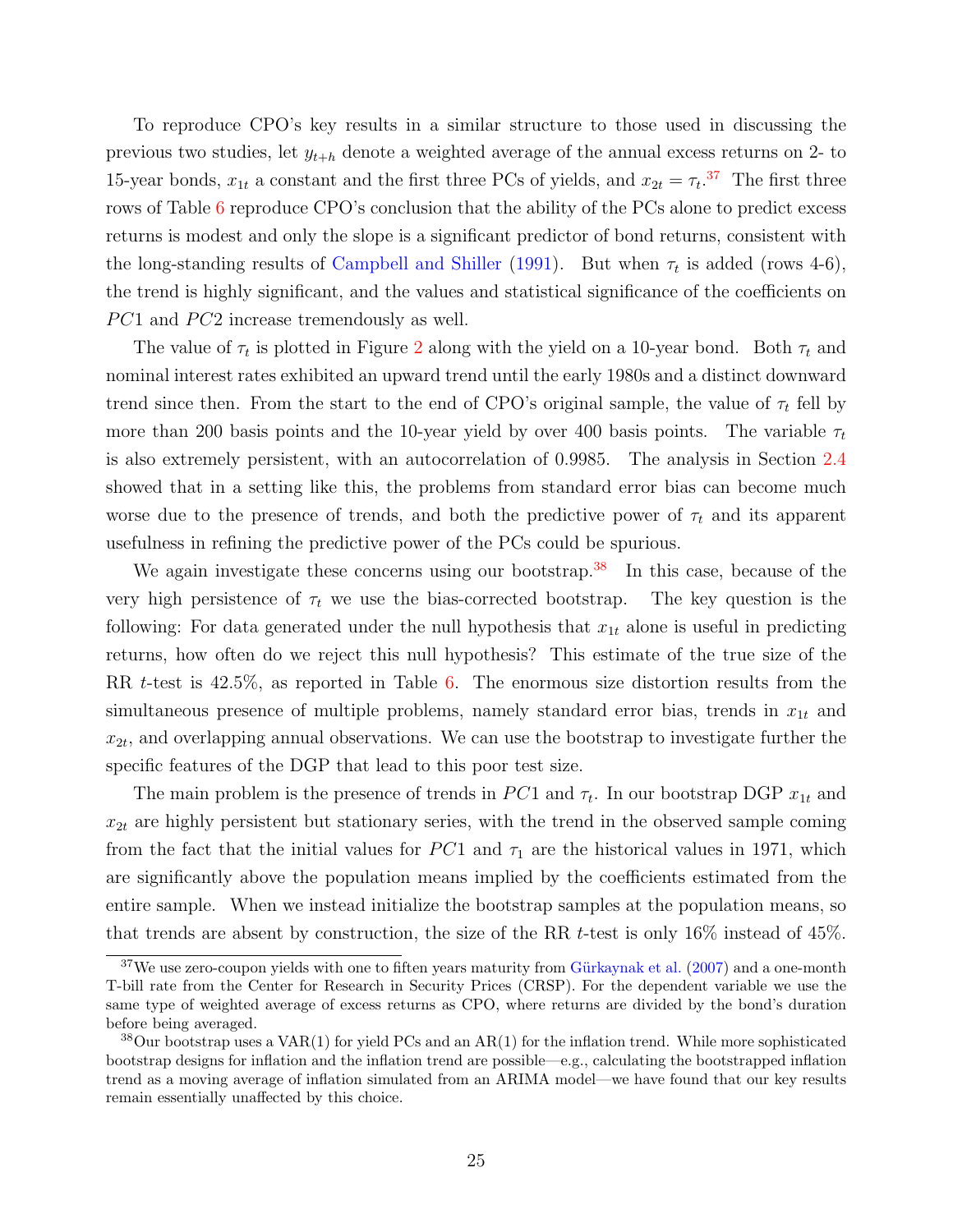This reveals that the size distortions in the CPO analysis arise primarily from the problems with trending variables analyzed in Section [2.4.](#page-12-2)<sup>[39](#page-27-0)</sup>

The interaction of the trends present in PC1 and  $\tau_t$  renders the inference about the coefficients on both predictors highly unreliable, as the following exercise shows. If we regress  $y_{t+h}$ on  $x_{1t}$  alone, RR t-test rejects the false null hypothesis that the coefficient on PC1 is zero in only 17% of the bootstrap samples. Likewise, if we regress  $y_{t+h}$  on a constant and  $\tau_t$  alone, we reject the null hypothesis that  $\beta_2 = 0$  in 14% of the bootstrap samples.<sup>[40](#page-27-1)</sup> However, when both  $x_{1t}$  and  $x_{2t}$  are in the regression, we reject the hypothesis that the coefficient on PC1  $(\tau_t)$  is zero in 53% (45%) of the samples. The typical finding would thus be that although both PC1 and  $\tau_t$  individually have almost no predictive power for  $y_{t+h}$ , when both are added to the same regression they typically appear statistically significant. We have also found that adding  $\tau_t$  to the regression doubles the root-mean-square error for the coefficient estimate on  $PC1$  around its true value. This suggests that rather than helping refine the predictive power of  $x_{1t}$ , the addition of  $x_{2t}$  in fact leads to a substantial deterioration of the forecasting model. The reason for all of these problems is the simultaneous presence of trends in  $x_{1t}$  and  $\tau_t$  which substantially distorts the inference about the spanning hypothesis, in line with the econometric theory in Section [2.4.](#page-12-2)

Furthermore, the problems stemming from overlapping observations are only partially alleviated by the RR test. If instead of RR standard errors we use Newey-West standard errors with the usual 18 lags, the test of  $\beta_2 = 0$  has an even larger size of 56%, compared to the 45% size of the RR test, so the RR approach helps some. However, in the absence of overlapping observations, a t-test of the same hypothesis has a size of 34%. Since this is quite a bit below 45% the RR test apparently does not completely solve the problem of overlapping observations.[41](#page-27-2)

Notwithstanding, we emphasize that these concerns cannot entirely explain the size of the effects found by CPO. As seen in Table [2,](#page-38-0) it would not be surprising to see the estimated  $\bar{R}^2$  go

<span id="page-27-0"></span><sup>&</sup>lt;sup>39</sup>By contrast, in the JPS data we found that the biggest single source of the size distortions is the use of overlapping returns and Newey-West standard errors. And in the LN data it is a combination of the overlapping returns and the presence of a relatively large number of predictors in  $x_{2t}$ , which magnifies the size distortions.

<span id="page-27-1"></span> $^{40}$ In our DGP, as in the data, bond risk premia are driven mainly by  $PC2$ ; the population coefficient on PC1 is nonzero but close to zero. And  $\tau_t$  is correlated with  $x_{1t}$  in the bootstrap DGP so  $\tau_t$  by itself also has some predictive power. But for both PC1 and  $\tau_t$  the predictive power is usually not big enough for the RR t-test to detect.

<span id="page-27-2"></span><sup>&</sup>lt;sup>41</sup>To obtain this result we set  $h = 1$  and calculate  $y_{t+1}$  as monthly excess returns, using the usual approximation  $i_{n-1,t+1} \approx i_{n,t+1}$  and the one-month T-bill rate. The t-test in this case uses White's heteroskedasticity robust standard errors (as in, for example, [Duffee,](#page-33-7) [2013b,](#page-33-7) Section 7). It is well-known that RR standard errors, just like Hodrick's standard errors, do not eliminate the problem of Stambaugh bias; note for example the size distortions in Table 1 of [Wei and Wright](#page-36-4) [\(2013\)](#page-36-4). Therefore it is unsurprising that this approach does not eliminate standard error bias.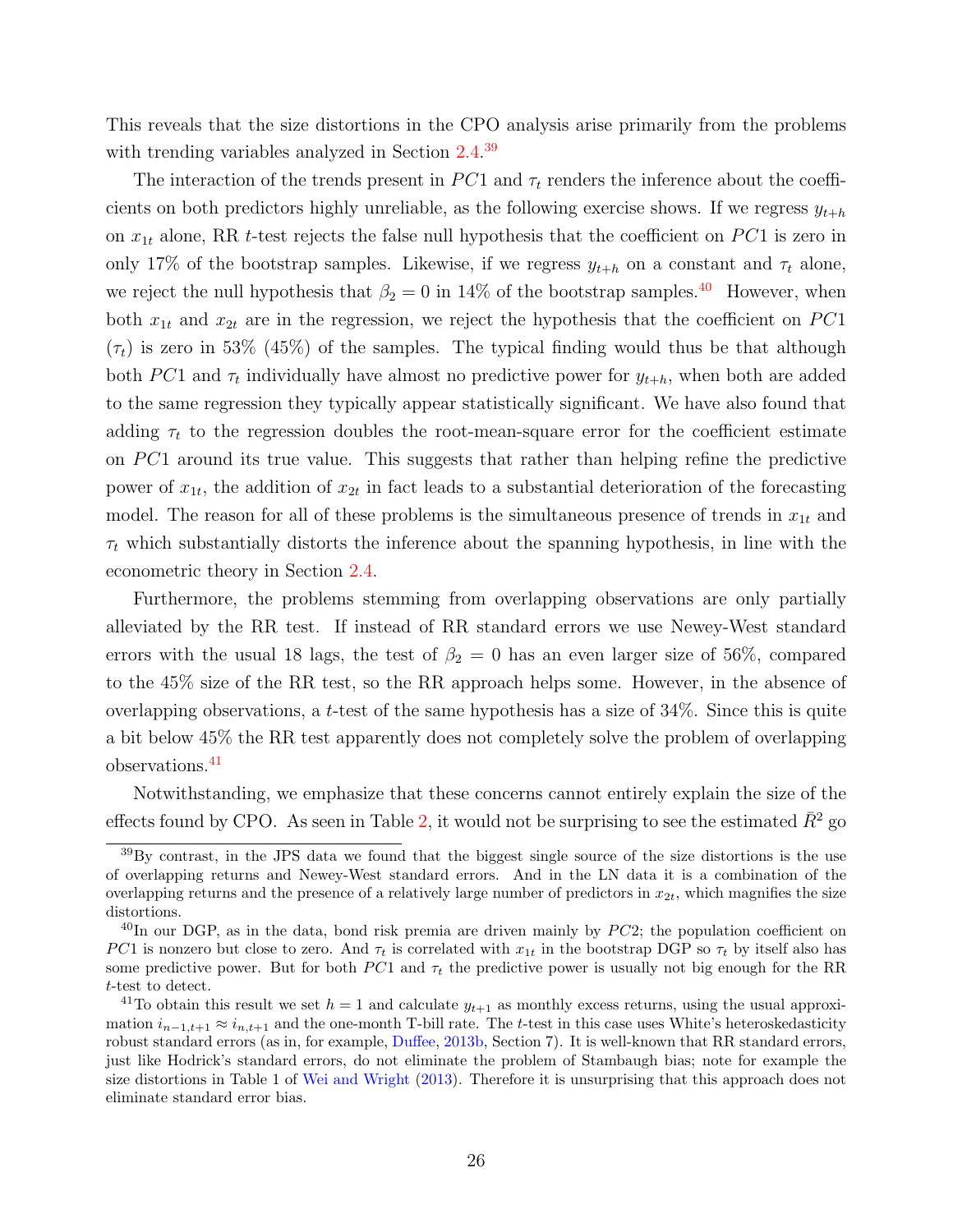from 15% when only PCs are used to as high as 40% when  $\tau_t$  is added. In the data, however, we find an  $\bar{R}^2$  of 46% when  $\tau_t$  is added, too big to be attributed to the factors captured by our bootstrap alone. We also see from Table [6](#page-42-0) that while it would not be surprising to see the RR t-statistic for  $\beta_2$  as high as 3.6; the value observed in the data of 6.2 is much too big to be explained by these considerations alone.<sup>[42](#page-28-0)</sup>

We also reestimated the predictive regressions over the 1985-2016 period that we have used as a common comparison with the other studies. The increase in  $\bar{R}^2$  is smaller and no longer statistically significant on this dataset, as seen in the last three columns of Table [2.](#page-38-0) Compared to the bootstrap small-sample critical values, the RR t-statistic is only marginally statistically significant at the 5% level, as seen in the second panel of Table [6.](#page-42-0) Note that in the post-1985 sample the downward drift in the level of yields and the inflation trend is even more pronounced, adding to the econometric problems caused by trends in explanatory variables.

We also evaluated the true OOS usefulness of  $\tau_t$  using new data after the end of CPO's sample period, which we report in line 3 of Table [4.](#page-40-0) Whereas within CPO's original sample the trend reduces the MSE by 40%, for the data that have arrived since 2011 including the inflation trend actually increases the MSE by 221%, and based on the DM statistic this deterioration is strongly statistically significant.

In sum, there are two possibly complementary explanations for the strong in-sample predictive power of the inflation trend  $\tau_t$  documented by CPO. First, the addition of  $\tau_t$  may truly help improve forecasts of bond returns, for example because accounting for the common, slowmoving trend in yields and  $\tau_t$  might uncover additional predictive power. This interpretation is supported by the fact that CPO's finding survives our bootstrap correction for small-sample problems, at least in their original data set. But a second explanation, suggested by the theoretical arguments in Section [2.4,](#page-12-2) is that a substantial portion of the apparent incremental predictive power of  $\tau_t$  arises spuriously from the presence of trends. This second explanation is supported by our bootstrap analysis of the the role of trends, by the results in the 1985-2016 sample, and by the poor out-of sample performance of the model that includes  $\tau_t$  vis-a-vis a model that imposes the spanning hypothesis. Clearly one needs to exercise particularly great care in interpreting evidence against the spanning hypothesis in a situation with trending predictors.

<span id="page-28-0"></span><sup>&</sup>lt;sup>4[2](#page-45-0)</sup>We note from Figure 2 that  $\tau_t$  is even better characterized as exhibiting two different trends rather than a single downward trend as captured in our bootstrap. We have found in simulations that such breaking trends can substantially exacerbate the problems that arise from a single trend.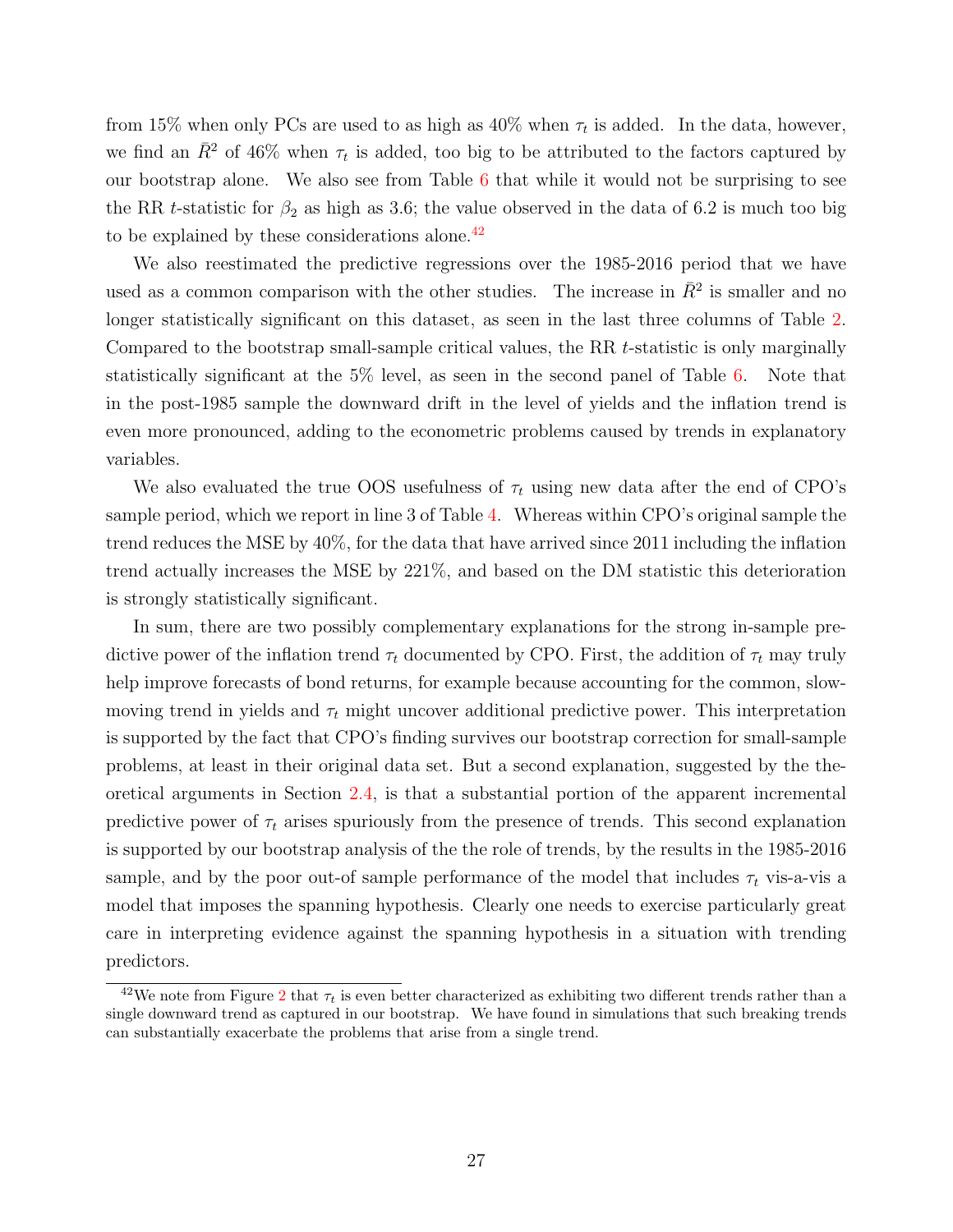## <span id="page-29-1"></span>6 Higher-order PCs of yields

[Cochrane and Piazzesi](#page-32-3) [\(2005\)](#page-32-3) (henceforth CP) documented several striking facts about excess bond returns. They showed that a tent-shaped combination of forward rates predicts annual excess returns on different long-term bonds with an  $R^2$  of up to 37% (and even up to 44%) when lags are included). Importantly for our context, CP found that the first three PCs of yields—level, slope, and curvature—did not fully capture this predictability, but that the fourth and fifth PC were also very helpful. As usual, the first three PCs explain a large share of the cross-section variation in yields (99.97% in their data), but CP found that the other two PCs, which explain only 0.03% of the cross-section variation in yields, are statistically important for predicting excess bond returns. In particular, the fourth PC appeared "very important for explaining expected returns" (p. 147). Here we assess the robustness of this finding, by revisiting the null hypothesis that only the first three PCs, but not higher-order PCs, predict excess returns.

The last panel of Table [2](#page-38-0) shows (unadjusted)  $R^2$  for predictive regressions for the average excess bond return using three and five PCs as predictors, and the first entries replicate the results of CP. In Table [7](#page-43-0) we report the results of HAC inference for the regressions with 5 PCs using Newey-West standard errors with 18 lags, and the Wald statistic is identical to that reported by CP in their Table 4. The p-values indicate that  $PC4$  is very strongly statistically significant, and that the spanning hypothesis would be rejected.

We then use our bootstrap procedure to obtain robust inference about the relevance of the predictors PC4 and PC5. We find that CP's result is not due to small-sample size distortions. The persistence of higher-order PCs is quite low, so that the size distortions of conventional tests are small. And the Newey-West  $t$ -statistic on  $PC4$  is far too large to be accounted for by the kinds of factors identified in Section [2.](#page-6-3) Likewise the increase in  $R^2$  reported by CP would be quite implausible under the null hypothesis, as it falls far outside the 95% bootstrap interval under the null.

In the last three columns of Table [2](#page-38-0) and the bottom panel of Table [7](#page-43-0) we report results for the 1985–2016 sample period. In this case, the increase in  $R^2$  due to inclusion of higher-order PCs is comfortably inside the  $95\%$  bootstrap intervals, and the coefficients on PC4 and PC5 are not significant for any method of inference.<sup>[43](#page-29-0)</sup>

CP's sample period ended more than ten years prior to the time of this writing, giving us the longest true OOS period among the studies considered. The last row of Table [4](#page-40-0) shows that in contrast to the in-sample estimates, where including  $PC4$  and  $PC5$  reduces the MSE

<span id="page-29-0"></span> $43$ Consistent with this finding, an influence analysis of the predictive power of  $PC4$  in the full sample indicates that the observations with the largest leverage and influence are almost all clustered in the early and mid 1980s.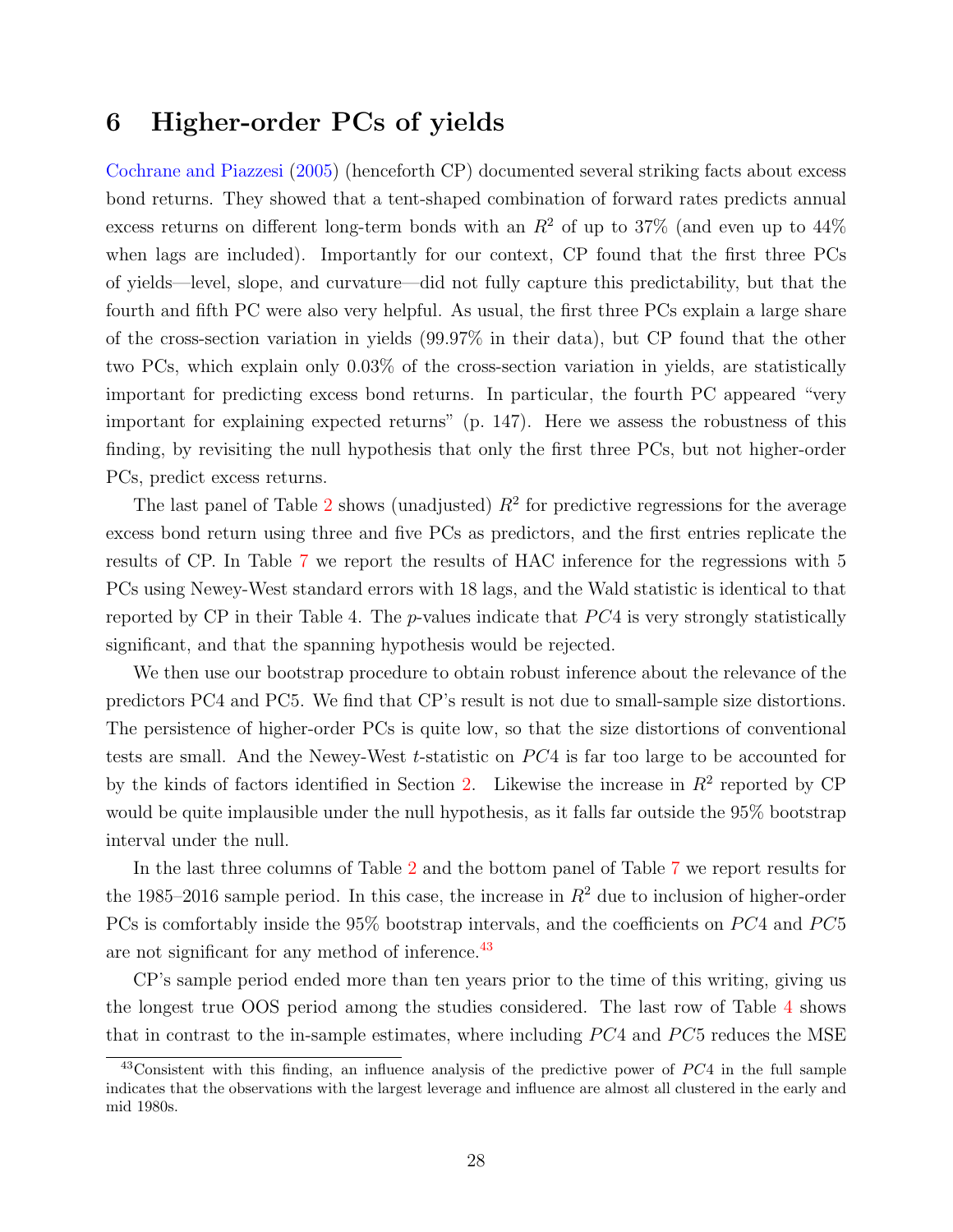by 11%, OOS predictions become less accurate, with the MSE increased by 21%, when the null hypothesis is not imposed. While the DM test does not reject the hypothesis that both models have equal predictive accuracy in population, restricting the predictive model to use only the level, slope and curvature leads to more stable and more accurate return predictions in post-publication data.

It is worth emphasizing the similarities and differences between CP's results and ours. Their central claim, with which we concur, is that the factor they have identified is a useful and stable predictor of bond returns. CP conducted tests of the usefulness of their returnforecasting factor for predicting returns across different subsamples, a result that we have been able to reproduce and confirm. But their factor is a function of all 5 PC's, and our results suggest that it is mainly  $PC1-PC3$ , and not the addition of  $PC4$  and  $PC5$ , that makes this factor a robust predictor of bond returns. We have shown that these higher-order PCs are insignificant in the 1985–2016 sample and in true out-of-sample forecasting. In additional, unreported results we found the same results for most of the subsample periods that CP considered, as well as for the 1952-2010 sample period considered by [Duffee](#page-33-7) [\(2013b,](#page-33-7) Section 7). We conclude that the predictive power of higher-order factors is tenuous and sampledependent, and that there is no compelling evidence that the first three PCs of yields are insufficient to estimate bond risk premia.[44](#page-30-0)

### 7 Other studies

Several other studies have also reported evidence that might appear to be inconsistent with the spanning hypothesis. [Cooper and Priestley](#page-32-2) [\(2008\)](#page-32-2) concluded that the output gap contains useful information for forecasting interest rates, while [Greenwood and Vayanos](#page-33-2) [\(2014\)](#page-33-2) found the same for measures of Treasury bond supply. We have repeated our analysis using the datasets in these studies and found that evidence against the spanning hypothesis in these two cases is even weaker than for any of the studies discussed in Sections [3](#page-19-2) to [6.](#page-29-1) Details of our investigations are reported in Appendices [E](#page-59-0) and [F.](#page-62-0)

## 8 Conclusion

Conventional tests of whether variables other than the level, slope and curvature can help predict bond returns have significant size distortions, and the  $R<sup>2</sup>$  of the regression can in-

<span id="page-30-0"></span><sup>44</sup>[Cattaneo and Crump](#page-32-13) [\(2014\)](#page-32-13) also investigated the robustness of the results of [Cochrane and Piazzesi](#page-32-3)  $(2005)$  and obtained even more negative results: Using a new HAC test proposed by Müller  $(2014)$  they did not reject the null hypothesis that the CP factor had no predictive power in a variety of in-sample and OOS specifications.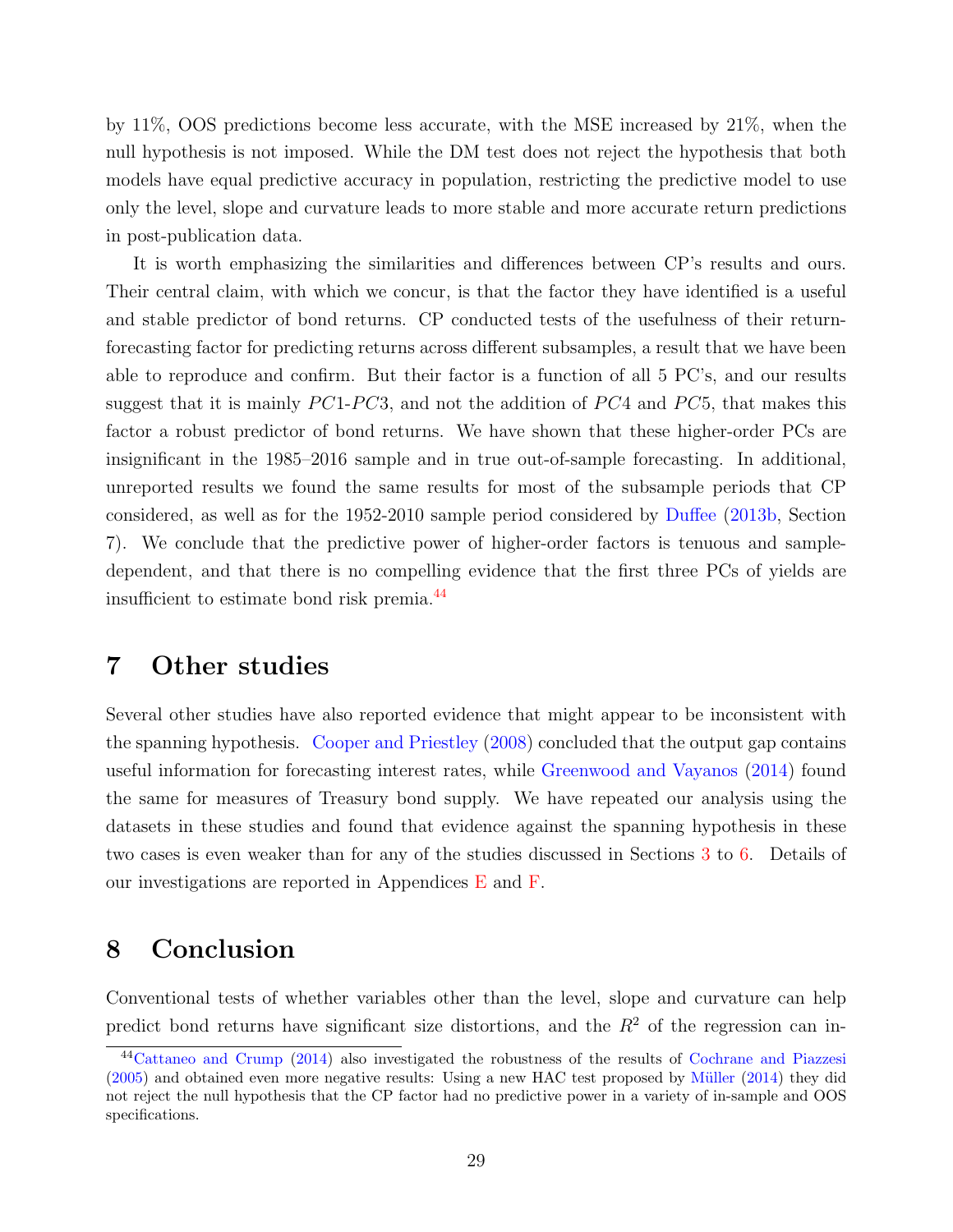crease dramatically when other variables are added to the regression even if they have no true explanatory power. We proposed a simple parametric bootstrap to carry out inference that is robust to the resulting small-sample problems. We used this bootstrap approach to reexamine the usefulness of proposed predictors in six widely cited studies, in both the original data and in a common sample period that includes newly available data. In addition, we calculated true out-of-sample forecasts. Our overall finding is that conventional tests are highly unreliable, and that as a result the evidence that variables other than the current level, slope and curvature predict excess bond returns is substantially less convincing than the original research would have led us to believe.

### References

- <span id="page-31-7"></span>Adrian, Tobias, Richard K. Crump, and Emanuel Moench (2013) "Pricing the Term Structure with Linear Regressions," *Journal of Financial Economics*, Vol. 110, pp. 110–138.
- <span id="page-31-6"></span>Andrews, Donald W. K. (1991) "Heteroskedasticity and Autocorrelation Consistent Covariance Matrix Estimation," Econometrica, Vol. 59, pp. 817–858.
- <span id="page-31-3"></span>Ang, Andrew and Geert Bekaert (2007) "Stock return predictability: Is it there?" Review of Financial studies, Vol. 20, pp. 651–707.
- <span id="page-31-1"></span>Bansal, Ravi and Ivan Shaliastovich (2013) "A Long-Run Risks Explanation of Predictability Puzzles in Bond and Currency Markets," Review of Financial Studies, Vol. 26, pp. 1–33.
- <span id="page-31-8"></span>Basawa, Ishwar V, Asok K Mallik, William P McCormick, Jaxk H Reeves, and Robert L Taylor (1991) "Bootstrapping unstable first-order autoregressive processes," Annals of Statistics, pp. 1098–1101.
- <span id="page-31-5"></span>Bauer, Michael D. and Glenn D. Rudebusch (2017) "Resolving the Spanning Puzzle in Macro-Finance Term Structure Models," Review of Finance, Vol. 21, pp. 511–553.
- <span id="page-31-2"></span>Bekaert, G., R.J. Hodrick, and D.A. Marshall (1997) "On biases in tests of the expectations hypothesis of the term structure of interest rates," *Journal of Financial Economics*, Vol. 44, pp. 309–348.
- <span id="page-31-0"></span>Bekaert, Geert, Eric Engstrom, and Yuhang Xing (2009) "Risk, Uncertainty, and Asset Prices," Journal of Financial Economics, Vol. 91, pp. 59–82.
- <span id="page-31-4"></span>Bekaert, Geert and Robert J Hodrick (2001) "Expectations hypotheses tests," The journal of finance, Vol. 56, pp. 1357–1394.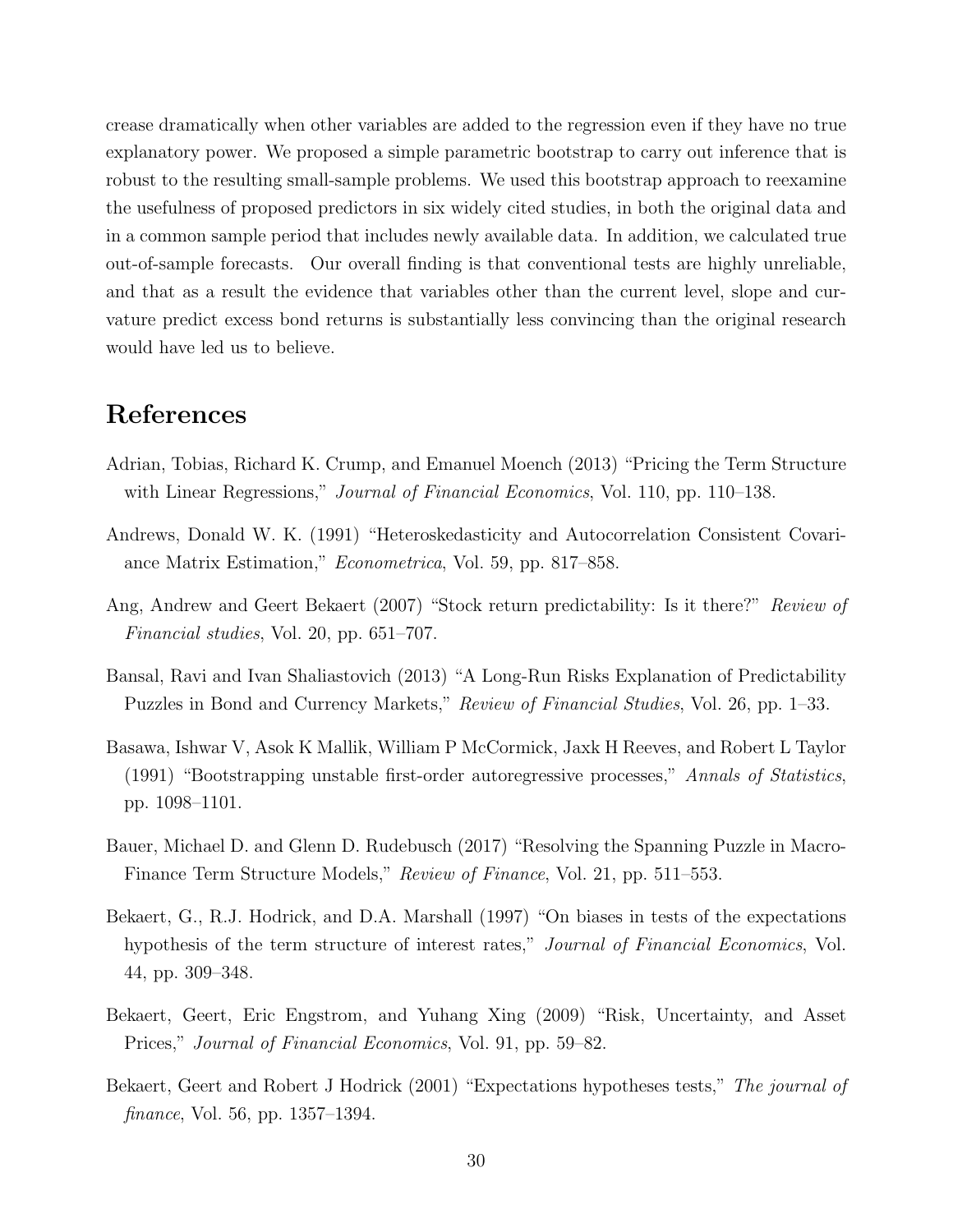- <span id="page-32-11"></span>Berkowitz, Jeremy and Lutz Kilian (2000) "Recent developments in bootstrapping time series," Econometric Reviews, Vol. 19, pp. 1–48.
- <span id="page-32-6"></span>Bikbov, Ruslan and Mikhail Chernov (2010) "No-Arbitrage Macroeconomic Determinants of the Yield Curve," Journal of Econometrics, Vol. 159, pp. 166–182.
- <span id="page-32-4"></span>Campbell, John Y. and John H. Cochrane (1999) "By force of habit: A consumption-based explanation of aggregate stock market behavior," Journal of Political Economy, Vol. 107, pp. 205–251.
- <span id="page-32-9"></span>Campbell, John Y. and Robert J. Shiller (1991) "Yield Spreads and Interest Rate Movements: A Bird's Eye View," Review of Economic Studies, Vol. 58, pp. 495–514.
- <span id="page-32-8"></span>Campbell, John Y and Motohiro Yogo (2006) "Efficient tests of stock return predictability," Journal of financial economics, Vol. 81, pp. 27–60.
- <span id="page-32-13"></span>Cattaneo, Matias D. and Richard K. Crump (2014) "Comment," Journal of Business  $\mathcal C$  Economic Statistics, Vol. 32, pp. 324–329.
- <span id="page-32-7"></span>Cavanagh, Christopher L, Graham Elliott, and James H Stock (1995) "Inference in Models with Nearly Integrated Regressors," *Econometric theory*, Vol. 11, pp. 1131–1147.
- <span id="page-32-10"></span>Chan, Ngai Hang (1988) "The parameter inference for nearly nonstationary time series," Journal of the American Statistical Association, Vol. 83, pp. 857–862.
- <span id="page-32-1"></span>Cieslak, Anna and Pavol Povala (2015) "Expected Returns in Treasury Bonds," Review of Financial Studies, Vol. 28, pp. 2859–2901.
- <span id="page-32-3"></span>Cochrane, John H. and Monika Piazzesi (2005) "Bond Risk Premia," American Economic Review, Vol. 95, pp. 138–160.
- <span id="page-32-2"></span>Cooper, Ilan and Richard Priestley (2008) "Time-Varying Risk Premiums and the Output Gap," Review of Financial Studies, Vol. 22, pp. 2801–2833.
- <span id="page-32-0"></span>Dewachter, Hans and Marco Lyrio (2006) "Macro Factors and the Term Structure of Interest Rates," Journal of Money, Credit and Banking, Vol. 38, pp. 119–140.
- <span id="page-32-12"></span>Diebold, Francis X. and Robert S. Mariano (1995) "Comparing Predictive Accuracy," Journal of Business  $\mathcal C$  economic statistics, Vol. 13, pp. 253–263.
- <span id="page-32-5"></span>Diebold, Francis X., Glenn D. Rudebusch, and S. Boragan Aruoba (2006) "The Macroeconomy and the Yield Curve: A Dynamic Latent Factor Approach," Journal of Econometrics, Vol. 131, pp. 309–338.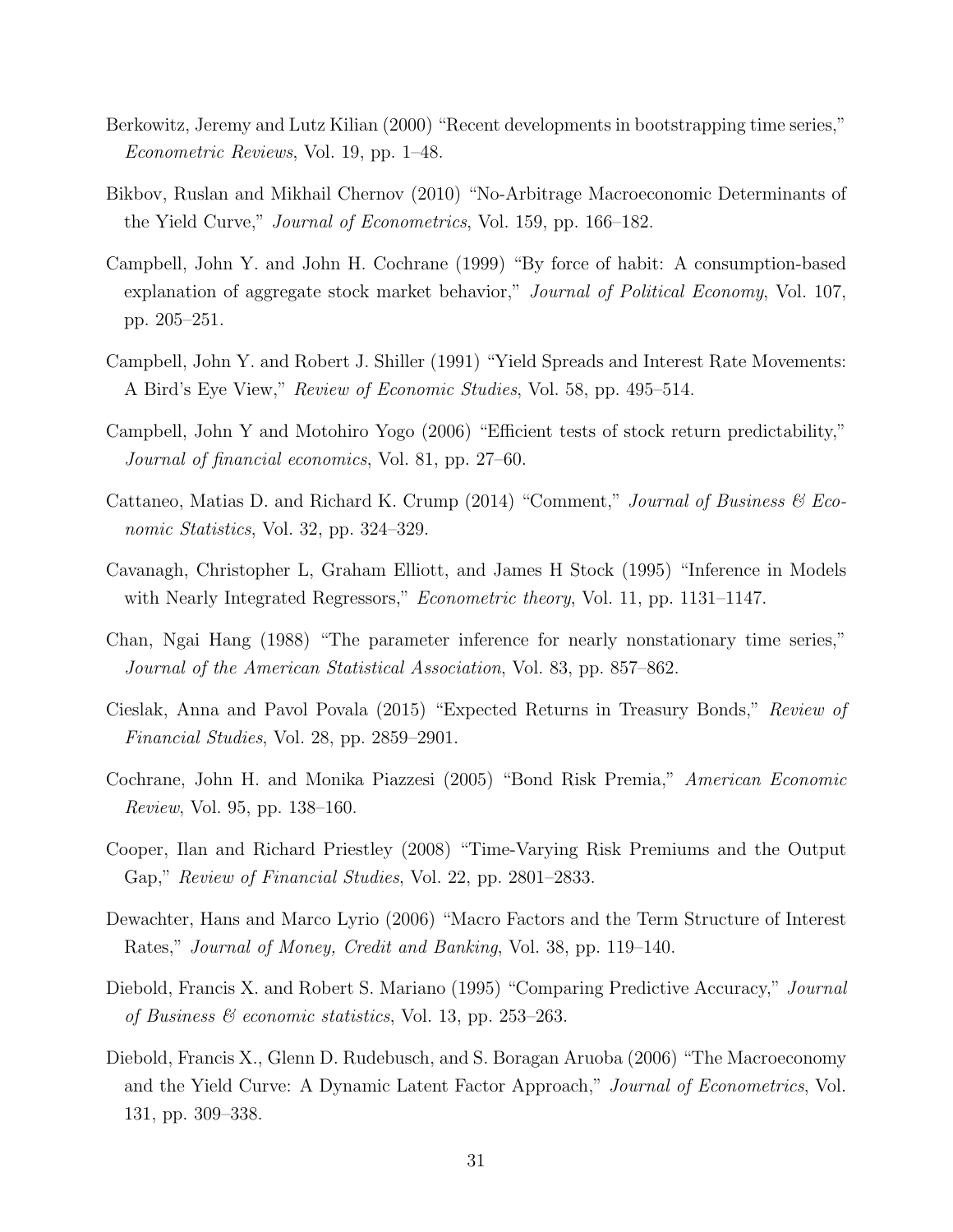- <span id="page-33-10"></span><span id="page-33-6"></span>Duffee, Gregory R. (2011a) "Forecasting with the Term Structure: the Role of No-Arbitrage," Working Paper January, Johns Hopkins University.
	- (2011b) "Information In (and Not In) the Term Structure," Review of Financial Studies, Vol. 24, pp. 2895–2934.
	- (2013a) "Bond Pricing and the Macroeconomy," in Milton Harris George M. Constantinides and Rene M. Stulz eds. Handbook of the Economics of Finance, Vol. 2, Part B: Elsevier, pp. 907–967.
- <span id="page-33-7"></span><span id="page-33-1"></span>(2013b) "Forecasting Interest Rates," in Graham Elliott and Allan Timmermann eds. Handbook of Economic Forecasting, Vol. 2, Part A: Elsevier, pp. 385–426.
- <span id="page-33-5"></span>Fama, Eugene F. and Robert R. Bliss (1987) "The Information in Long-Maturity Forward Rates," The American Economic Review, Vol. 77, pp. 680–692.
- <span id="page-33-4"></span>Ferson, Wayne E, Sergei Sarkissian, and Timothy T Simin (2003) "Spurious Regressions in Financial Economics?" Journal of Finance, Vol. 58, pp. 1393–1414.
- <span id="page-33-11"></span>Giacoletti, Marco, Kristoffer T. Laursen, and Kenneth J. Singleton (2016) "Learning, Dispersion of Beliefs, and Risk Premiums in an Arbitrage-free Term Structure Model," unpublished manuscript.
- <span id="page-33-3"></span>Goetzmann, William N and Philippe Jorion (1993) "Testing the predictive power of dividend yields," The Journal of Finance, Vol. 48, pp. 663–679.
- <span id="page-33-2"></span>Greenwood, Robin and Dimitri Vayanos (2014) "Bond Supply and Excess Bond Returns," Review of Financial Studies, Vol. 27, pp. 663–713.
- <span id="page-33-12"></span>Gürkaynak, Refet S., Brian Sack, and Jonathan H. Wright (2007) "The U.S. Treasury yield curve: 1961 to the present," Journal of Monetary Economics, Vol. 54, pp. 2291–2304.
- <span id="page-33-0"></span>Gürkaynak, Refet S. and Jonathan H. Wright (2012) "Macroeconomics and the Term Structure," Journal of Economic Literature, Vol. 50, pp. 331–367.
- <span id="page-33-9"></span>Hall, Peter and Susan R. Wilson (1991) "Two Guidelines for Bootstrap Hypothesis Testing," Biometrics, Vol. 47, pp. 757–762.
- <span id="page-33-8"></span>Hamilton, James D. (1994) Time Series Analysis: Princeton University Press.
- <span id="page-33-13"></span>Hamilton, James D. and Jing Cynthia Wu (2012) "Identification and estimation of Gaussian affine term structure models," Journal of Econometrics, Vol. 168, pp. 315–331.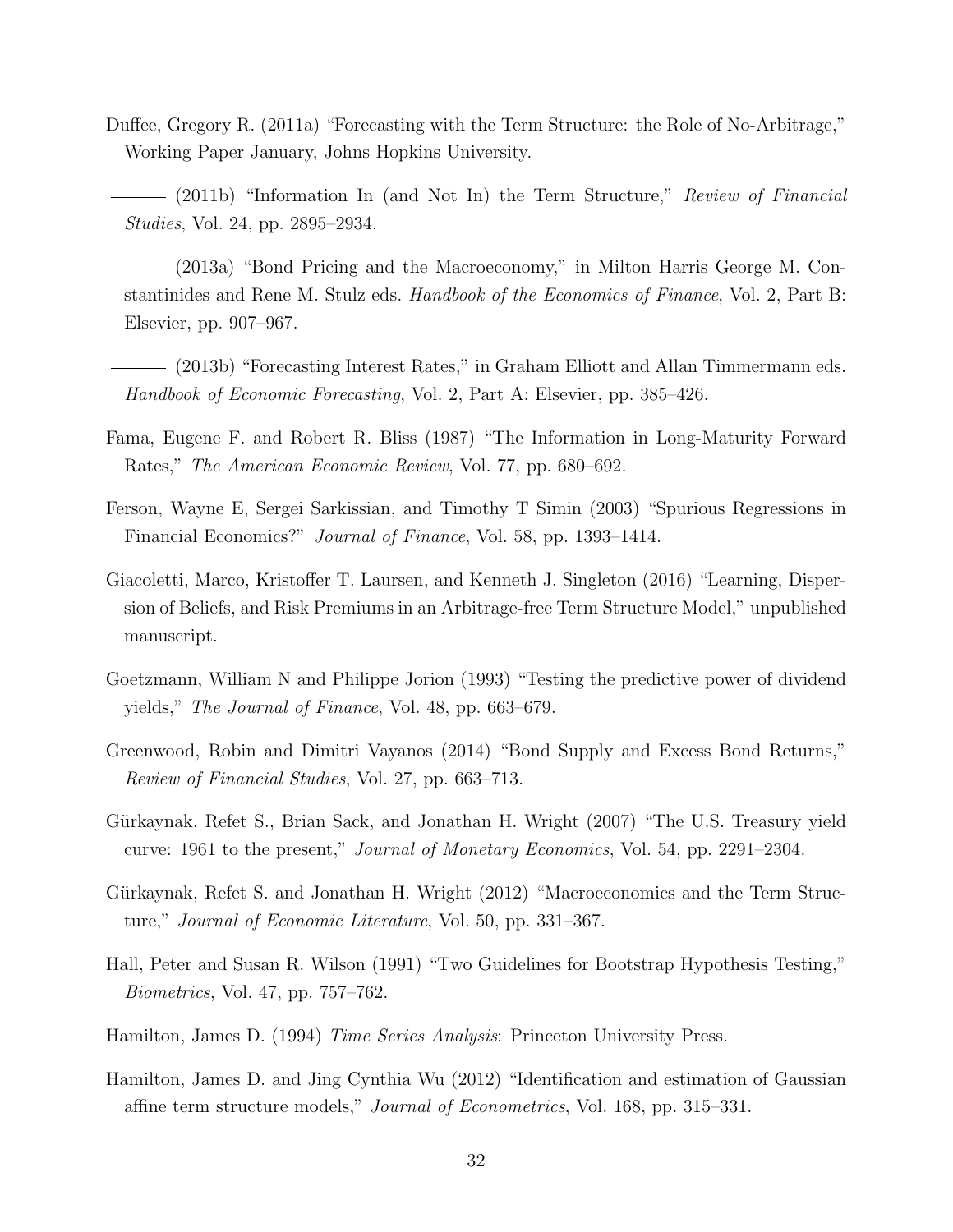<span id="page-34-8"></span>- (2014) "Testable Implications of Affine Term Structure Models," *Journal of Econo*metrics, Vol. 178, pp. 231–242.

- <span id="page-34-6"></span>Hodrick, Robert J (1992) "Dividend yields and expected stock returns: Alternative procedures for inference and measurement," Review of Financial studies, Vol. 5, pp. 357–386.
- <span id="page-34-0"></span>Hördahl, Peter, Oreste Tristani, and David Vestin (2006) "A Joint Econometric Model of Macroeconomic and Term-Structure Dynamics," *Journal of Econometrics*, Vol. 131, pp. 405–444.
- <span id="page-34-7"></span>Horowitz, Joel L. (2001) "The Bootstrap," in J.J. Heckman and E.E. Leamer eds. *Handbook* of Econometrics, Vol. 5: Elsevier, Chap. 52, pp. 3159–3228.
- <span id="page-34-12"></span>Ibragimov, Rustam and Ulrich K. Müller (2010) "t-Statistic Based Correlation and Heterogeneity Robust Inference," Journal of Business and Economic Statistics, Vol. 28, pp. 453– 468.
- <span id="page-34-2"></span>Joslin, Scott, Marcel Priebsch, and Kenneth J. Singleton (2014) "Risk Premiums in Dynamic Term Structure Models with Unspanned Macro Risks," Journal of Finance, Vol. 69, pp. 1197–1233.
- <span id="page-34-9"></span>Kendall, M. G. (1954) "A note on bias in the estimation of autocorrelation," Biometrika, Vol. 41, pp. 403–404.
- <span id="page-34-10"></span>Kilian, Lutz (1998) "Small-sample confidence intervals for impulse response functions," Review of Economics and Statistics, Vol. 80, pp. 218–230.
- <span id="page-34-11"></span>Le, Anh and Kenneth J. Singleton (2013) "The Structure of Risks in Equilibrium Affine Models of Bond Yields," May, unpublished manuscript.
- <span id="page-34-5"></span>Lewellen, Jonathan, Stefan Nagel, and Jay Shanken (2010) "A skeptical appraisal of asset pricing tests," Journal of Financial Economics, Vol. 96, pp. 175–194.
- <span id="page-34-1"></span>Litterman, Robert and J. Scheinkman (1991) "Common Factors Affecting Bond Returns," Journal of Fixed Income, Vol. 1, pp. 54–61.
- <span id="page-34-3"></span>Ludvigson, Sydney C. and Serena Ng (2009) "Macro Factors in Bond Risk Premia," Review of Financial Studies, Vol. 22, pp. 5027–5067.
- <span id="page-34-4"></span>Ludvigson, Sydney C and Serena Ng (2010) "A Factor Analysis of Bond Risk Premia," Handbook of Empirical Economics and Finance, p. 313.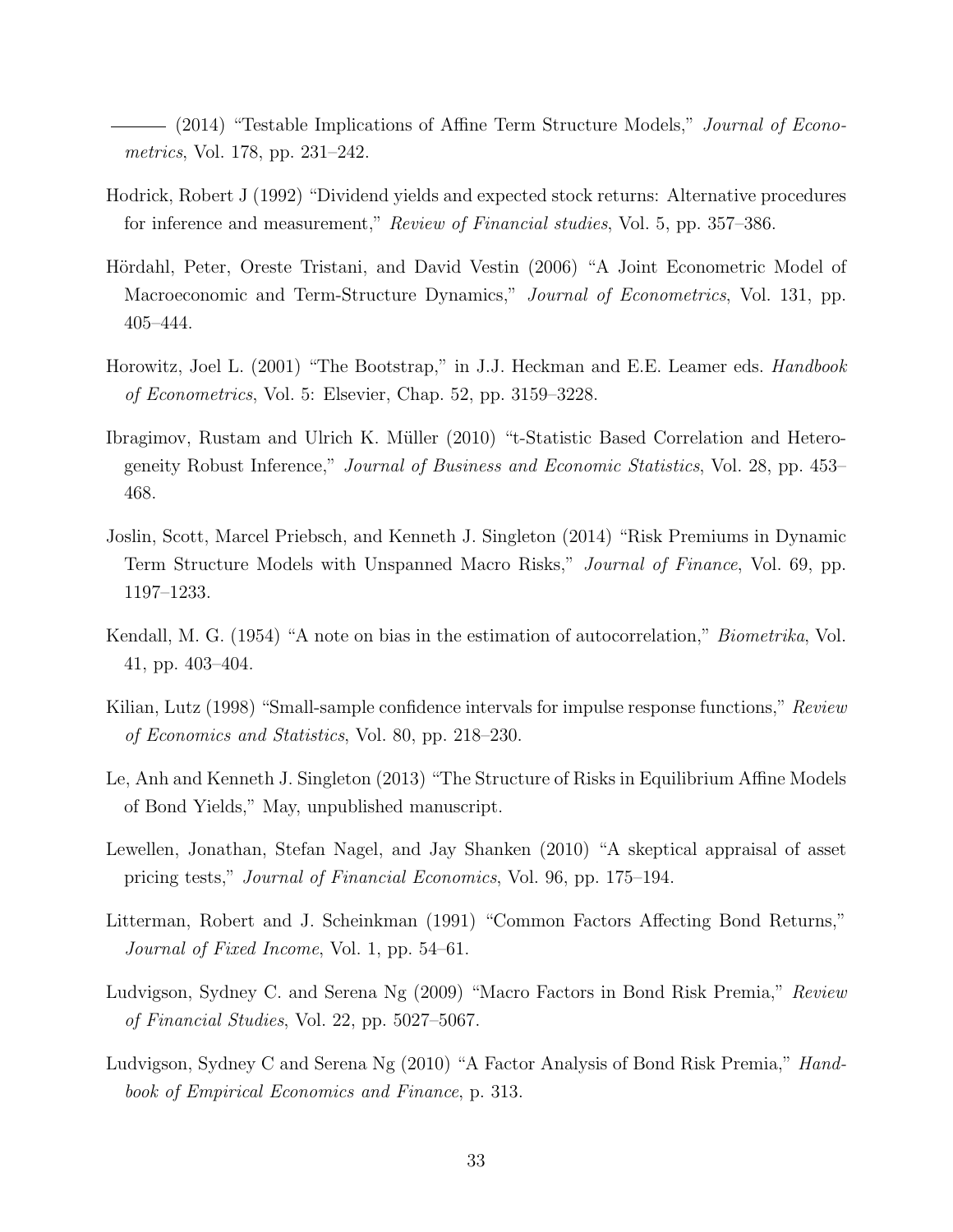- <span id="page-35-3"></span>Mankiw, N. Gregory and Matthew D. Shapiro (1986) "Do we reject too often? Small sample properties of tests of rational expectations models," Economics Letters, Vol. 20, pp. 139–145.
- <span id="page-35-12"></span>McCracken, Michael W. and Serena Ng (2014) "FRED-MD: A Monthly Database for Macroeconomic Research," working paper, Federal Reserve Bank of St. Louis.
- <span id="page-35-10"></span>Müller, Ulrich K. (2014) "HAC Corrections for Strongly Autocorrelated Time Series," Journal of Business and Economic Statistics, Vol. 32.
- <span id="page-35-8"></span>Nabeya, Seiji and Bent E Sørensen (1994) "Asymptotic distributions of the least-squares estimators and test statistics in the near unit root model with non-zero initial value and local drift and trend," Econometric Theory, Vol. 10, pp. 937–966.
- <span id="page-35-5"></span>Nelson, Charles R and Myung J Kim (1993) "Predictable stock returns: The role of small sample bias," The Journal of Finance, Vol. 48, pp. 641–661.
- <span id="page-35-9"></span>Newey, Whitney K and Kenneth D West (1987) "A Simple, Positive Semi-definite, Heteroskedasticity and Autocorrelation Consistent Covariance Matrix," Econometrica, Vol. 55, pp. 703–08.
- <span id="page-35-7"></span>Phillips, Peter CB (1988) "Regression theory for near-integrated time series," *Econometrica*: Journal of the Econometric Society, pp. 1021–1043.
- <span id="page-35-6"></span>Piazzesi, Monika, Juliana Salomao, and Martin Schneider (2015) "Trend and Cycle in Bond Premia," March, unpublished manuscript.
- <span id="page-35-0"></span>Piazzesi, Monika and Martin Schneider (2007) "Equilibrium Yield Curves," in *NBER Macroe*conomics Annual 2006, Volume 21: MIT Press, pp. 389–472.
- <span id="page-35-11"></span>Pope, Alun L. (1990) "Biases of Estimators in Multivariate Non-Gaussian Autoregressions," Journal of Time Series Analysis, Vol. 11, pp. 249–258.
- <span id="page-35-2"></span>Rudebusch, Glenn D. and Eric T. Swanson (2012) "The bond premium in a DSGE Model with Long-Run Real and Nominal Risks," American Economic Journal: Macroeconomics, Vol. 4, pp. 105–143.
- <span id="page-35-1"></span>Rudebusch, Glenn D. and Tao Wu (2008) "A Macro-Finance Model of the Term Structure, Monetary Policy, and the Economy," *Economic Journal*, Vol. 118, pp. 906–926.
- <span id="page-35-4"></span>Stambaugh, Robert F. (1999) "Predictive regressions," Journal of Financial Economics, Vol. 54, pp. 375–421.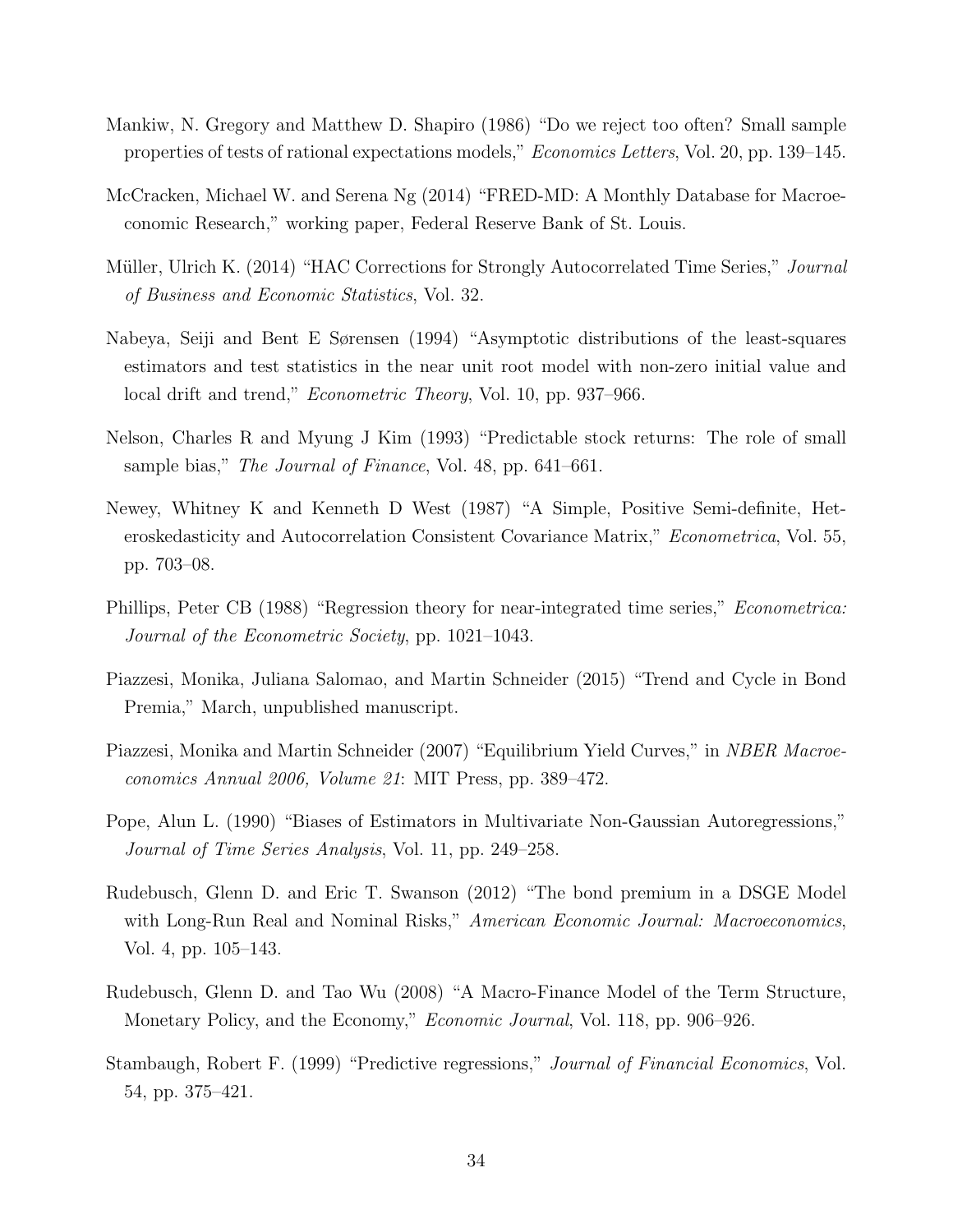- <span id="page-36-2"></span>Stock, James H (1991) "Confidence intervals for the largest autoregressive root in US macroeconomic time series," Journal of Monetary Economics, Vol. 28, pp. 435–459.
- <span id="page-36-3"></span>Stock, James H. (1994) "Unit roots, structural breaks and trends," in Robert F. Engle and Daniel L. McFadden eds. *Handbook of Econometrics*, Vol. 4: Elsevier, Chap. 46, pp. 2739– 2841.
- <span id="page-36-0"></span>Wachter, Jessica A. (2006) "A Consumption-Based Model of the Term Structure of Interest Rates," Journal of Financial Economics, Vol. 79, pp. 365–399.
- <span id="page-36-4"></span>Wei, Min and Jonathan H Wright (2013) "Reverse Regressions And Long-Horizon Forecasting," Journal of Applied Econometrics, Vol. 28, pp. 353–371.
- <span id="page-36-1"></span>Welch, Ivo and Amit Goyal (2008) "A comprehensive look at the empirical performance of equity premium prediction," Review of Financial Studies, Vol. 21, pp. 1455–1508.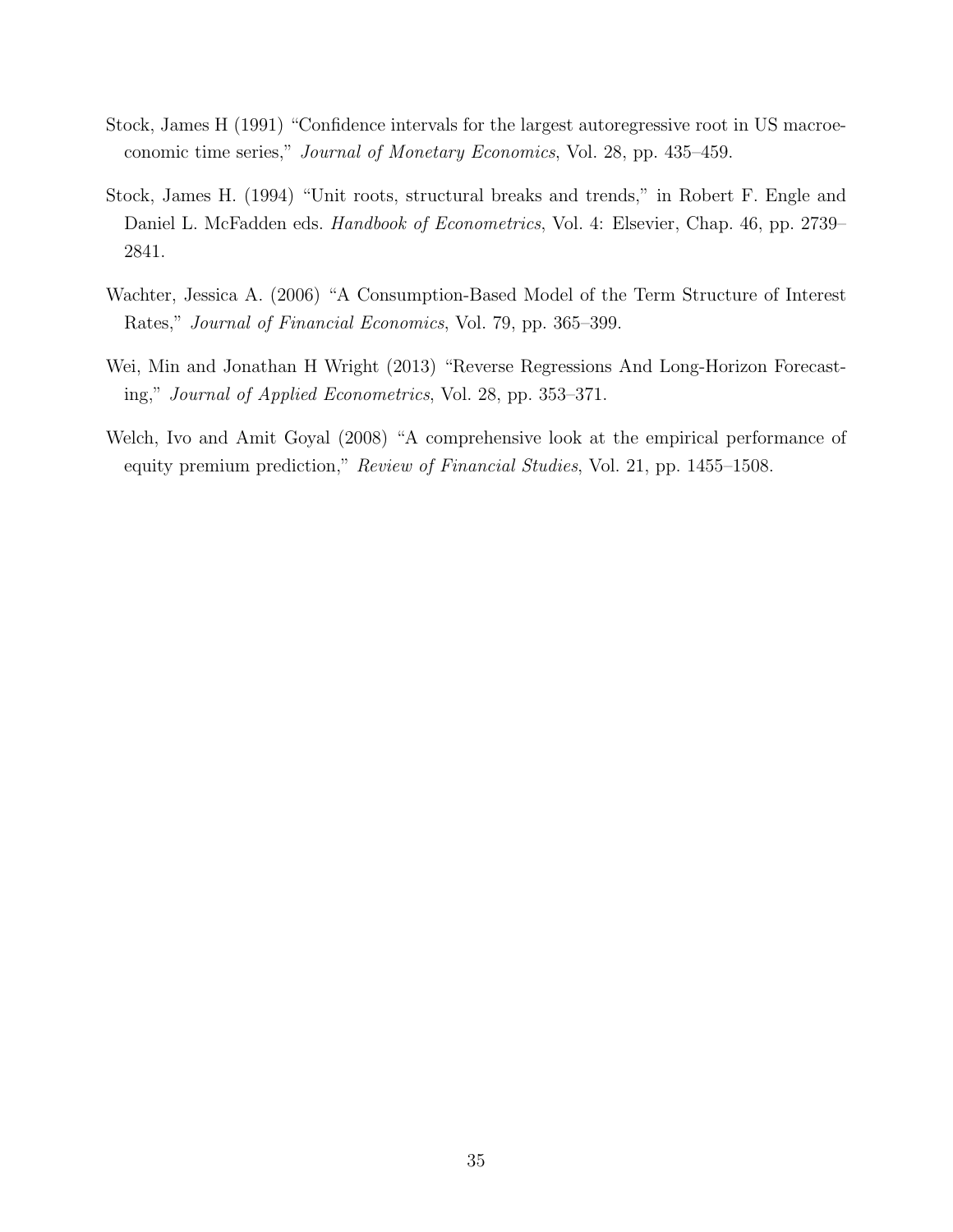| $\rho$                 | $\delta$ |           | Coefficient bias | SE bias |           | <b>Size</b> |           |
|------------------------|----------|-----------|------------------|---------|-----------|-------------|-----------|
|                        |          | $\beta_1$ | $\beta_2$        | $(\%)$  | simulated | asymptotic  | bootstrap |
| $\mu_1 = \mu_2 = 0$    |          |           |                  |         |           |             |           |
| 0.99                   | 0.0      | 0.000     | 0.000            | $-4.7$  | 0.050     | 0.047       | 0.048     |
| 0.00                   | 1.0      | $-0.010$  | 0.000            | $-0.6$  | 0.050     | 0.051       | 0.050     |
| 0.90                   | 1.0      | $-0.052$  | 0.000            | $-15.4$ | 0.085     | 0.086       | 0.057     |
| 0.99                   | 0.8      | $-0.055$  | 0.000            | $-23.2$ | 0.113     | 0.112       | 0.072     |
| 0.99                   | 1.0      | $-0.068$  | 0.000            | $-29.8$ | 0.151     | 0.151       | 0.082     |
| $\mu_1 = 0, \mu_2 = 1$ |          |           |                  |         |           |             |           |
| 0.99                   | 0.0      | 0.000     | 0.000            | $-5.1$  | 0.050     |             | 0.049     |
| 0.00                   | 1.0      | $-0.010$  | 0.000            | $-0.5$  | 0.050     |             | 0.050     |
| 0.90                   | 1.0      | $-0.053$  | 0.000            | $-17.1$ | 0.089     |             | 0.057     |
| 0.99                   | 0.8      | $-0.071$  | 0.000            | $-42.4$ | 0.183     |             | 0.077     |
| 0.99                   | 1.0      | $-0.088$  | 0.000            | $-50.8$ | 0.268     |             | 0.085     |
| $\mu_1 = 1, \mu_2 = 1$ |          |           |                  |         |           |             |           |
| 0.99                   | 0.0      | 0.000     | 0.000            | $-4.0$  | 0.050     |             | 0.047     |
| 0.00                   | 1.0      | $-0.010$  | 0.000            | $-0.5$  | 0.050     |             | 0.050     |
| 0.90                   | 1.0      | $-0.037$  | 0.017            | $-12.0$ | 0.081     |             | 0.054     |
| 0.99                   | 0.8      | $-0.036$  | 0.035            | $-12.1$ | 0.168     |             | 0.056     |
| 0.99                   | 1.0      | $-0.045$  | 0.044            | $-16.0$ | 0.241     |             | 0.058     |

<span id="page-37-0"></span>Table 1: Simulation study of standard error bias

Coefficient bias, standard error bias, and test size in simulation study for predictive regressions  $y_{t+1} = \beta_0 + \beta_1 x_{1t} + \beta_2 x_{2t} + u_{t+1}$  in sample of size  $T = 100$  from data-generating process (DGP) with  $x_{1t}$  and  $x_{2t}$  following AR(1) processes,  $\beta_0 = \beta_1 = \beta_2 = 0$ , and different values of  $\rho_1 = \rho_2 = \rho$ and  $\delta$ . For details on the DGP refer to text. The coefficient bias is reported as  $E(\hat{\beta}_i) - \beta_i$ . The standard error bias is reported as  $E[(\hat{\sigma}_{\hat{\beta}_2}) - \sigma_{\hat{\beta}_2}]/\sigma_{\hat{\beta}_2}$ . The last three columns report the size (i.e., frequency of rejections) of tests of  $H_0$ :  $\beta_2 = 0$  with a nominal size of five percent, for a conventional t-test—according to both regressions in simulated small samples and the local-to-unity asymptotic distribution—and for the bootstrap test.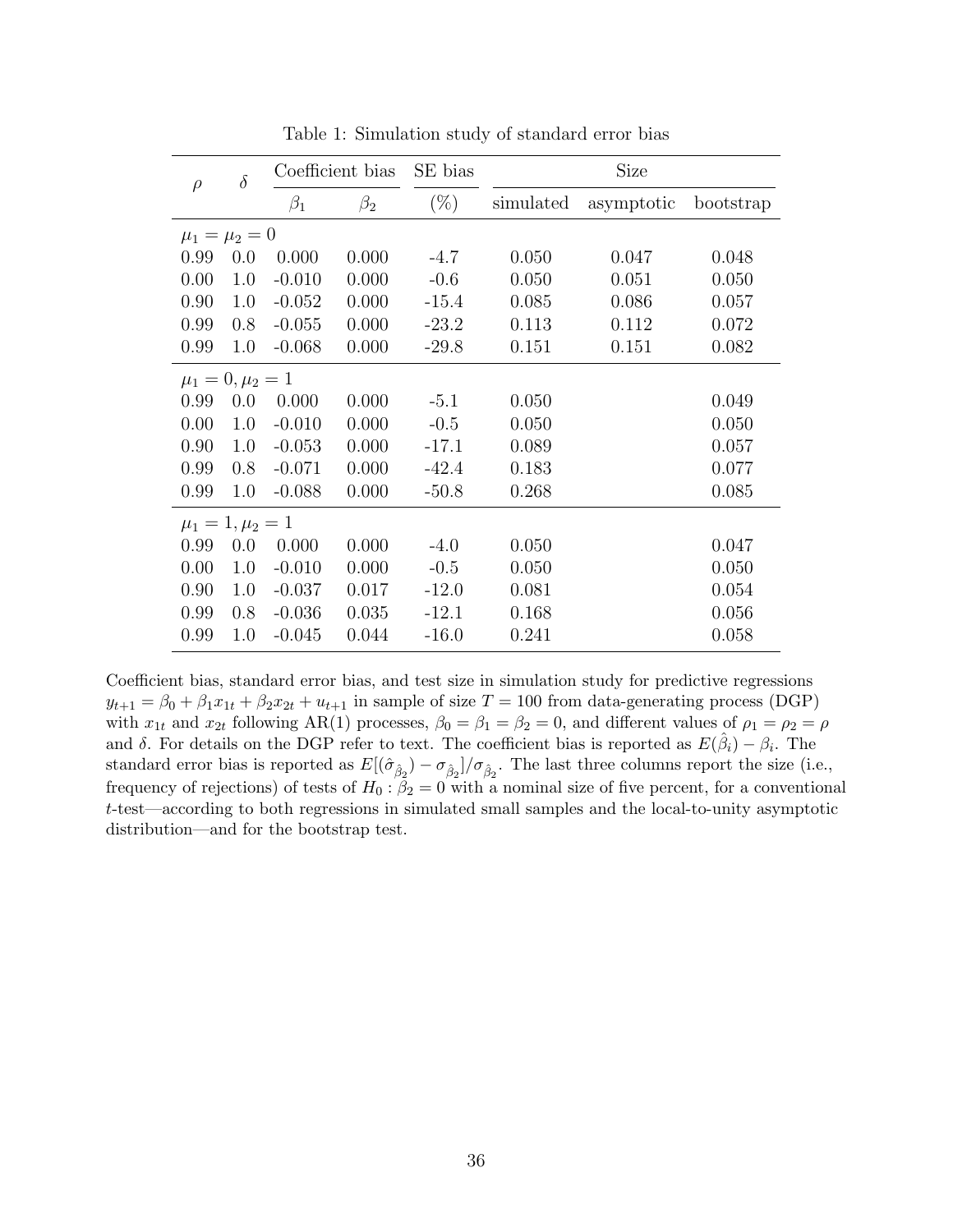|                     | $\bar{R}_1^2$ | $\bar{R}_2^2$              | $\bar{R}_{2}^{2}-\bar{R}_{1}^{2}$ | $\bar{R}_1^2$ | $\bar{R}_2^2$             | $\bar{R}_{2}^{2}-\bar{R}_{1}^{2}$ |
|---------------------|---------------|----------------------------|-----------------------------------|---------------|---------------------------|-----------------------------------|
| JPS                 |               | Original sample: 1985–2008 |                                   |               | Later sample: $1985-2016$ |                                   |
| Data                | 0.19          | 0.38                       | 0.19                              | 0.17          | 0.21                      | 0.04                              |
| <b>Bootstrap</b>    | 0.32          | 0.38                       | 0.06                              | 0.28          | 0.32                      | 0.05                              |
|                     | (0.11, 0.55)  | (0.15, 0.60)               | (0.00, 0.20)                      | (0.08, 0.49)  | (0.12, 0.53)              | (0.00, 0.17)                      |
| BC bootstrap        | 0.35          | 0.41                       | 0.06                              | 0.28          | 0.33                      | 0.05                              |
|                     | (0.08, 0.62)  | (0.13, 0.67)               | (0.00, 0.23)                      | (0.06, 0.52)  | (0.11, 0.57)              | (0.00, 0.20)                      |
| $Ludvigson-Ng$      |               | Original sample: 1964-2007 |                                   |               | Later sample: $1985-2016$ |                                   |
| Data                | 0.25          | 0.35                       | 0.10                              | 0.14          | 0.24                      | 0.10                              |
| Bootstrap           | 0.21          | 0.24                       | 0.03                              | 0.29          | 0.34                      | 0.05                              |
|                     | (0.05, 0.38)  | (0.08, 0.42)               | (0.00, 0.11)                      | (0.09, 0.51)  | (0.13, 0.55)              | (0.00, 0.16)                      |
| Cieslak-Povala      |               | Original sample: 1971–2011 |                                   |               | Later sample: $1985-2016$ |                                   |
| Data                | 0.12          | 0.46                       | 0.34                              | 0.16          | 0.35                      | 0.19                              |
| BC bootstrap        | 0.15          | 0.22                       | 0.07                              | 0.27          | 0.34                      | 0.07                              |
|                     | (0.02, 0.34)  | (0.06, 0.40)               | (0.00, 0.21)                      | (0.05, 0.53)  | (0.10, 0.57)              | (0.00, 0.23)                      |
| $Cochrane-Piazzesi$ |               | Original sample: 1964–2003 |                                   |               | Later sample: $1985-2016$ |                                   |
| Data                | 0.26          | 0.35                       | 0.09                              | 0.15          | 0.18                      | 0.03                              |
| Bootstrap           | 0.21          | 0.22                       | 0.01                              | 0.30          | 0.31                      | 0.01                              |
|                     | (0.05, 0.39)  | (0.06, 0.40)               | (0.00, 0.02)                      | (0.10, 0.51)  | (0.11, 0.52)              | (0.00, 0.05)                      |

<span id="page-38-0"></span>Table 2: In-sample predictive power in excess-return regressions

Adjusted  $\bar{R}^2$  for regressions of annual excess bond returns on three PCs of the yield curve  $(\bar{R}_1^2)$  and on three yield PCs together with the additional proposed predictors  $x_{2t}$ , well as the difference in adjusted  $\bar{R}^2$ . The additional predictors, which are described in more detail in the text, are: for JPS, measures of growth and inflation; for Ludvigson-Ng, eight PCs of a large set of macro variables; for Cieslak-Povala, a moving-average estimate of the inflation trend; and for Cochrane-Piazzesi, the fourth and fifth PC of yields. The results in the left half of the table are for the original sample period in each paper; the right half of the table is for the 1985–2016 sample period. The excess bond return is an average across bond maturities: for JPS, from two to ten years; for Ludvigson-Ng, from two to five years; for Cieslak-Povala, from two to ten years (a weighted average); and for Cochrane-Piazzesi, from two to five years. The first row of each panel reports the values of the statistics in the original data. The following rows report bootstrap mean and 95%-quantiles (in parentheses). The bootstrap, which is described in the text, imposes the null hypothesis that  $x_{2t}$ has no incremental predictive power. For Cochrane-Piazzesi, the results are for the unadjusted  $R^2$ .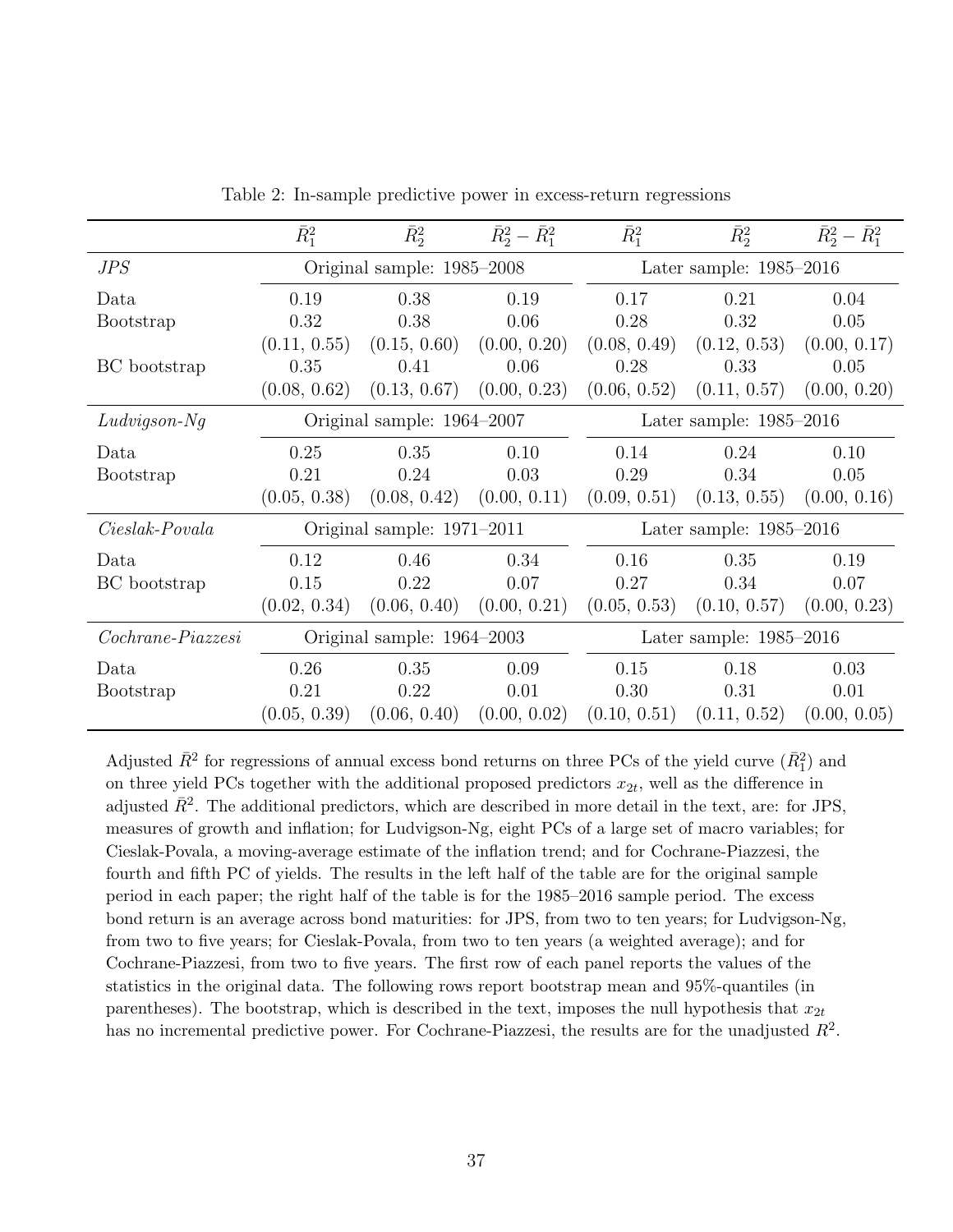<span id="page-39-0"></span>

|                                | PC1   | PC2   | PC3   | <b>GRO</b> | INF      | Wald   |
|--------------------------------|-------|-------|-------|------------|----------|--------|
| Original sample: 1985-2008     |       |       |       |            |          |        |
| Coefficient                    | 1.090 | 1.793 | 2.874 | $-2.200$   | $-6.052$ |        |
| <b>HAC</b> statistic           | 5.587 | 3.933 | 0.799 | $-2.475$   | $-4.265$ | 25.152 |
| $HAC$ <i>p</i> -value          | 0.000 | 0.000 | 0.425 | 0.014      | 0.000    | 0.000  |
| Bootstrap $5\%$ c.v.           |       |       |       | 3.177      | 3.870    | 22.705 |
| Bootstrap $p$ -value           |       |       |       | 0.109      | 0.034    | 0.038  |
| BC bootstrap $5\%$ c.v.        |       |       |       | 3.245      | 4.261    | 25.796 |
| $BC$ bootstrap <i>p</i> -value |       |       |       | 0.123      | 0.050    | 0.053  |
| Size                           |       |       |       |            |          |        |
| <b>HAC</b>                     |       |       |       | 0.189      | 0.274    | 0.356  |
| <b>Bootstrap</b>               |       |       |       | 0.059      | 0.060    | 0.063  |
| Power                          |       |       |       |            |          |        |
| <b>Bootstrap</b>               |       |       |       | 0.204      | 0.904    | 0.893  |
| Later sample: $1985 - 2016$    |       |       |       |            |          |        |
| Coefficient                    | 0.371 | 1.741 | 1.542 | $-0.429$   | $-2.420$ |        |
| <b>HAC</b> statistic           | 2.302 | 3.324 | 0.611 | $-0.537$   | $-1.798$ | 3.350  |
| $HAC$ <i>p</i> -value          | 0.022 | 0.001 | 0.542 | 0.592      | 0.073    | 0.187  |
| Simple bootstrap $5\%$ c.v.    |       |       |       | 3.008      | 3.409    | 18.510 |
| Simple bootstrap $p$ -value    |       |       |       | 0.706      | 0.283    | 0.504  |
| BC bootstrap $5\%$ c.v.        |       |       |       | 3.075      | 3.794    | 21.337 |
| $BC$ bootstrap <i>p</i> -value |       |       |       | 0.713      | 0.317    | 0.552  |

Table 3: Joslin-Priebsch-Singleton: statistical inference in excess-return regressions

Predictive regressions for annual excess bond returns, averaged over two- through ten-year bond maturities, using yield PCs and two macro variables that are described in the text. Results in the top panel are for the same sample period used in [Joslin et al.](#page-34-2) [\(2014\)](#page-34-2); the data used for the bottom panel is extended to December 2016. HAC statistics and p-values are calculated using Newey-West standard errors with 18 lags. The column "Wald" reports results for the  $\chi^2$  test that GRO and INF have no predictive power; the other columns report results for individual t-tests. We obtain bootstrap distributions of the test statistics under the null hypothesis that GRO and INF have no predictive power—the text describes the design of the simple and bias-corrected (BC) bootstraps. Critical values (c.v.'s) are the 95th percentile of the bootstrap distribution of the test statistics, and p-values are the frequency of bootstrap replications in which the test statistics are at least as large as in the data. Under Size we report estimates of the size of the tests, based on simulations from the simple bootstrap under the null hypothesis. Under Power we report power estimates using a bootstrap under the alternative hypothesis, as described in the text. p-values below 5% are emphasized with bold face.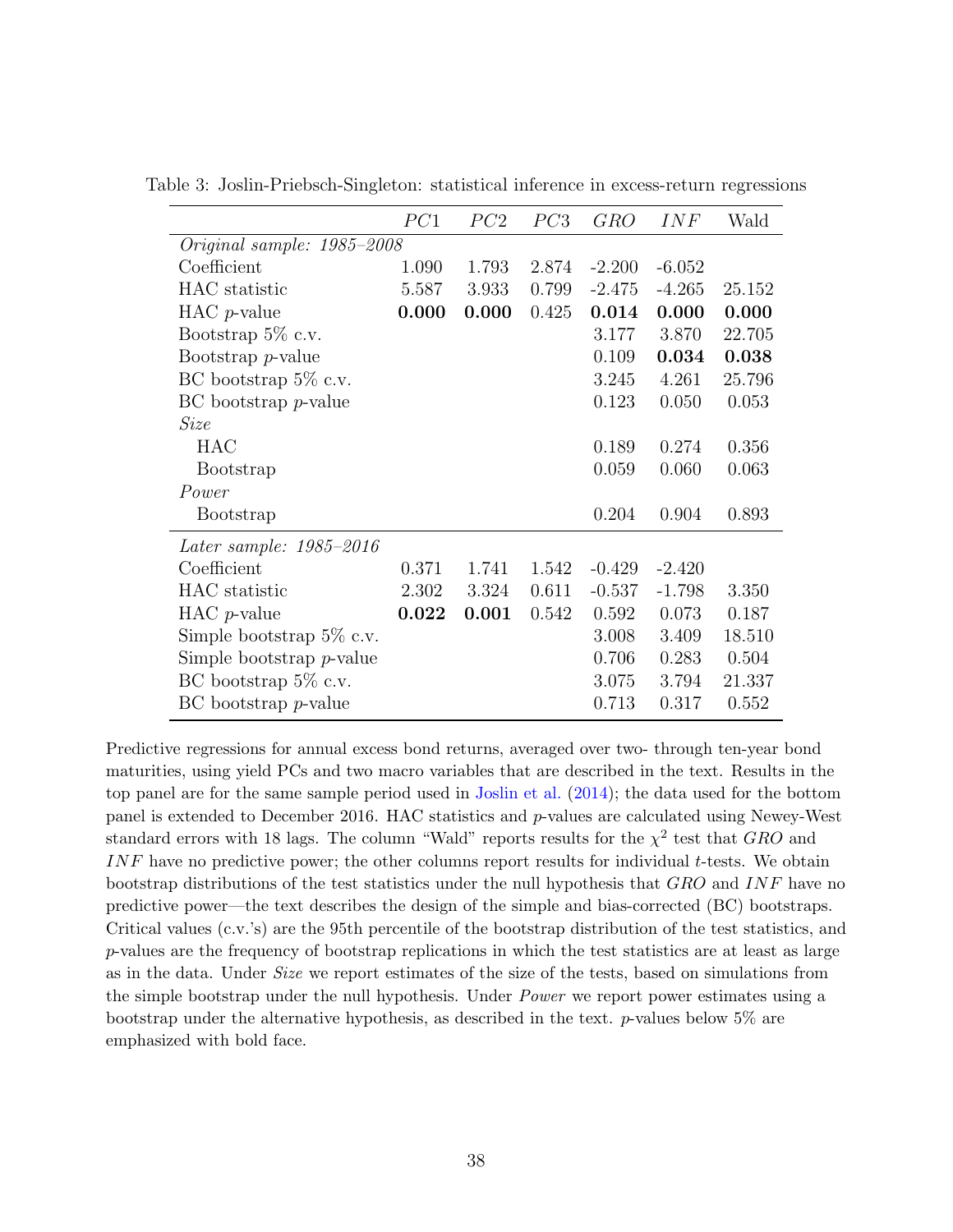|                           |         | In-sample |           |        |     | Out-of-sample |                         |
|---------------------------|---------|-----------|-----------|--------|-----|---------------|-------------------------|
|                           | $R_1^2$ | $R^2$     | MSE-ratio | Start  | N   |               | MSE-ratio $DM p$ -value |
| Joslin-Priebsch-Singleton | 0.191   | 0.381     | 0.759     | 2008:1 | 96  | 2.156         | 0.005                   |
| Ludvigson-Ng              | 0.258   | 0.359     | 0.850     | 2007:1 | 108 | 0.778         | 0.314                   |
| Cieslak-Povala            | 0.165   | 0.496     | 0.603     | 2011:1 | 60  | 3.213         | 0.006                   |
| Cochrane-Piazzesi         | 0.267   | 0.344     | 0.891     | 2003:1 | 156 | 1.213         | 0.103                   |

<span id="page-40-0"></span>Table 4: In-sample vs. out-of-sample predictive power

In-sample vs. out-of-sample (OOS) predictive power for excess bond returns (averaged across maturities) of a restricted model with three PCs and an unrestricted model with additional predictors as suggested in each of four published studies. The in-sample period is the original sample period used in each study. The OOS period starts after the end of the in-sample period and ends in December 2016. OOS forecasts are generated using a recursive estimation scheme. N indicates the number of OOS observations. The columns also show in-sample  $R^2$  for the restricted and unrestricted model, the in-sample ratio of mean-squared-errors (MSE) for the unrestricted relative to the restricted model, and the OOS MSE ratio, as well as the p-value of the Diebold-Mariano (DM) test for equal forecast accuracy.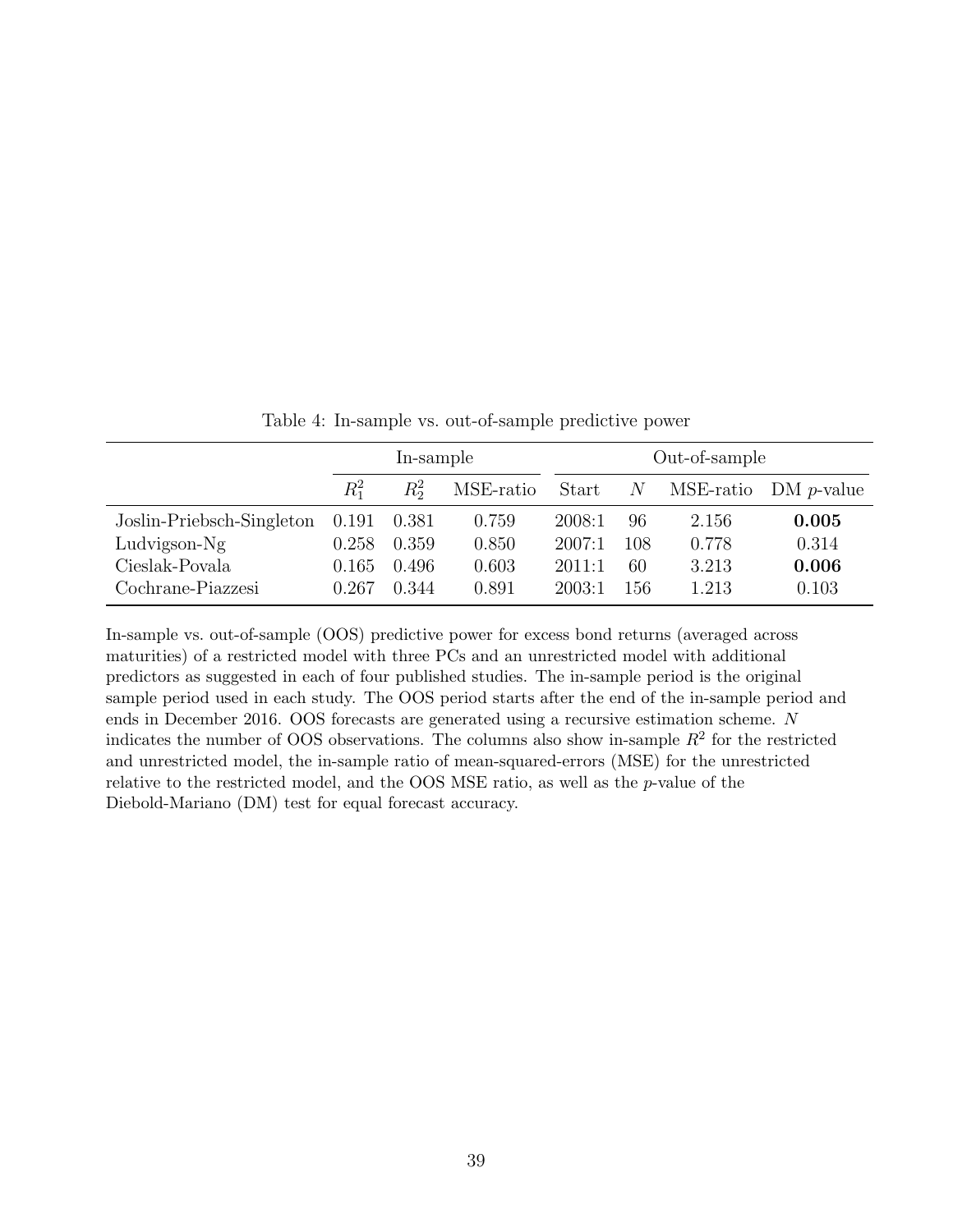|                                           | PC <sub>1</sub> | PC2   | $\cal{PC}3$ | F1                    | F2               | F3                                            | F4                   | F5       | F6                    | F7                    | F8       | Wald   |
|-------------------------------------------|-----------------|-------|-------------|-----------------------|------------------|-----------------------------------------------|----------------------|----------|-----------------------|-----------------------|----------|--------|
| $Original\ sample\!\!: 1964\text{--}2007$ |                 |       |             |                       |                  |                                               |                      |          |                       |                       |          |        |
| Coefficient                               | 0.136           | 2.052 | $-5.010$    |                       |                  | 0.072                                         |                      | $-0.321$ |                       |                       | 0.551    |        |
| $\rm HAC$ statistic                       | 1.553           | 2.594 | $-2.724$    | $0.742$<br>$1.855$    | $0.380$<br>0.380 | $0.608\,$                                     | $-0.528$<br>$-1.912$ | $-1.307$ | $\frac{0.576}{2.221}$ | $\frac{0.401}{2.361}$ | 3.036    | 42.073 |
| ${\rm HAC}$ $p\text{-value}$              | 0.121           | 0.010 | 0.007       | 0.064                 | $0.704\,$        | 0.544                                         | 0.056                | 0.192    | 1.027                 | 0.019                 | 0.003    | 0.000  |
| Bootstrap 5% c.v.                         |                 |       |             | 2.551                 |                  | 2.227                                         | 2.527                | 2.425    |                       | 2.459                 | 2.326    | 29.323 |
| Bootstrap p-value                         |                 |       |             | 0.147                 | $2.502$<br>0.753 | 0.579                                         | 0.132                | 0.282    | $2.607$<br>$0.095$    | $0.061\,$             | 0.012    | 0.010  |
| Size                                      |                 |       |             |                       |                  |                                               |                      |          |                       |                       |          |        |
| HAC                                       |                 |       |             | 0.127                 | 0.113            | 0.082                                         | 0.124                | 0.110    | 0.136                 | 0.121                 | 0.094    | 0.325  |
| Bootstrap                                 |                 |       |             | $0.052\,$             | 0.049            | $0.047$                                       | 0.049                | 0.045    | 0.049                 | $0.050\,$             | 0.052    | 0.058  |
| Power                                     |                 |       |             |                       |                  |                                               |                      |          |                       |                       |          |        |
| Bootstrap                                 |                 |       |             | 0.441                 | 0.072            | 180.0                                         | 0.410                | 0.207    | 0.348                 | 0.503                 | 0.773    | 0.951  |
| $Later\ sample:~1985–2016$                |                 |       |             |                       |                  |                                               |                      |          |                       |                       |          |        |
| Coefficient                               | 0.207           | 1.492 | $-1.339$    |                       |                  |                                               |                      | $-0.037$ |                       | 0.230                 | $-0.236$ |        |
| $\rm HAC$ statistic                       | 2.604           | 1.559 | $-0.434$    | $\frac{0.960}{2.459}$ | $0.484$<br>1.856 | $\begin{array}{c} 0.316 \\ 0.908 \end{array}$ | $-0.245$<br>$-1.171$ | $-0.136$ | $-0.158$<br>$-1.297$  | 0.689                 | $-0.922$ | 22.768 |
| ${\rm HAC}$ $p\text{-value}$              | 0.010           | 0.120 | 0.665       | 0.014                 | $\!0.064\!$      | 0.364                                         | 0.242                | 0.892    | $0.195\,$             | $\!0.491$             | 0.357    | 0.004  |
| Bootstrap 5% c.v.                         |                 |       |             | 2.989                 | 3.156            | 3.171                                         | 2.825                | 2.825    | 2.407                 | 2.798                 | 2.522    | 41.058 |
| Bootstrap p-value                         |                 |       |             | 0.100                 | 0.223            | 0.542                                         | 0.399                | 0.923    | 0.283                 | 0.610                 | 0.472    | 0.258  |

Table 5: Ludvigson-Ng: statistical inference in excess-return regressions Table 5: Ludvigson-Ng: statistical inference in excess-return regressions

<span id="page-41-0"></span>tors from a large data set of macro variables, as in Ludvigson and Ng (2010). The top panel shows the results for the original data set used Predictive regressions for annual excess bond returns, averaged over two- through five-year bond maturities, using yield PCs and factors from a large data set of macro variables, as in [Ludvigson](#page-34-4) and Ng [\(2010\)](#page-34-4). The top panel shows the results for the original data set used by Ludvigson and Ng  $(2010)$ ; the bottom panel uses a data sample that starts in 1985 and ends in 2016. The bootstrap is a simple by [Ludvigson](#page-34-4) and Ng ([2010\)](#page-34-4); the bottom panel uses a data sample that starts in 1985 and ends in 2016. The bootstrap is a simple bootstrap without bias correction. For a description of the statistics in each row, see the notes to Table 3.  $p$ -values below 5% are [3.](#page-39-0) *p*-values below  $5\%$  are bootstrap without bias correction. For a description of the statistics in each row, see the notes to Table emphasized with bold face. emphasized with bold face. Predic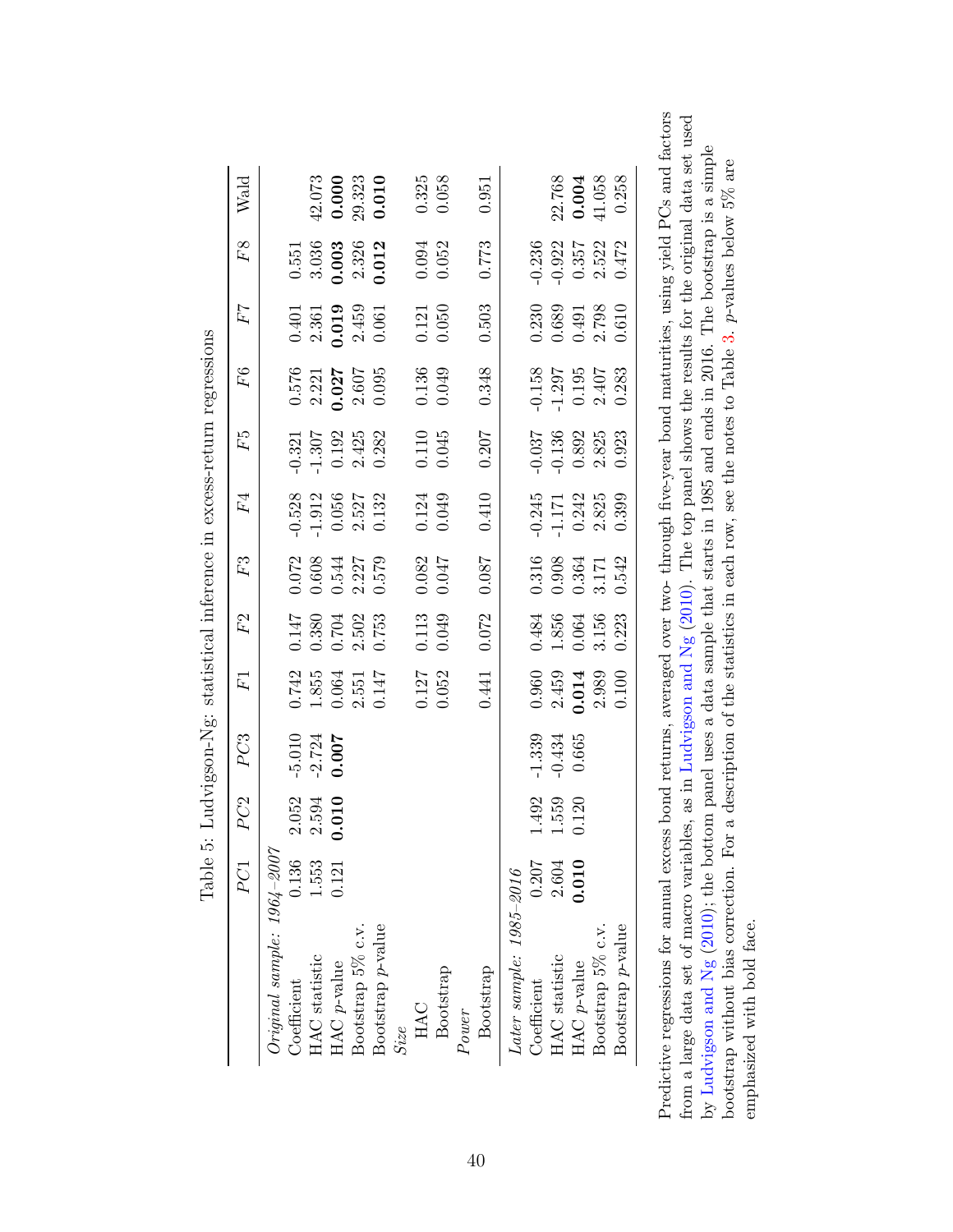<span id="page-42-0"></span>

|                                | PC1   | PC2   | PC3      | $\tau$   |
|--------------------------------|-------|-------|----------|----------|
| Original sample: $1971 - 2011$ |       |       |          |          |
| Only yield PCs                 |       |       |          |          |
| Coefficient                    | 0.003 | 0.240 | $-0.127$ |          |
| RR t-statistic                 | 0.448 | 2.497 | $-0.630$ |          |
| $RR$ <i>p</i> -value           | 0.654 | 0.013 | 0.529    |          |
| Yield PCs plus inflation trend |       |       |          |          |
| Coefficient                    | 0.160 | 0.429 | $-0.059$ | $-0.962$ |
| RR t-statistic                 | 5.173 | 5.227 | $-0.322$ | $-6.329$ |
| $RR$ <i>p</i> -value           | 0.000 | 0.000 | 0.748    | 0.000    |
| Bootstrap RR 5\% c.v.          |       |       |          | 3.538    |
| Bootstrap RR p-value           |       |       |          | 0.000    |
| Size                           |       |       |          |          |
| RR                             |       |       |          | 0.425    |
| Bootstrap                      |       |       |          | 0.075    |
| Power                          |       |       |          |          |
| Bootstrap                      |       |       |          | 0.978    |
| Later sample: 1985-2016        |       |       |          |          |
| Only yield PCs                 |       |       |          |          |
| Coefficient                    | 0.019 | 0.180 | $-0.056$ |          |
| RR t-statistic                 | 1.825 | 1.639 | $-0.027$ |          |
| $RR p-value$                   | 0.069 | 0.102 | 0.978    |          |
| Yield PCs plus inflation trend |       |       |          |          |
| Coefficient                    | 0.106 | 0.297 | 0.061    | $-0.607$ |
| RR t-statistic                 | 4.395 | 3.548 | 0.611    | $-3.708$ |
| $RR$ $p$ -value                | 0.000 | 0.000 | 0.541    | 0.000    |
| Bootstrap RR 5\% c.v.          |       |       |          | 3.580    |
| Bootstrap RR p-value           |       |       |          | 0.039    |

Table 6: Cieslak-Povala: statistical inference in excess-return regressions

Predictive regressions for annual excess bond returns (weighted average over two- through ten-year bond maturities) using yield PCs and the moving-average estimate of inflation trend defined in equation [\(17\)](#page-25-2). The data used for the top panel covers the same sample period as in [Cieslak and](#page-32-1) [Povala](#page-32-1) [\(2015\)](#page-32-1); the data used for the bottom panel starts in 1985 and ends in 2016. Reverse regression (RR) statistics and p-values are calculated using the reverse regression delta method of [Wei and Wright](#page-36-4) [\(2013\)](#page-36-4). We obtain bootstrap distributions of the test statistics under the null hypothesis that only PCs have predictive power, in order to calculate bootstrap critical values and  $p$ -values, and to estimate the size of tests. Under *Size* we report estimates of the size of the tests based on the bootstrap samples. Under Power we report power estimates using a bootstrap under the alternative hypothesis, as described in the text. p-values below 5% are emphasized with bold face.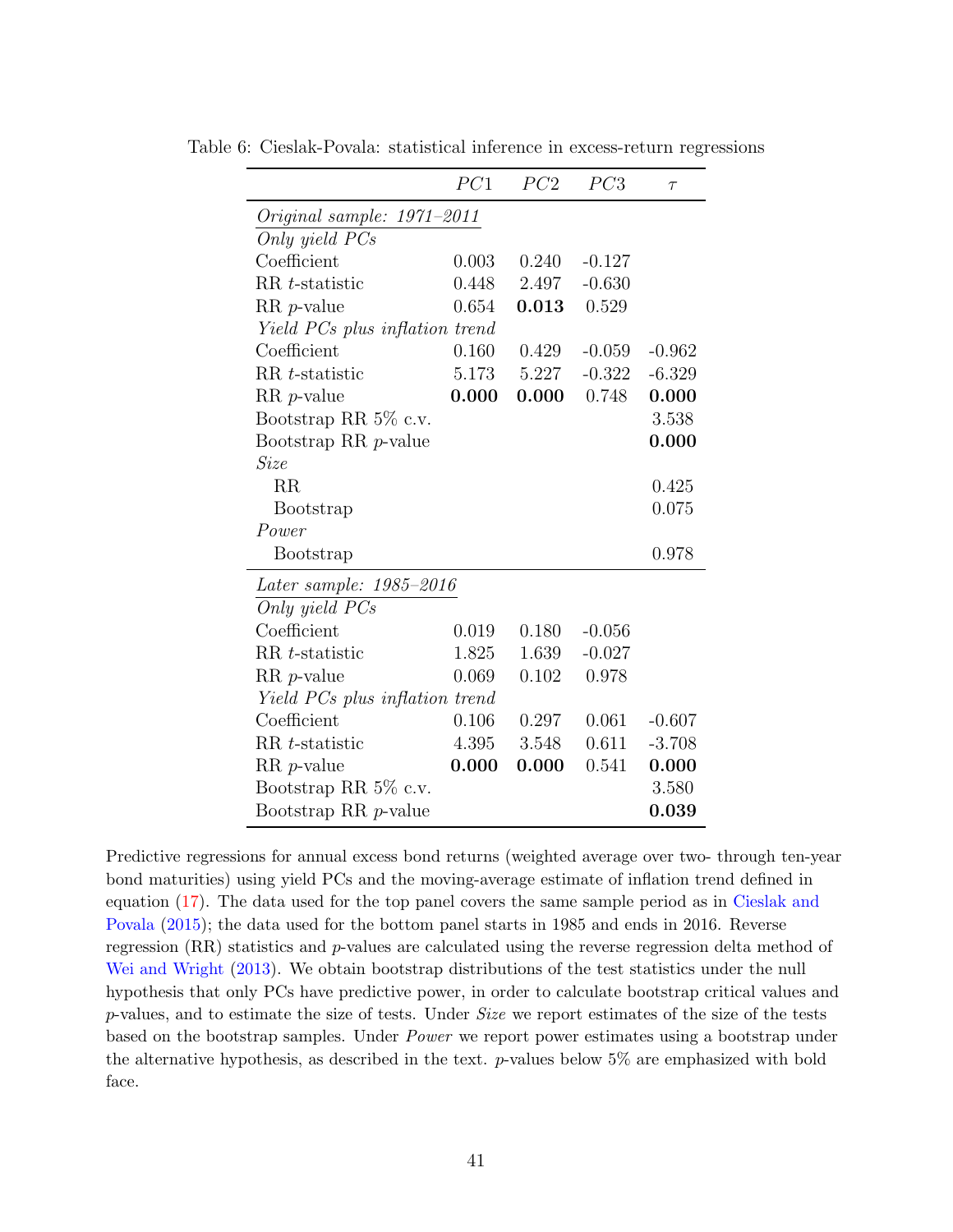|                            | PC1   | PC2   | PC3      | PC4       | PC5      | Wald   |
|----------------------------|-------|-------|----------|-----------|----------|--------|
| Original sample: 1964-2003 |       |       |          |           |          |        |
| Data                       | 0.127 | 2.740 | $-6.307$ | $-16.128$ | $-2.038$ |        |
| <b>HAC</b> statistic       | 1.724 | 5.205 | 2.950    | 5.626     | 0.748    | 31.919 |
| $HAC$ <i>p</i> -value      | 0.085 | 0.000 | 0.003    | 0.000     | 0.455    | 0.000  |
| Bootstrap $5\%$ c.v.       |       |       |          | 2.330     | 2.178    | 8.359  |
| Bootstrap $p$ -value       |       |       |          | 0.000     | 0.501    | 0.000  |
| Size                       |       |       |          |           |          |        |
| <b>HAC</b>                 |       |       |          | 0.091     | 0.077    | 0.112  |
| <b>Bootstrap</b>           |       |       |          | 0.060     | 0.040    | 0.050  |
| Power                      |       |       |          |           |          |        |
| <b>Bootstrap</b>           |       |       |          | 0.995     | 0.113    | 0.988  |
| Later sample: 1985-2016    |       |       |          |           |          |        |
| Coefficient                | 0.106 | 1.589 | 3.157    | $-9.585$  | $-9.360$ |        |
| <b>HAC</b> statistic       | 1.982 | 2.254 | 0.950    | $-1.460$  | $-1.263$ | 4.180  |
| $HAC$ <i>p</i> -value      | 0.048 | 0.025 | 0.343    | 0.145     | 0.207    | 0.124  |
| Bootstrap $5\%$ c.v.       |       |       |          | 2.480     | 2.445    | 9.962  |
| Bootstrap <i>p</i> -value  |       |       |          | 0.239     | 0.295    | 0.264  |

<span id="page-43-0"></span>Table 7: Cochrane-Piazzesi: statistical inference in excess-return regressions

Predicting annual excess bond returns, averaged over two- through five-year bonds, using principal components (PCs) of yields. The null hypothesis is that the first three PCs contain all the relevant predictive information. The data used in the top panel is the same as in [Cochrane and Piazzesi](#page-32-3)  $(2005)$ —see in particular their table 4. HAC statistics and p-values are calculated using Newey-West standard errors with 18 lags. Bootstrap distributions are obtained under the null hypothesis, using the bootstrap procedure described in the text. Under Size we report estimates of the size of the tests based on the bootstrap samples. Under Power we report power estimates using a bootstrap under the alternative hypothesis, as described in the text.  $p$ -values below 5% are emphasized with bold face.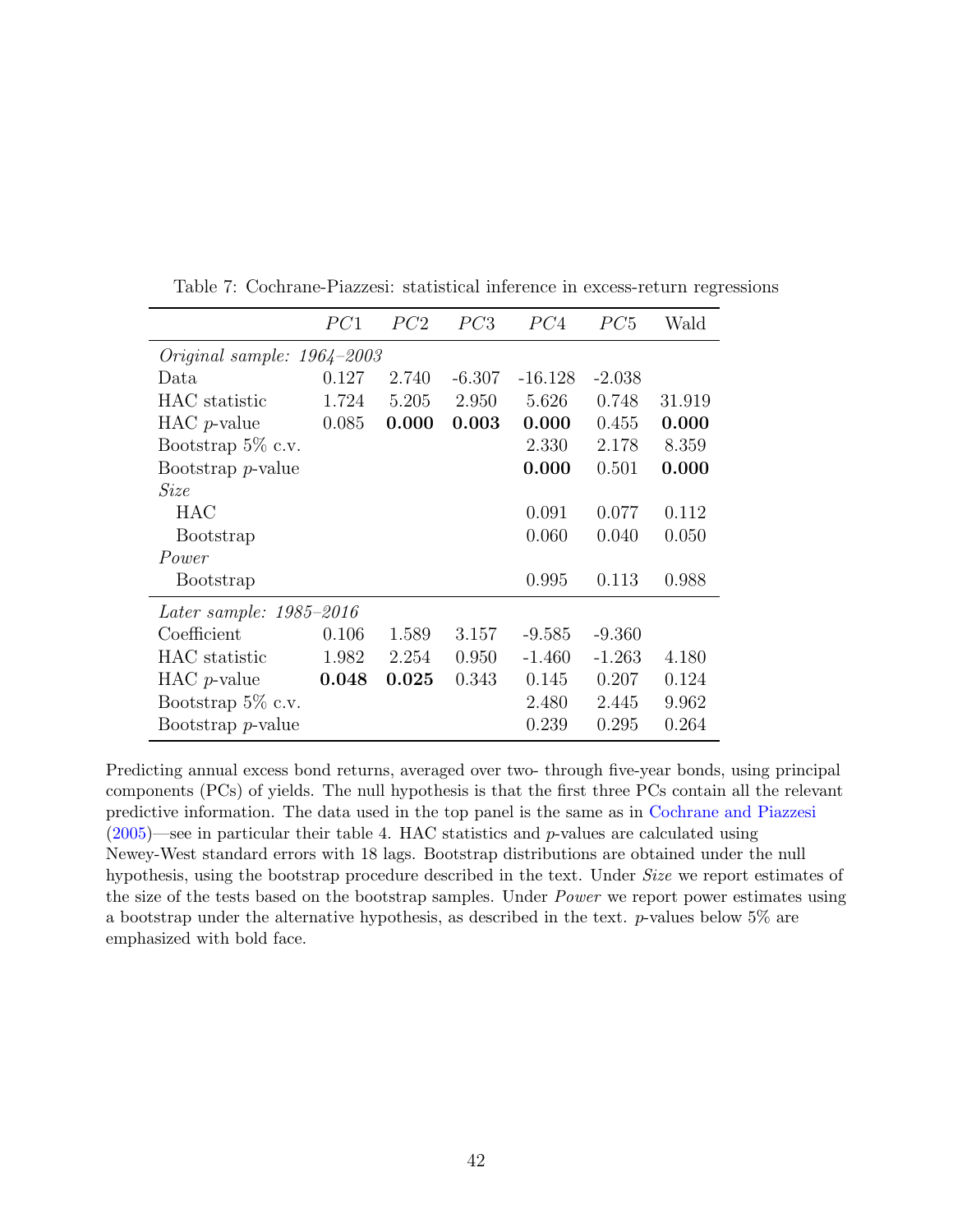

<span id="page-44-0"></span>Figure 1: Size distortions and sample size in simulation study

True size of conventional t-test of  $H_0: \beta_2 = 0$  with nominal size of 5% according to local-to-unity asymptotic distribution, for different sample sizes. DGP parameters are  $\delta = 1, c_1 = c_2 = 0$ ,  $\beta_0 = \beta_1 = \beta_2 = 0$ ,  $\sigma_1 = \sigma_2 = \sigma_u = 1$ , and  $\rho_1 = \rho_2 = \rho$  either equal to one or 0.99. For details on the simulation study refer to text.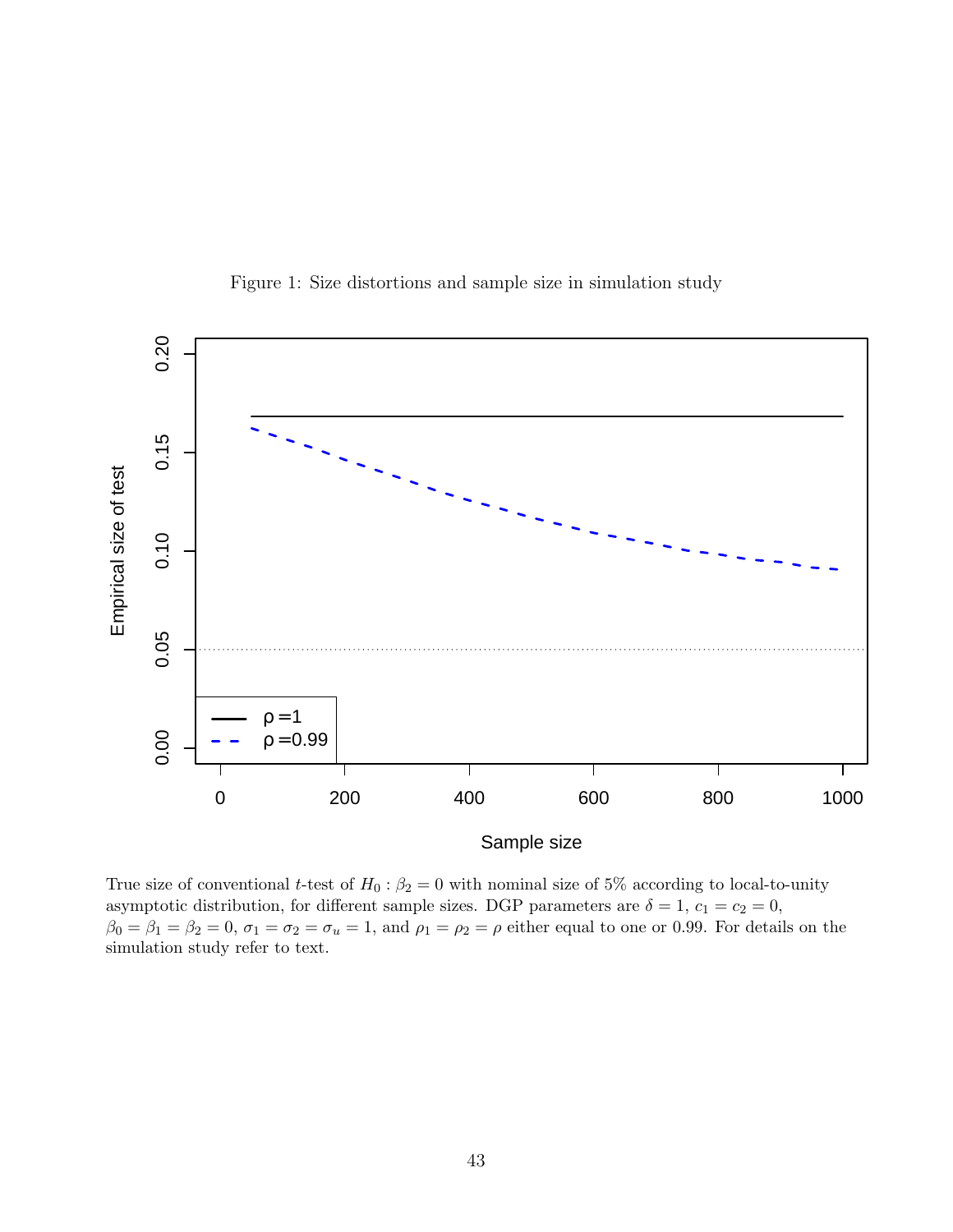

<span id="page-45-0"></span>Figure 2: Cieslak-Povala: ten-year yield and inflation trend

Inflation trend is estimated by equation [\(17\)](#page-25-2).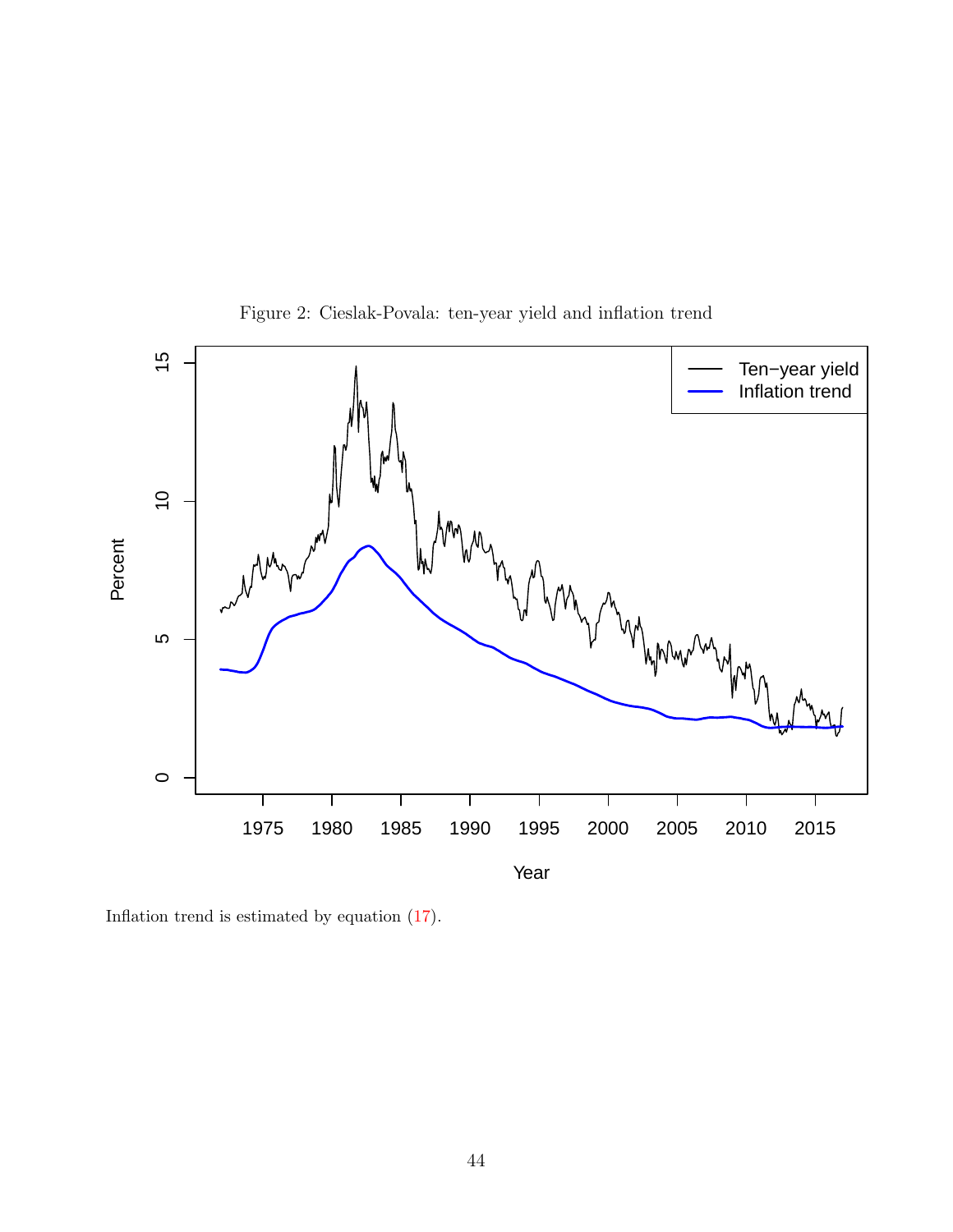# Appendix

### A Derivations of theoretical results

#### <span id="page-46-0"></span>A.1 Derivations for Section [2.2](#page-8-2)

Let  $y = (y_{1+h}, y_{2+h}, ..., y_{T+h})'$  and stack  $x'_{1t}$  and  $x'_{2t}$  into  $(T \times K_1)$  and  $(T \times K_2)$  matrices denoted  $X_1$  and  $X_2$ . Note that the OLS estimates of equation [\(1\)](#page-7-0) satisfy

$$
\left[\begin{array}{cc} X_1'X_1 & X_1'X_2 \\ X_2'X_1 & X_2'X_2 \end{array}\right] \left[\begin{array}{c} b_1 \\ b_2 \end{array}\right] = \left[\begin{array}{c} X_1'y \\ X_2'y \end{array}\right].
$$

Premultiply the first row by  $X_2'X_1(X_1'X_1)^{-1}$  and subtract the result from the second,

$$
(X_2'M_1X_2)b_2 = X_2'M_1y,
$$

for  $M_1 = I_T - X_1 (X_1' X_1)^{-1} X_1'$ . Using the fact that  $M_1$  is symmetric and idempotent we have

<span id="page-46-2"></span>
$$
X_2'M_1X_2 = (M_1X_2)'M_1X_2 = \sum \tilde{x}_{2t}\tilde{x}_{2t}' \tag{18}
$$

<span id="page-46-1"></span>
$$
b_2 = \left(\sum \tilde{x}_{2t}\tilde{x}_{2t}'\right)^{-1} \left(\sum \tilde{x}_{2t}y_{t+h}\right).
$$
 (19)

Substituting equation [\(1\)](#page-7-0) into [\(19\)](#page-46-1) and using the facts that  $\sum \tilde{x}_{2t} x'_{1t} = 0$  (by the orthogonality property of residuals) and that  $\sum \tilde{x}_{2t} x'_{2t} = \sum \tilde{x}_{2t} \tilde{x}'_{2t}$  (again by idempotence of  $M_1$ ) gives

<span id="page-46-3"></span>
$$
b_2 = \beta_2 + \left(\sum \tilde{x}_{2t}\tilde{x}_{2t}'\right)^{-1} \left(\sum \tilde{x}_{2t}u_{t+h}\right)
$$
\n(20)

from which the Wald test is

$$
(b_2 - \beta_2)' s^{-2} \sum_{t=1}^T \tilde{x}_{2t} \tilde{x}_{2t}' (b_2 - \beta_2)
$$
  
= 
$$
\left( \sum_{t=1}^T u_{t+1} \tilde{x}_{2t}' \right) \left( s^2 \sum_{t=1}^T \tilde{x}_{2t} \tilde{x}_{2t}' \right)^{-1} \left( \sum_{t=1}^T \tilde{x}_{2t} u_{t+1} \right)
$$

as claimed in [\(2\)](#page-8-3)

Note that if  $u|X_1, X_2 \sim N(0, \sigma_u^2 I_T)$ , then  $K_2^{-1}$  times expression [\(2\)](#page-8-3) would have an exact  $F(K_2, T - K_1 - K_2)$  distribution for every sample size T and any stationary or nonstationary process for  $x_{2t}$ . Under the weaker assumption that  $E(u_{t+1}|x_t, x_{t-1},...,x_1) = 0$  but  $E(u_t|x_t, x_{t-1},...,x_1) \neq 0$ , the Wald statistic [\(2\)](#page-8-3) will still be asymptotically  $\chi^2(K_2)$  under standard first-order stationary asymptotics, as can be seen from equation  $(33)$  below for the special case  $h = 1$  and  $S = \sigma_u^2 Q$ . The problems arise when  $x_{1t}$  is correlated with  $u_t$  and furthermore  $x_t$ is highly persistent. In the case of unit-root processes these problems give [\(2\)](#page-8-3) an asymptotic distribution that is not  $\chi^2(K_2)$ , and for near-unit-root processes they cause the small-sample distribution to be quite different from a  $\chi^2(K_2)$ .

The unit-root derivations this next paragraph assume a functional central limit theorem  $T^{-1/2}x_{i,|T\lambda|} \Rightarrow B_i(\lambda)$  for  $i=1,2$  with  $0 \leq \lambda \leq 1$ ,  $[T\lambda]$  the largest integer less than or equal to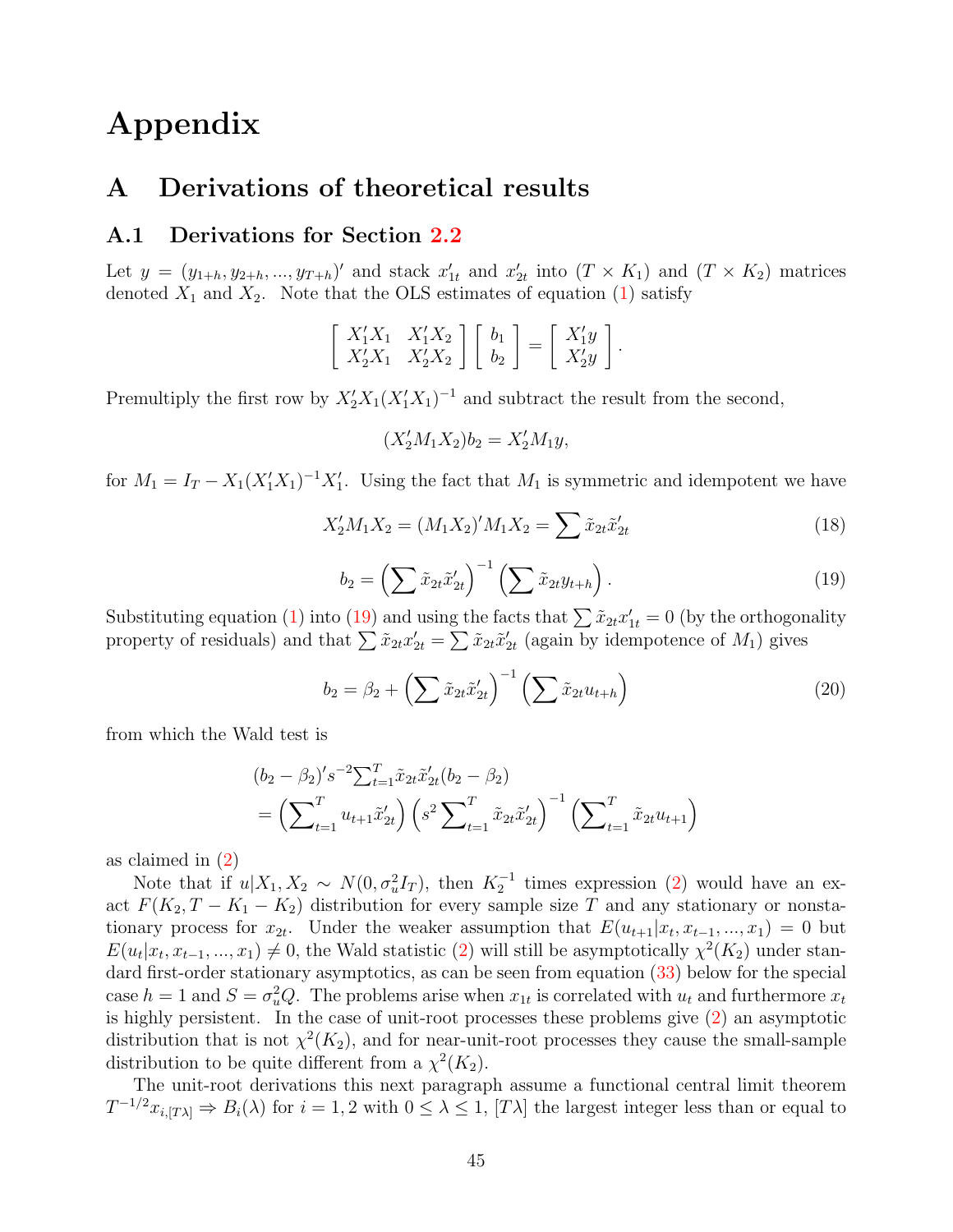$T\lambda$ ,  $B_i(\lambda)$  K<sub>i</sub>-dimensional Brownian motion, and  $\Rightarrow$  denoting weak convergence in probability measure. From the FCLT and the Continuous Mapping Theorem,

$$
\hat{A}_T = \left[T^{-1} \int_0^1 x_{2,[T\lambda]} x'_{1,[T\lambda]} d\lambda\right] \left[T^{-1} \int_0^1 x_{1,[T\lambda]} x'_{1,[T\lambda]} d\lambda\right]^{-1}
$$

$$
\Rightarrow \left[\int_0^1 B_2(\lambda) B_1(\lambda)' d\lambda\right] \left[\int_0^1 B_1(\lambda) B_1(\lambda)' d\lambda\right]^{-1}
$$

$$
\equiv \tilde{A}.
$$

Notice that

<span id="page-47-2"></span>
$$
\sum_{t=1}^{T} \tilde{x}_{2t} u_{t+1} = \sum_{t=1}^{T} x_{2t} u_{t+1} - \hat{A}_T \sum_{t=1}^{T} x_{1t} u_{t+1}
$$

$$
= \sum_{t=1}^{T} x_{2t} u_{t+1} - \sum_{t=1}^{T} x_{2t} x'_{1t} Z_T
$$
(21)

for  $Z_T = \left(\sum_{t=1}^T x_{1t} x'_{1t}\right)^{-1} \left(\sum_{t=1}^T x_{1t} u_{t+1}\right)$  If  $x_{1t}$  is a unit-root process that is correlated with the lag of  $u_{t+1}$ ,  $Z_T$  will have a nonstandard distribution. For example, if  $x_{1t}$  is a scalar random walk with  $x_{1,t+1} = x_{1t} + u_{t+1}$ , then  $Z_T$  has the same distribution as  $\hat{\rho}_T - 1$  where  $\rho_T$  is the OLS coefficient from a regression of  $x_{1,t+1}$  on  $x_{1t}$ , a distribution with a negative bias that is well-known from unit root regressions.<sup>[45](#page-47-1)</sup> If  $x_{2t}$  is uncorrelated with  $x_{1t}$ , then unlike the Dicky-Fuller distribution, the second term in  $(21)$  is symmetric around zero and is uncorrelated with the first term, so that the variance of  $\sum_{t=1}^{T} \tilde{x}_{2t} u_{t+1}$  is strictly greater than that of  $\sum_{t=1}^{T} x_{2t} u_{t+1}$ .

#### <span id="page-47-0"></span>A.2 Derivations for Section [2.3](#page-9-6)

For our local-to-unity results we assume as in [Stock](#page-36-3) [\(1994,](#page-36-3) eq (2.17)) that  $T^{-1/2}x_{i, [T\lambda]} \Rightarrow$  $\sigma_i J_{c_i}(\lambda)$ . We first note from [Phillips](#page-35-7) [\(1988,](#page-35-7) Lemma 3.1(d)) that

$$
T^{-2}\sum_{i}(x_{1t}-\bar{x}_{1})^{2} \Rightarrow \sigma_{1}^{2}\left\{\int_{0}^{1}[J_{c_{1}}(\lambda)]^{2}d\lambda - \left[\int_{0}^{1}[J_{c_{1}}(\lambda)]d\lambda\right]^{2}\right\} = \sigma_{1}^{2}\int [J_{c_{1}}^{\mu}]^{2}
$$

where in the sequel our notation suppresses the dependence on  $\lambda$  and lets  $\int$  denote integration over  $\lambda$  from 0 to 1. The analogous operation applied to the numerator of [\(7\)](#page-10-3) yields

$$
A_T = \frac{T^{-2} \sum (x_{1t} - \bar{x}_1)(x_{2t} - \bar{x}_2)}{T^{-2} \sum (x_{1t} - \bar{x}_1)^2} \Rightarrow \frac{\sigma_1 \sigma_2 \int J_{c_1}^{\mu} J_{c_2}^{\mu}}{\sigma_1^2 \int [J_{c_1}^{\mu}]^2}
$$

as claimed in [\(7\)](#page-10-3). Also

$$
T^{-1/2}\bar{x}_2 = T^{-3/2} \sum x_{2t} = \int_0^1 T^{-1/2} x_{2,[T\lambda]} d\lambda \Rightarrow \sigma_2 \int_0^1 J_{c_2}(\lambda) d\lambda.
$$

<span id="page-47-1"></span> $45$ See for example [Hamilton](#page-33-8) [\(1994,](#page-33-8) eq [17.4.7])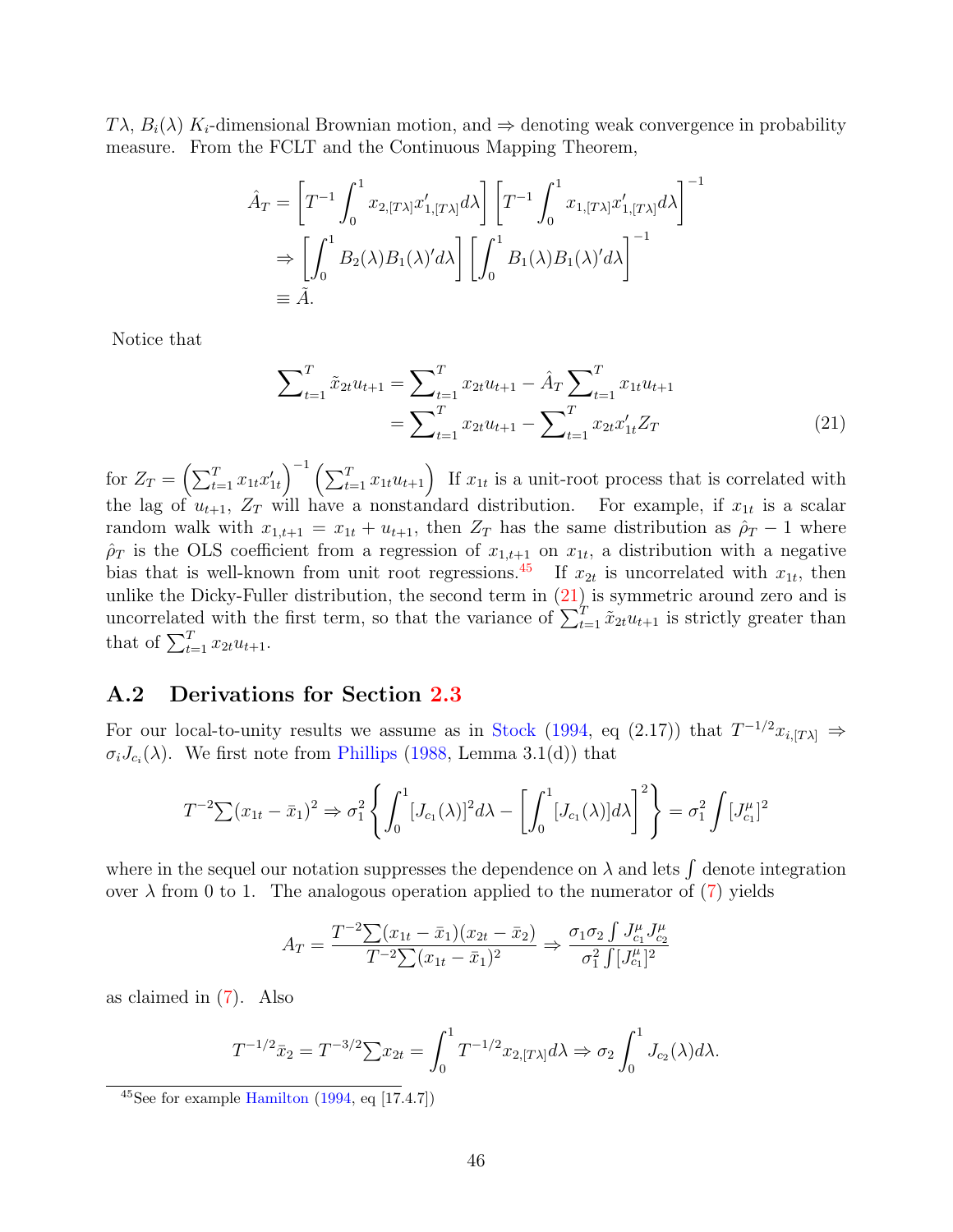Since  $\tilde{x}_{2t} = x_{2t} - \bar{x}_2 - A_T(x_{1t} - \bar{x}_1),$ 

<span id="page-48-2"></span>
$$
T^{-1/2}\tilde{x}_{2,[T\lambda]} \Rightarrow \sigma_2 \left\{ J_{c_2}(\lambda) - \int_0^1 J_{c_2}(s)ds - A \left[ J_{c_1}(\lambda) - \int_0^1 J_{c_1}(s)ds \right] \right\}
$$
  

$$
= \sigma_2 \left\{ J_{c_2}^{\mu}(\lambda) - A J_{c_1}^{\mu}(\lambda) \right\} = \sigma_2 K_{c_1,c_2}(\lambda)
$$
  

$$
T^{-2} \sum \tilde{x}_{2t}^2 = \int_0^1 \left\{ T^{-1/2} \tilde{x}_{2,[T\lambda]} \right\}^2 d\lambda \Rightarrow \sigma_2^2 \int_0^1 \left\{ K_{c_1,c_2}(\lambda) \right\}^2 d\lambda.
$$
 (22)

Note we can write

$$
\begin{bmatrix} \varepsilon_{1t} \\ \varepsilon_{2t} \\ u_t \end{bmatrix} = \begin{bmatrix} \sigma_1 & 0 & 0 \\ 0 & \sigma_2 & 0 \\ \delta \sigma_u & 0 & \sqrt{1 - \delta^2} \sigma_u \end{bmatrix} \begin{bmatrix} v_{1t} \\ v_{2t} \\ v_{0t} \end{bmatrix}
$$

where  $(v_{1t}, v_{2t}, v_{0t})'$  is a martingale-difference sequence with unit variance matrix. From Lemma 3.1(e) in [Phillips](#page-35-7) [\(1988\)](#page-35-7) we see

$$
T^{-1} \sum \tilde{x}_{2t} u_{t+1} = T^{-1} \sum [x_{2t} - \bar{x}_2 - A_T (x_{1t} - \bar{x}_1)] (\delta \sigma_u v_{1,t+1} + \sqrt{1 - \delta^2} \sigma_u v_{0,t+1})
$$
  
\n
$$
\Rightarrow \delta \sigma_2 \sigma_u \int K_{c_1, c_2} dW_1 + \sqrt{1 - \delta^2} \sigma_2 \sigma_u \int K_{c_1, c_2} dW_0.
$$
\n(23)

Recalling [\(2\)](#page-8-3), the t-test of a true null hypothesis about  $\beta_2$  can be written as

<span id="page-48-3"></span>
$$
\tau = \frac{\sum \tilde{x}_{2t} u_{t+1}}{\left\{s^2 \sum \tilde{x}_{2t}^2\right\}^{1/2}} = \frac{T^{-1} \sum \tilde{x}_{2t} u_{t+1}}{\left\{s^2 T^{-2} \sum \tilde{x}_{2t}^2\right\}^{1/2}}
$$
(24)

where

<span id="page-48-1"></span><span id="page-48-0"></span>
$$
s^2 \stackrel{p}{\rightarrow} \sigma_u^2. \tag{25}
$$

Substituting  $(25)$ ,  $(23)$ , and  $(22)$  into  $(24)$  produces

$$
\tau \Rightarrow \frac{\sigma_2 \sigma_u \left\{ \delta \int K_{c_1, c_2} dW_1 + \sqrt{1 - \delta^2} \int K_{c_1, c_2} dW_0 \right\}}{\left\{ \sigma_u^2 \sigma_2^2 \int (K_{c_1, c_2})^2 \right\}^{1/2}}
$$

as claimed in  $(8)$ .

Last we demonstrate that the variance of  $Z_1$  exceeds unity. We can write

<span id="page-48-4"></span>
$$
Z_{1} = \frac{\int_{0}^{1} J_{c_{2}}^{\mu}(\lambda) dW_{1}(\lambda)}{\left\{\int_{0}^{1} [K_{c_{1},c_{2}}(\lambda)]^{2} d\lambda\right\}^{1/2}} - \frac{A \int_{0}^{1} J_{c_{1}}^{\mu}(\lambda) dW_{1}(\lambda)}{\left\{\int_{0}^{1} [K_{c_{1},c_{2}}(\lambda)]^{2} d\lambda\right\}^{1/2}}
$$
(26)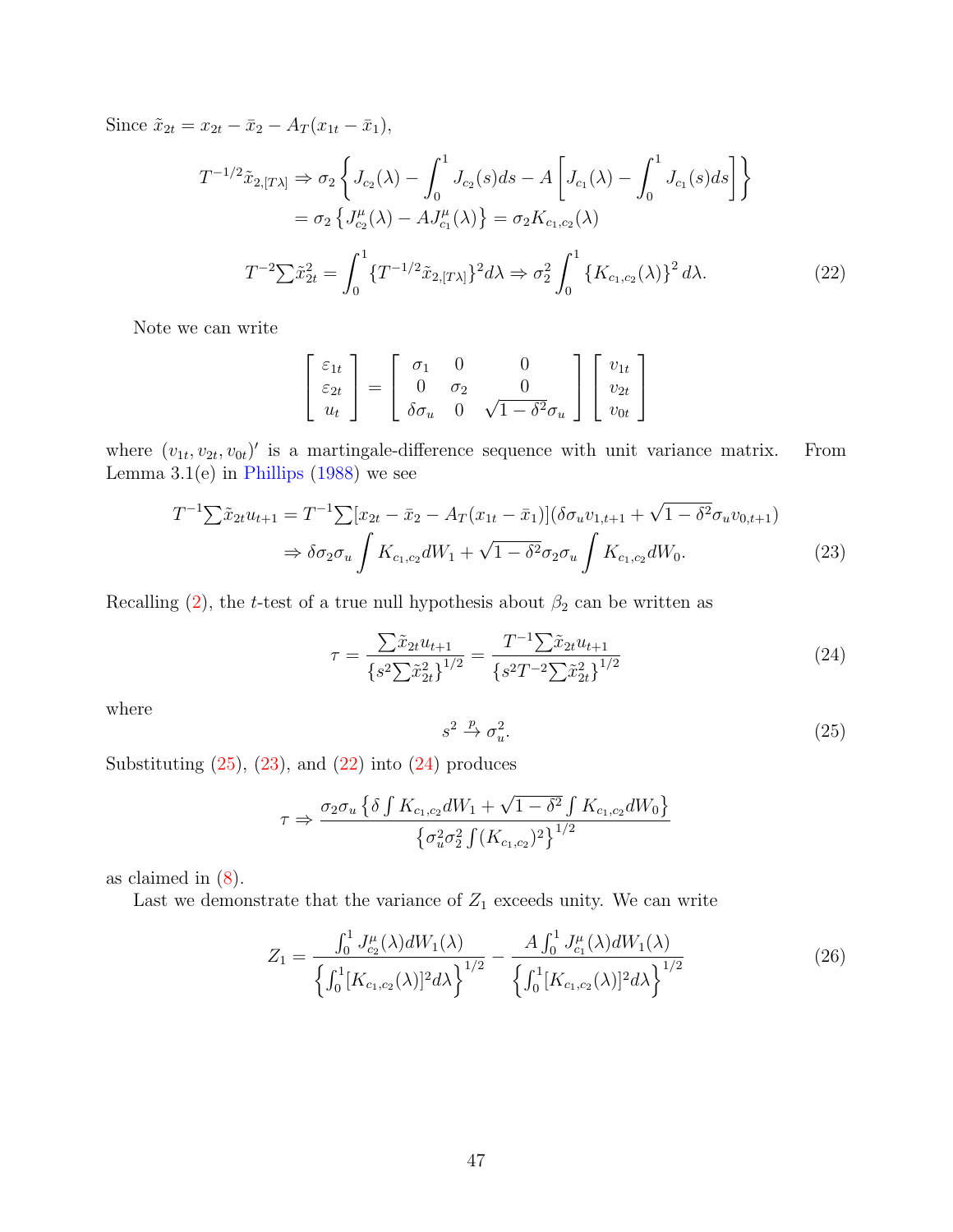Consider the denominator in these expressions, and note that

$$
\int_0^1 [J_{c_2}^{\mu}(\lambda)]^2 d\lambda = \int_0^1 [J_{c_2}^{\mu}(\lambda) - AJ_{c_1}^{\mu}(\lambda) + AJ_{c_1}^{\mu}(\lambda)]^2 d\lambda
$$
  
= 
$$
\int_0^1 [K_{c_1,c_2}(\lambda)]^2 d\lambda + \int_0^1 [AJ_{c_1}^{\mu}(\lambda)]^2 d\lambda
$$
  
> 
$$
\int_0^1 [K_{c_1,c_2}(\lambda)]^2 d\lambda
$$

where the cross-product term dropped out in the second equation by the definition of  $A$  in [\(7\)](#page-10-3). This means that the following inequality holds for all realizations:

<span id="page-49-1"></span>
$$
\left| \frac{\int_0^1 J_{c_2}^{\mu}(\lambda) dW_1(\lambda)}{\left\{ \int_0^1 [K_{c_1, c_2}(\lambda)]^2 d\lambda \right\}^{1/2}} \right| > \left| \frac{\int_0^1 J_{c_2}^{\mu}(\lambda) dW_1(\lambda)}{\left\{ \int_0^1 [J_{c_2}^{\mu}(\lambda)]^2 d\lambda \right\}^{1/2}} \right|.
$$
\n(27)

Adapting the argument made in footnote [14,](#page-10-1) the magnitude inside the absolute-value operator on the right side of  $(27)$  can be seen to have a  $N(0, 1)$  distribution. Inequality  $(27)$  thus establishes that the first term in [\(26\)](#page-48-4) has a variance that is greater than unity. The second term in [\(26\)](#page-48-4) turns out to be uncorrelated with the first, and hence contributes additional variance to  $Z_1$ , although we have found that the first term appears to be the most important factor.<sup>[46](#page-49-2)</sup> In sum, these arguments show that  $Var(Z_1) > 1$ .

#### <span id="page-49-0"></span>A.3 Derivations for Section [2.4](#page-12-2)

First consider the case when  $\rho_1 = \rho_2 = 1$ ,  $\mu_1 = 0$ ,  $\mu_2 \neq 0$ , and  $Corr(\varepsilon_{1t}, u_t) = 1$ . Then  $T^{-1/2}x_{1,[T\lambda]} \Rightarrow \sigma_1W_1(\lambda)$  for  $W_1(\lambda)$  standard Brownian motion,  $T^{-1/2}\sum_{t=1}^T u_{t+1} \Rightarrow \sigma_1W_1(1)$ , while  $x_{2t} = \mu_2 t + \sum_{s=1}^t \varepsilon_{2s}$  gives  $T^{-1} x_{2,[T\lambda]} \Rightarrow \mu_2 \lambda$  as in [Hamilton](#page-33-8) [\(1994,](#page-33-8) pp. 495-497). Let  $x_t = (1, x_{1t}, x_{2t})'$  so  $b = \beta + \left(\sum_{t=1}^T x_t x_t'\right)^{-1} \sum_{t=1}^T x_t u_{t+1}$ . Define

|                | $T^{1/2}$ |                   |           |  |
|----------------|-----------|-------------------|-----------|--|
| $\Upsilon_T =$ | -1        |                   |           |  |
|                |           | $\mathbf{\Omega}$ | $T^{3/2}$ |  |

<span id="page-49-2"></span><sup>&</sup>lt;sup>46</sup>These claims are based on moments of the respective functionals as estimated from discrete approximations to the Ornstein-Uhlenbeck processes.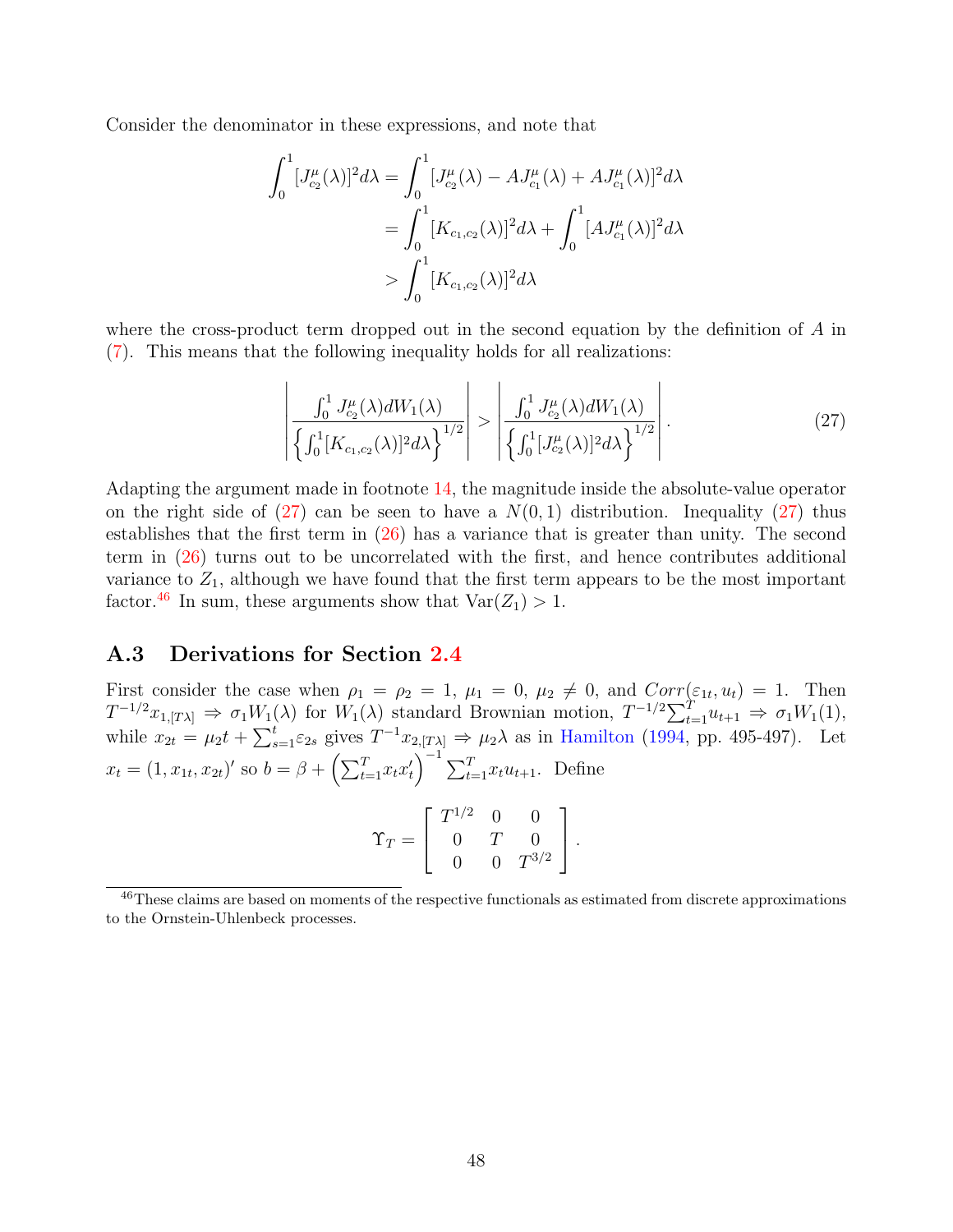Then very similar algebra to that in [Hamilton](#page-33-8) [\(1994,](#page-33-8) pp. 498-500) gives

$$
\begin{split}\n\Upsilon_T(b-\beta) &= \left[\Upsilon_T^{-1} \sum x_t x_t' \Upsilon_T^{-1}\right]^{-1} \left[\Upsilon_T^{-1} \sum x_t u_{t+1}\right] \\
& \Rightarrow \begin{bmatrix} 1 & \sigma_1 \int W_1(\lambda) & \mu_2/2 \\ \sigma_1 \int W_1(\lambda) & \sigma_1^2 \int [W_1(\lambda)]^2 & \mu_2 \sigma_1 \int \lambda W_1(\lambda) \\ \mu_2/2 & \mu_2 \sigma_1 \int \lambda W_1(\lambda) & \mu_2^2/3 \end{bmatrix}^{-1} \begin{bmatrix} \sigma_1 W_1(1) \\ (1/2) \sigma_1^2 [W^2(1) - 1] \\ \mu_2 \sigma_1 [W_1(1) - \int W_1(\lambda)] \end{bmatrix} \\
&= \begin{bmatrix} \sigma_1 & 0 & 0 \\ 0 & 1 & 0 \\ 0 & 0 & \sigma_1/\mu_2 \end{bmatrix} \begin{bmatrix} 1 & \int W_1(\lambda) & 1/2 \\ \int W_1(\lambda) & \int [W_1(\lambda)]^2 & \int \lambda W_1(\lambda) \\ 1/2 & \int \lambda W_1(\lambda) & 1/3 \end{bmatrix}^{-1} \begin{bmatrix} W_1(1) \\ (1/2)[W^2(1) - 1] \\ W_1(1) - \int W_1(\lambda) \end{bmatrix}.\n\end{split}
$$

Observe that the middle element,  $T(b_1 - \beta_1)$  is the identical distribution as that of  $T(\hat{\rho}-1)$  in the Case 4 unit root distribution in [Hamilton](#page-33-8) [\(1994,](#page-33-8) p. 499), and the t-statistic  $(b_1 - \beta_1)/\hat{\sigma}_{b_1}$ is identical to the Case 4 Dickey-Fuller  $t$  statistic [\(Hamilton](#page-33-8) [\(1994,](#page-33-8) eq [17.4.55])).

Consider next the case when  $\rho_1 = \rho_2 = 1$ ,  $\mu_1 \neq 0$ ,  $\mu_2 \neq 0$ ,  $Corr(\varepsilon_{1t}, u_t) = 1$ , and  $Corr(\varepsilon_{1t}, \varepsilon_{2s}) = 0$  for all s. Let's evaluate first the characteristics of a transformed regression of  $y_{t+1}$  on  $\tilde{x}_t = Hx_t$  for

$$
H = \begin{bmatrix} 1 & 0 & 0 \\ 0 & 1 & -\mu_1/\mu_2 \\ 0 & 0 & 1 \end{bmatrix}
$$

$$
\tilde{b} = (\sum \tilde{x}_t \tilde{x}'_t)^{-1} \sum \tilde{x}_t y_{t+1} = (H')^{-1} b
$$

$$
\tilde{\beta} = (H')^{-1} \beta.
$$

Then

$$
\tilde{x}_{1t} = x_{1t} - (\mu_1/\mu_2)x_{2t}
$$
\n
$$
= \mu_1 t + \sum_{s=1}^t \varepsilon_{1s} - (\mu_1/\mu_2) (\mu_2 t + \sum_{s=1}^t \varepsilon_{2s})
$$
\n
$$
= \sum_{s=1}^t \varepsilon_{1s} - (\mu_1/\mu_2) \sum_{s=1}^t \varepsilon_{2s}
$$

and

$$
T^{-1/2}\tilde{x}_{1,[T\lambda]} \Rightarrow \sigma_1 W_1(\lambda) - (\mu_1/\mu_2)\sigma_2 W_2(\lambda)
$$
  

$$
\equiv \kappa(\lambda)
$$

$$
\Upsilon_T(\tilde{b}-\tilde{\beta}) \Rightarrow \begin{bmatrix} 1 & \int \kappa(\lambda) & \mu_2/2 \\ \int \kappa(\lambda) & \int [\kappa(\lambda)]^2 & \mu_2 \int \lambda \kappa(\lambda) \\ \mu_2/2 & \mu_2 \int \lambda \kappa(\lambda) & \mu_2^2/3 \end{bmatrix}^{-1} \begin{bmatrix} \sigma_1 W_1(1) \\ \sigma_1 \int \kappa(\lambda) dW_1 \\ \mu_2 \sigma_1[W_1(\lambda) - \int W_1(\lambda)] \end{bmatrix}.
$$

The middle element,  $T(\tilde{b}_1 - \beta_1)$ , has a distribution that approaches the Dickey-Fuller Case 4 as  $\sigma_2 \to 0$  and is a related unit-root distribution for general  $\sigma_2 > 0$ .

Translating back in terms of the original regression, we have  $b = H^{\prime}\tilde{b}$ ,  $b_1 = \tilde{b}_1$ ,

$$
b_2 = \tilde{b}_2 - (\mu_1/\mu_2)\tilde{b}_1 = \tilde{b}_2 - (\mu_1/\mu_2)b_1
$$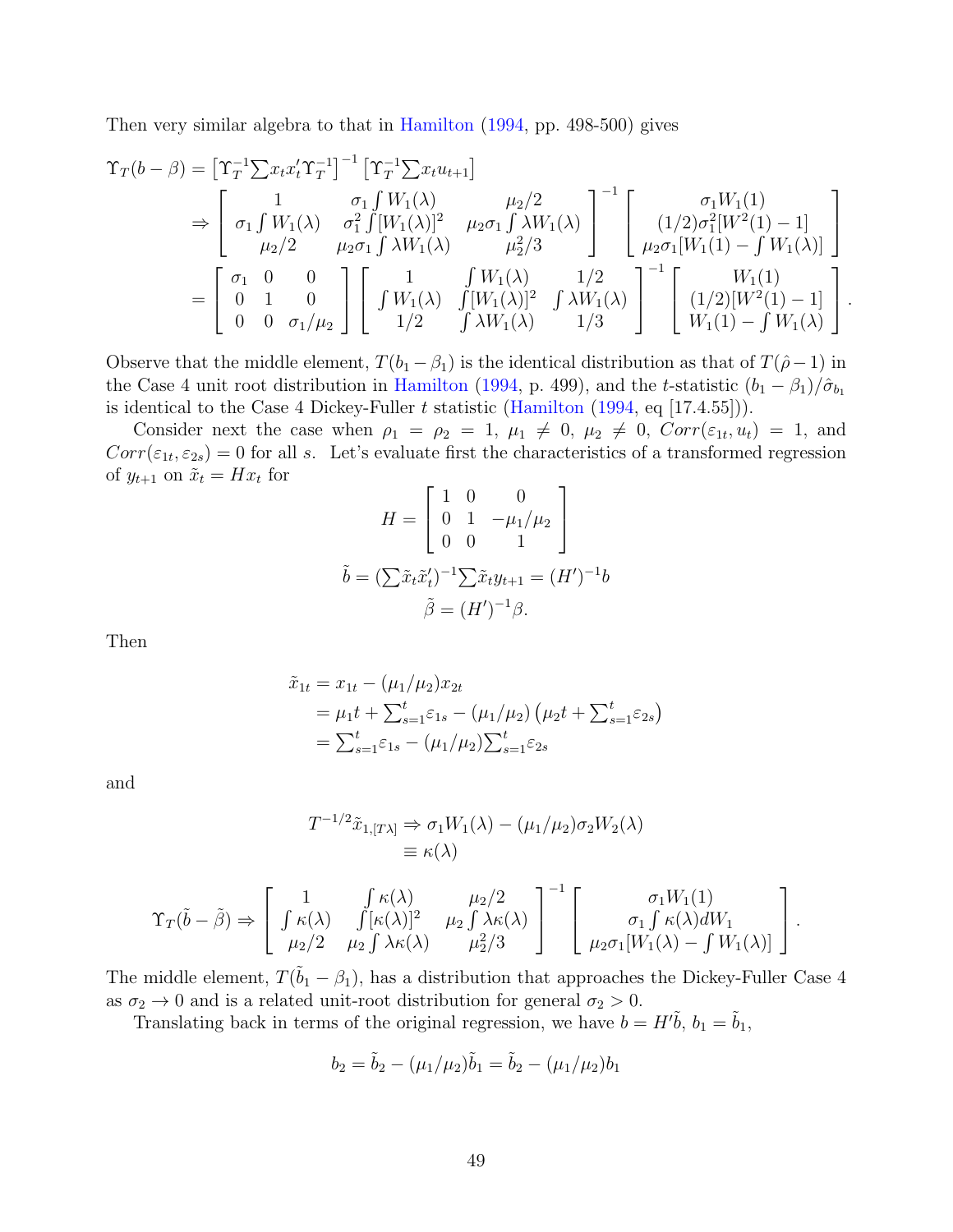$$
T(b_2 - \beta_2) = T(\tilde{b}_2 - \tilde{\beta}_2) - (\mu_1/\mu_2)T(b_1 - \beta_1)
$$
  
\n
$$
\Rightarrow 0 - (\mu_1/\mu_2)T(b_1 - \beta_1)
$$

since  $T^{3/2}(\tilde{b}_2-\tilde{\beta}_2) \sim O_p(1)$ . Thus  $b_2-\beta_2$  has the same asymptotic distribution as  $-(\mu_1/\mu_2)(b_1-\mu_1/\mu_2)$  $\beta_1$ ), with t-tests on either  $b_1$  or  $b_2$  having a distribution related to the Dickey-Fuller Case 4. When  $x_{1t}$  and  $x_{2t}$  share the same trend  $(\mu_1 = \mu_2)$ , the distribution of  $b_2$  will simply be the negative of that of  $b_1$ .

By contrast, if we were to regress  $y_{t+1} = \beta_0 + \beta_1 x_{1t} + u_{t+1}$  on  $x_{1t}$  alone, or  $y_{t+1} = \beta_0 +$  $\beta_2 x_{2t} + u_{t+1}$  on  $x_{2t}$  alone, t-tests on  $\beta_1$  or  $\beta_2$  would be asymptotically  $N(0, 1)$ , from the same algebra as in [Hamilton](#page-33-8) [\(1994,](#page-33-8) pp. 495-497). Thus for example if the true  $\beta_1 \neq 0$  and  $\beta_2 = 0$ , when we do the regression on  $x_{1t}$  alone we would have perfectly appropriate tests about  $\beta_1$ , but if we add  $x_{2t}$  to the regression, tests about both  $\beta_1$  and  $\beta_2$  become distorted and  $x_{2t}$  could spuriously appear to be helpful in improving the estimate of  $\beta_1$ .

#### <span id="page-51-0"></span>A.4 Derivations for Section [2.5](#page-14-1)

Note from [\(18\)](#page-46-2) that

$$
\sum \tilde{x}_{2t} \tilde{x}'_{2t} = \sum x_{2t} x'_{2t} - \left(\sum x_{2t} x'_{1t}\right) \left(\sum x_{1t} x'_{1t}\right)^{-1} \left(\sum x_{1t} x'_{2t}\right).
$$

If  $x_t$  is covariance-stationary and ergodic for second moments,

$$
T^{-1} \sum \tilde{x}_{2t} \tilde{x}'_{2t} = T^{-1} \sum x_{2t} x'_{2t} - \left( T^{-1} \sum x_{2t} x'_{1t} \right) \left( T^{-1} \sum x_{1t} x'_{1t} \right)^{-1} \left( T^{-1} \sum x_{1t} x'_{2t} \right)
$$
  
\n
$$
\xrightarrow{p} E(x_{2t} x'_{2t}) - E(x_{2t} x'_{1t}) \left[ E(x_{1t} x'_{1t}) \right]^{-1} E(x_{1t} x'_{2t})
$$
  
\n
$$
= E(x_{2t} x'_{2t}) \equiv Q \tag{28}
$$

with the last line following from the assumption that  $x_{1t}$  and  $x_{2t}$  are uncorrelated. From [\(20\)](#page-46-3) we also know

<span id="page-51-2"></span>
$$
T^{1/2}(b_2 - \beta_2) = \left(T^{-1} \sum \tilde{x}_{2t} \tilde{x}'_{2t}\right)^{-1} \left(T^{-1/2} \sum \tilde{x}_{2t} u_{t+h}\right)
$$
(29)

where

$$
T^{-1/2} \sum \tilde{x}_{2t} u_{t+h} = T^{-1/2} \sum x_{2t} u_{t+h} - A_T T^{-1/2} \left( \sum x_{1t} u_{t+h} \right).
$$

But if  $E(x_{2t}x'_{1t}) = 0$ , then  $\text{plim}(A_T) = 0$ , meaning

<span id="page-51-1"></span>
$$
T^{-1/2} \sum \tilde{x}_{2t} u_{t+h} \stackrel{d}{\rightarrow} T^{-1/2} \sum x_{2t} u_{t+h}.
$$

This will be recognized as  $\sqrt{T}$  times the sample mean of a random vector with population mean zero, for which the Central Limit Theorem would take the form

<span id="page-51-3"></span>
$$
T^{-1/2} \sum \tilde{x}_{2t} u_{t+h} \stackrel{d}{\to} r \sim N(0, S) \tag{30}
$$

for S given in  $(12)$ . Combining results  $(28)$ ,  $(29)$  and  $(30)$  gives  $(11)$ .

To derive [\(13\)](#page-15-3), let  $b = (b'_1, b'_2)'$  denote the OLS coefficients when the regression includes both  $x_{1t}$  and  $x_{2t}$  and  $b_1^*$  the coefficients from an OLS regression that includes only  $x_{1t}$ . The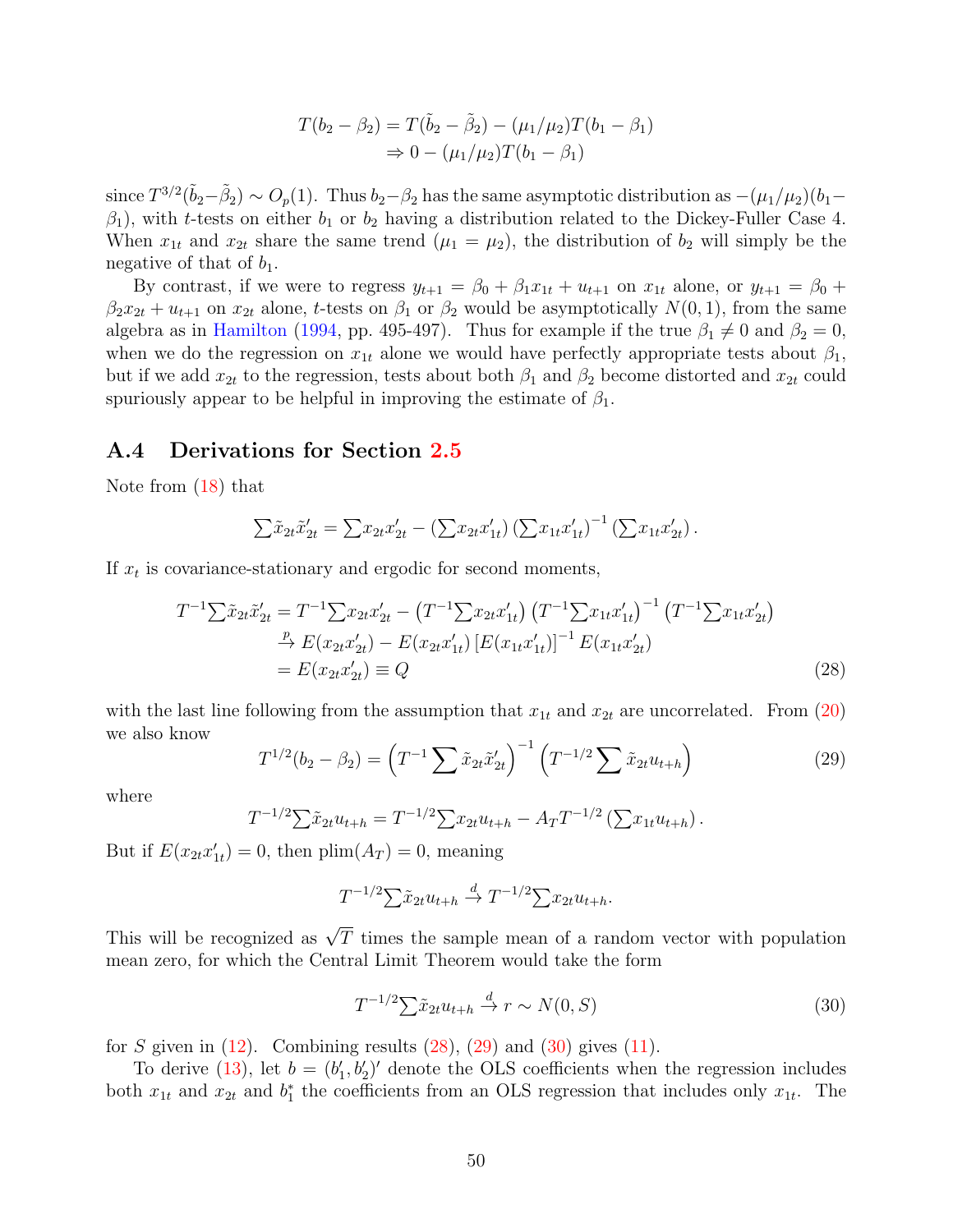sum of squared residuals from the latter regression can be written

$$
SSR_1 = \sum (y_{t+h} - x'_{1t}b_1^*)^2
$$
  
=  $\sum (y_{t+h} - x'_t b + x'_t b - x'_{1t}b_1^*)^2$   
=  $\sum (y_{t+h} - x'_t b)^2 + \sum (x'_t b - x'_{1t}b_1^*)^2$ 

where all summations are over  $t = 1, ..., T$  and the last equality follows from the orthogonality property of OLS. Thus the difference in SSR between the two regressions is

<span id="page-52-2"></span>
$$
SSR_1 - SSR_2 = \sum (x_t'b - x_{1t}'b_1^*)^2.
$$
\n(31)

It's also not hard to show that the fitted values for the full regression could be calculated as  $47$ 

<span id="page-52-3"></span>
$$
x_t'b = x_{1t}'b_1^* + \tilde{x}_{2t}'b_2.
$$
\n(32)

Thus from  $(31)$  and  $(32)$ ,

$$
SSR_1 - SSR_2 = \sum (\tilde{x}'_{2t}b_2)^2.
$$

If the true value of  $\beta_2$  is zero, then [\(20\)](#page-46-3) becomes  $b_2 = \left(\sum \tilde{x}_{2t}\tilde{x}_{2t}'\right)^{-1}\left(\sum \tilde{x}_{2t}u_{t+h}\right)$  so that

$$
SSR_1 - SSR_2 = b'_2 (\sum \tilde{x}_{2t} \tilde{x}'_{2t}) b_2 = (T^{-1/2} \sum u_{t+h} \tilde{x}'_{2t}) (T^{-1} \sum \tilde{x}_{2t} \tilde{x}'_{2t})^{-1} (T^{-1/2} \sum \tilde{x}_{2t} u_{t+h}).
$$

Results [\(28\)](#page-51-1) and [\(30\)](#page-51-3) then establish

<span id="page-52-0"></span>
$$
SSR_1 - SSR_2 \xrightarrow{d} r'Q^{-1}r. \tag{33}
$$

Recall that  $R^2$  is defined as

$$
R^{2} = 1 - \frac{SSR}{\sum_{t=1}^{T} (y_{t+h} - \bar{y}_{h})^{2}}
$$

so the difference in  $R^2$  is

$$
R_2^2 - R_1^2 = \frac{(SSR_1 - SSR_2)}{\sum_{t=1}^T (y_{t+h} - \bar{y}_h)^2}.
$$

Thus from [\(A.4\)](#page-52-3),

$$
T(R_2^2 - R_1^2) = \frac{(SSR_1 - SSR_2)}{\sum (y_{t+h} - \bar{y}_h)^2/T} \stackrel{d}{\to} \frac{r'Q^{-1}r}{\gamma}
$$

as claimed in [\(13\)](#page-15-3).

<span id="page-52-1"></span> $47$ The easiest way to confirm the claim is to show that the residuals implied by  $(32)$  satisfy the orthogonality conditions required of the original full regression, namely, that they are orthogonal to  $x_{1t}$  and  $x_{2t}$ . That the residual  $y_{t+h} - x'_{1t}b_1^* - \tilde{x}'_{2t}b_2$  is orthogonal to  $x_{1t}$  follows from the fact that  $y_{t+h} - x'_{1t}b_1^*$  is orthogonal to  $x_{1t}$ by the definition of  $b_1^*$  while  $\tilde{x}_{2t}$  is orthogonal to  $x_{1t}$  by the construction of  $\tilde{x}_{2t}$ . Likewise  $y_{t+h} - \tilde{x}'_{2t}$  is orthogonal to  $\tilde{x}_{2t}$  by [\(19\)](#page-46-1), and since  $x_{1t}$  is again orthogonal to  $\tilde{x}_{2t}$  by the construction of  $\tilde{x}_{2t}$ , it follows that  $y_{t+h} - x'_{1t}b_1^* - \tilde{x}_{2t}b_2$  is orthgonal to  $\tilde{x}_{2t}$ . Since  $y_{t+h} - x'_{1t}b_1^* - \tilde{x}'_{2t}b_2$  is orthogonal to both  $x_{1t}$  and  $\tilde{x}_{2t}$ , it is also orthogonal to  $x_{2t} = \tilde{x}_{2t} + A_T x_{1t}$ .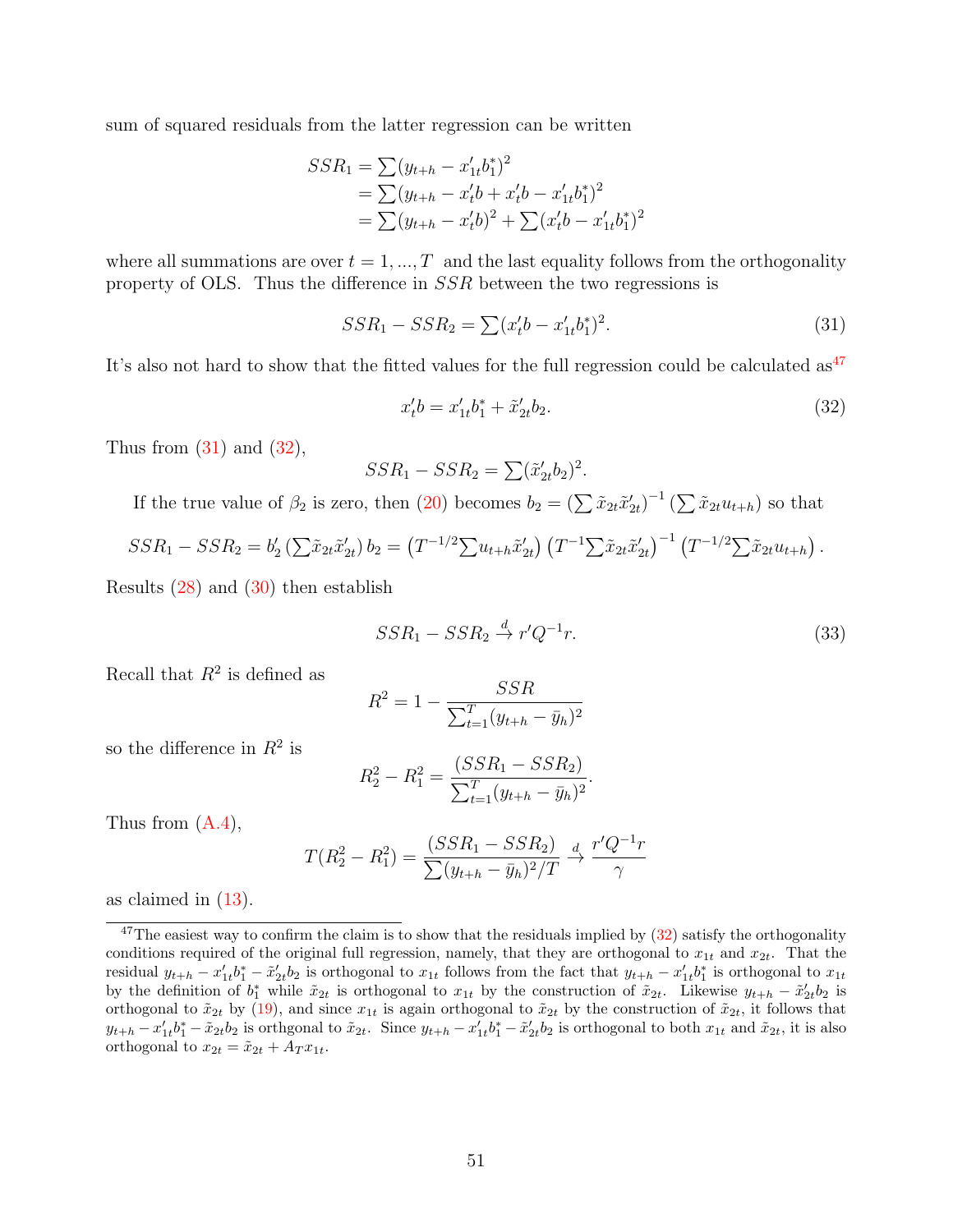### <span id="page-53-0"></span>B Alternative spanning hypotheses

Our baseline version of the spanning hypothesis is that three PCs of bond yields fully capture the information underlying expected bond returns and future interest rates, motivated by the well-known fact that three PCs capture almost all variation in the cross section of yields across maturities [\(Litterman and Scheinkman,](#page-34-1) [1991\)](#page-34-1). But it is possible that higher-order PCs, while explaining only a miniscule share of cross-sectional variation of current yields, still contain information about expectations of future yields (see Section [6](#page-29-1) for tests of this hypothesis). We therefore investigate two alternative versions of the spanning hypothesis, in which four or five PCs of yields span the information in the yield curve. Application of our bootstrap method to test these hypotheses is straightforward, since the only change to the approach described in Section [2.6](#page-15-2) is that  $x_{1t}$  now contains four or five PCs. We consider these additional null hypotheses for the three empirical applications in Sections [3,](#page-19-2) [4](#page-22-2) and [5,](#page-25-0) where macro variables are proposed as the additional predictors.

In Table [B.1](#page-53-1) we report the increase in  $\bar{R}^2$  when the macro variables are added to a predictive regression of annual bond returns with  $N \in \{3, 4, 5\}$  PCs of yields. We report 95%-bootstrap intervals to gauge how large of an increase in  $\bar{R}^2$  would be plausible under the null hypothesis. We find that  $N$  does not affect the findings we reported in the paper: with only the exception of the original CPO sample, the increases in  $\bar{R}^2$  are within the bootstrap intervals, suggesting that these increases are perfectly consistent with the spanning hypothesis.

|            |                      | Original sample period |                      |                      | Later sample: $1985-2016$                            |                      |
|------------|----------------------|------------------------|----------------------|----------------------|------------------------------------------------------|----------------------|
|            | $N=3$                | $N=4$                  | $N=5$                | $N=3$                | $N=4$                                                | $N=5$                |
| <b>JPS</b> | 0.19<br>(0.00, 0.23) | 0.16<br>(0.00, 0.25)   | 0.16<br>(0.00, 0.24) | 0.04                 | 0.04<br>$(0.00, 0.19)$ $(0.00, 0.20)$                | 0.04<br>(0.00, 0.20) |
| LN         | 0.10<br>(0.00, 0.11) | 0.08<br>(0.00, 0.11)   | 0.08<br>(0.00, 0.12) | 0.10                 | 0.13<br>$(0.00, 0.17)$ $(0.00, 0.17)$ $(0.00, 0.17)$ | 0.14                 |
| <b>CPO</b> | 0.34<br>(0.00, 0.21) | 0.34<br>(0.00, 0.21)   | 0.30<br>(0.00, 0.21) | 0.19<br>(0.00, 0.23) | 0.19<br>(0.00, 0.23)                                 | 0.19<br>(0.00, 0.23) |

<span id="page-53-1"></span>Table B.1: Increase in  $\bar{R}^2$  from addition of macro variables

Increase in  $\bar{R}^2$  for regressions of annual excess bond returns when macro variables are added to a specification that includes N PCs of yields. In parentheses are 95%-bootstrap intervals, obtained under the null hypothesis that the macro variables have no predictive power. The bootstrap procedure is described in the text.

In Table [B.2](#page-54-1) we consider Wald tests (for JPS and LN, using HAC standard errors) and t-tests (for CPO, using the RR approach) of the different spanning hypotheses. We report p-values of these tests using the conventional asymptotic distributions, estimates of the size of these tests based on the small-sample bootstrap distributions of the test statistics, and the bootstrap (i.e., size-corrected)  $p$ -values. The true size of the conventional five-percent tests of the spanning hypothesis is estimated to be between 32 and 52 percent. The bootstrap p-values,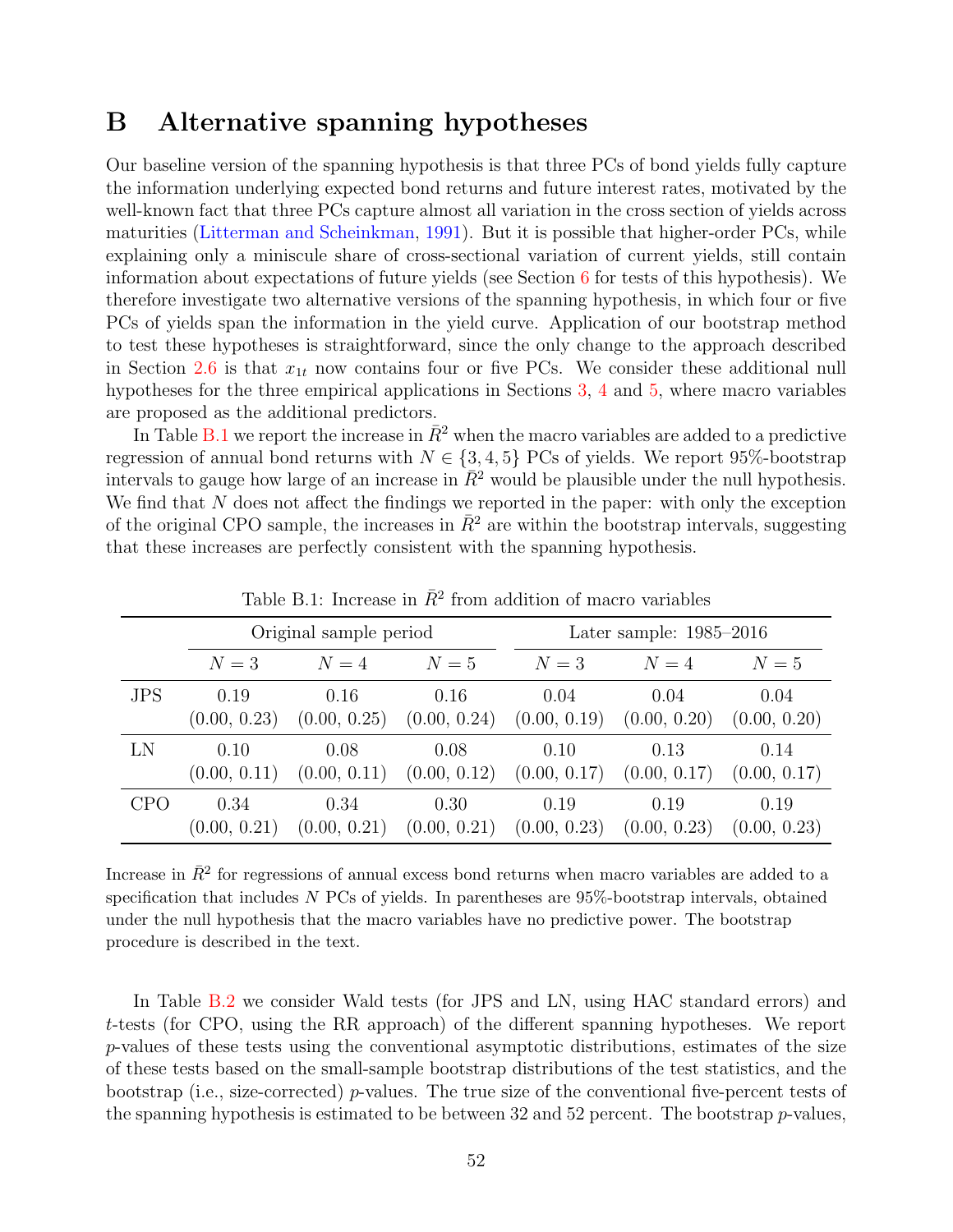which account for these enormous size distortions, are therefore much higher then conventional  $p$ -values, and often above five percent. Few noticeable differences in the bootstrap  $p$ -values arise from raising the number of yield PCs to four or five—in the original JPS sample the p-values increase and in the later LN sample they decrease. Overall, our conclusions about the robustness of published rejections of the spanning hypothesis remain unchanged when we consider versions of the spanning hypothesis with four or five PCs instead of our baseline hypothesis where three PCs span the information in the yield curve.

|            |                                |       | Original sample period |             |       | Later sample: $1985-2016$ |       |
|------------|--------------------------------|-------|------------------------|-------------|-------|---------------------------|-------|
|            |                                | $N=3$ | $N=4$                  | $N=5$ $N=3$ |       | $N=4$                     | $N=5$ |
| <b>JPS</b> | $HAC$ <i>p</i> -value          | 0.000 | 0.002                  | 0.000       | 0.187 | 0.166                     | 0.154 |
|            | HAC size                       | 0.399 | 0.439                  | 0.442       | 0.357 | 0.372                     | 0.375 |
|            | $BC$ bootstrap <i>p</i> -value | 0.053 | 0.201                  | 0.164       | 0.548 | 0.534                     | 0.531 |
| LN         | $HAC$ <i>p</i> -value          | 0.000 | 0.000                  | 0.000       | 0.004 | 0.000                     | 0.000 |
|            | HAC size                       | 0.323 | 0.326                  | 0.334       | 0.504 | 0.502                     | 0.519 |
|            | Bootstrap $p$ -value           | 0.008 | 0.002                  | 0.005       | 0.279 | 0.040                     | 0.045 |
| <b>CPO</b> | $RR$ <i>p</i> -value           | 0.000 | 0.000                  | 0.000       | 0.000 | 0.000                     | 0.000 |
|            | RR size                        | 0.448 | 0.451                  | 0.442       | 0.403 | 0.412                     | 0.436 |
|            | $BC$ bootstrap <i>p</i> -value | 0.000 | 0.000                  | 0.001       | 0.044 | 0.048                     | 0.054 |

<span id="page-54-1"></span>Table B.2: Tests of alternative spanning hypotheses

Conventional and bootstrap tests of different null hypotheses that adding macro variables to a regression with N PCs of bond yields does not increase the predictive power for annual excess bond returns. The bootstrap procedure is described in the text.

### <span id="page-54-0"></span>C Additional results for Joslin-Priebsch-Singleton

In Table [C.1](#page-55-0) we show additional results for the  $\bar{R}^2$  in predictive regressions with three yield PCs and the macro variables GRO and INF proposed by [Joslin et al.](#page-34-2) [\(2014\)](#page-34-2). The dependent variables are the annual excess returns for bonds with maturity from two to ten years. That is, Table [C.1](#page-55-0) reports the same results for each individual bond which Table [2](#page-38-0) reports in its top panel for the average excess return across bond maturities. To economize on space we only show the bootstrap results for the bias-corrected (BC) bootstrap.

The results in Table [C.1](#page-55-0) show that the increase in  $\bar{R}^2$  when macro variables are added is often large although the spanning hypothesis is true in population. While for the two- to four-year bonds, the increase in  $\bar{R}^2$  in the data is larger than the upper bound of the 95%bootstrap interval, for the remaining bonds this statistic is within this interval, meaning that there is no statistical evidence against the spanning hypothesis.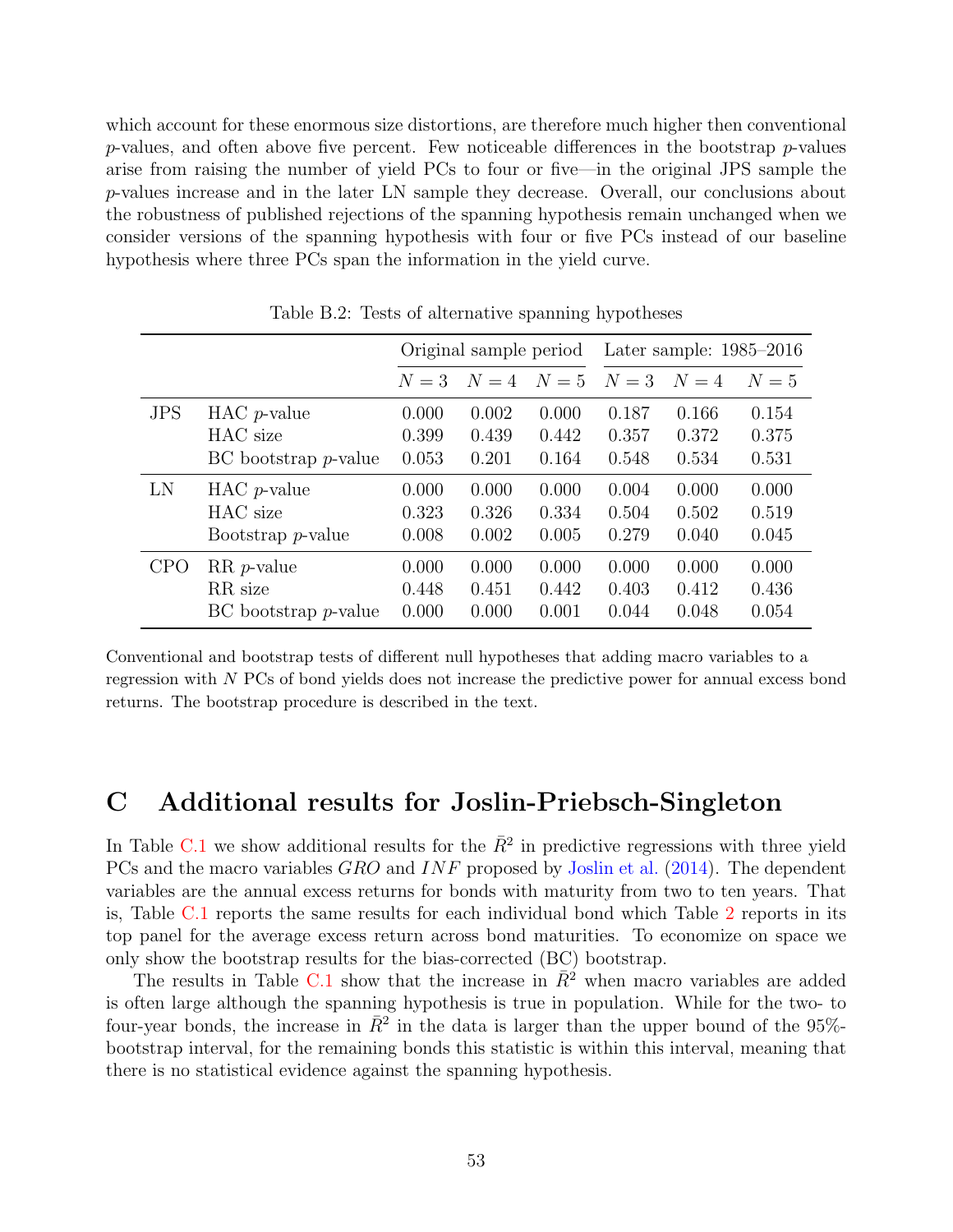|                          |                      |                                  | Original sample: 1985-2008   |                                   |                                  | Later sample: $1985-2016$        |                                   |
|--------------------------|----------------------|----------------------------------|------------------------------|-----------------------------------|----------------------------------|----------------------------------|-----------------------------------|
|                          |                      | $\bar{R}_1^2$                    | $\bar{R}_2^2$                | $\bar{R}_{2}^{2}-\bar{R}_{1}^{2}$ | $\bar{R}_1^2$                    | $\bar{R}_2^2$                    | $\bar{R}_{2}^{2}-\bar{R}_{1}^{2}$ |
| $Two-year$<br>bond       | Data<br>BC bootstrap | $0.14\,$<br>0.45<br>(0.10, 0.78) | 0.48<br>0.51<br>(0.15, 0.80) | 0.34<br>0.06<br>(0.00, 0.20)      | $0.13\,$<br>0.37<br>(0.09, 0.65) | $0.26\,$<br>0.41<br>(0.14, 0.68) | 0.13<br>0.05<br>(0.00, 0.17)      |
| Three-year<br>bond       | Data<br>BC bootstrap | 0.12<br>0.39<br>(0.07, 0.72)     | 0.41<br>0.45<br>(0.13, 0.75) | 0.29<br>0.06<br>(0.00, 0.21)      | 0.10<br>0.31<br>(0.07, 0.59)     | 0.22<br>0.36<br>(0.11, 0.62)     | 0.12<br>$0.05\,$<br>(0.00, 0.19)  |
| Four-year<br>bond        | Data<br>BC bootstrap | 0.14<br>0.38<br>(0.08, 0.69)     | 0.40<br>0.44<br>(0.14, 0.72) | 0.26<br>0.06<br>(0.00, 0.22)      | 0.12<br>0.30<br>(0.06, 0.57)     | 0.20<br>0.36<br>(0.11, 0.60)     | 0.08<br>0.05<br>(0.00, 0.19)      |
| <i>Five-year</i><br>bond | Data<br>BC bootstrap | $0.15\,$<br>0.35<br>(0.08, 0.65) | 0.38<br>0.41<br>(0.14, 0.69) | 0.22<br>0.06<br>(0.00, 0.23)      | 0.14<br>0.28<br>(0.06, 0.54)     | 0.20<br>0.33<br>(0.10, 0.58)     | $0.06\,$<br>0.06<br>(0.00, 0.20)  |
| $Six-year$<br>bond       | Data<br>BC bootstrap | 0.18<br>0.37<br>(0.10, 0.65)     | 0.39<br>0.43<br>(0.15, 0.69) | 0.21<br>0.06<br>(0.00, 0.21)      | 0.16<br>0.28<br>(0.06, 0.52)     | 0.21<br>0.34<br>(0.10, 0.57)     | 0.05<br>0.05<br>(0.00, 0.19)      |
| Seven-year<br>bond       | Data<br>BC bootstrap | 0.18<br>0.33<br>(0.07, 0.59)     | 0.37<br>0.39<br>(0.13, 0.64) | 0.18<br>0.06<br>(0.00, 0.23)      | 0.17<br>0.27<br>(0.05, 0.51)     | 0.21<br>0.32<br>(0.09, 0.55)     | 0.04<br>0.05<br>(0.00, 0.20)      |
| $Eight-year$<br>bond     | Data<br>BC bootstrap | 0.20<br>0.33<br>(0.08, 0.58)     | 0.37<br>0.39<br>(0.13, 0.63) | 0.17<br>0.06<br>(0.00, 0.22)      | 0.18<br>0.26<br>(0.06, 0.50)     | 0.22<br>0.32<br>(0.11, 0.55)     | 0.04<br>$0.05\,$<br>(0.00, 0.20)  |
| $Nine-year$<br>bond      | Data<br>BC bootstrap | 0.22<br>0.34<br>(0.10, 0.58)     | 0.39<br>0.40<br>(0.15, 0.64) | 0.16<br>0.06<br>(0.00, 0.22)      | 0.19<br>0.27<br>(0.07, 0.49)     | 0.23<br>0.32<br>(0.11, 0.54)     | 0.03<br>0.05<br>(0.00, 0.20)      |
| $Ten-year$<br>bond       | Data<br>BC bootstrap | 0.20<br>0.31<br>(0.07, 0.56)     | 0.36<br>0.37<br>(0.12, 0.61) | 0.15<br>0.06<br>(0.00, 0.23)      | 0.19<br>0.28<br>(0.07, 0.51)     | 0.24<br>0.33<br>(0.11, 0.55)     | 0.04<br>0.05<br>(0.00, 0.19)      |

<span id="page-55-0"></span>Table C.1: Joslin-Priebsch-Singleton:  $\bar{R}^2$  for excess-return regressions

 $\bar{R}^2$  for regressions of annual excess bond returns on three PCs of the yield curve  $(\bar{R}_1^2)$  and on three yield PCs together with the macro variables GRO and INF  $(\bar{R}_2^2)$ , as well as the increase in  $\bar{R}^2$ . The macro data is described in the text. The results in the left half of the table are for the original sample period of [Joslin et al.](#page-34-2) [\(2014\)](#page-34-2); the data used in the right half is extended to December 2016. Each panel reports first the statistics in the data, and then the mean and the 95%-bootstrap intervals (in parentheses) of the bootstrap small-sample distribution. The bootstrap, which is explained in the text, imposes the null hypothesis that the macro variables have no predictive power.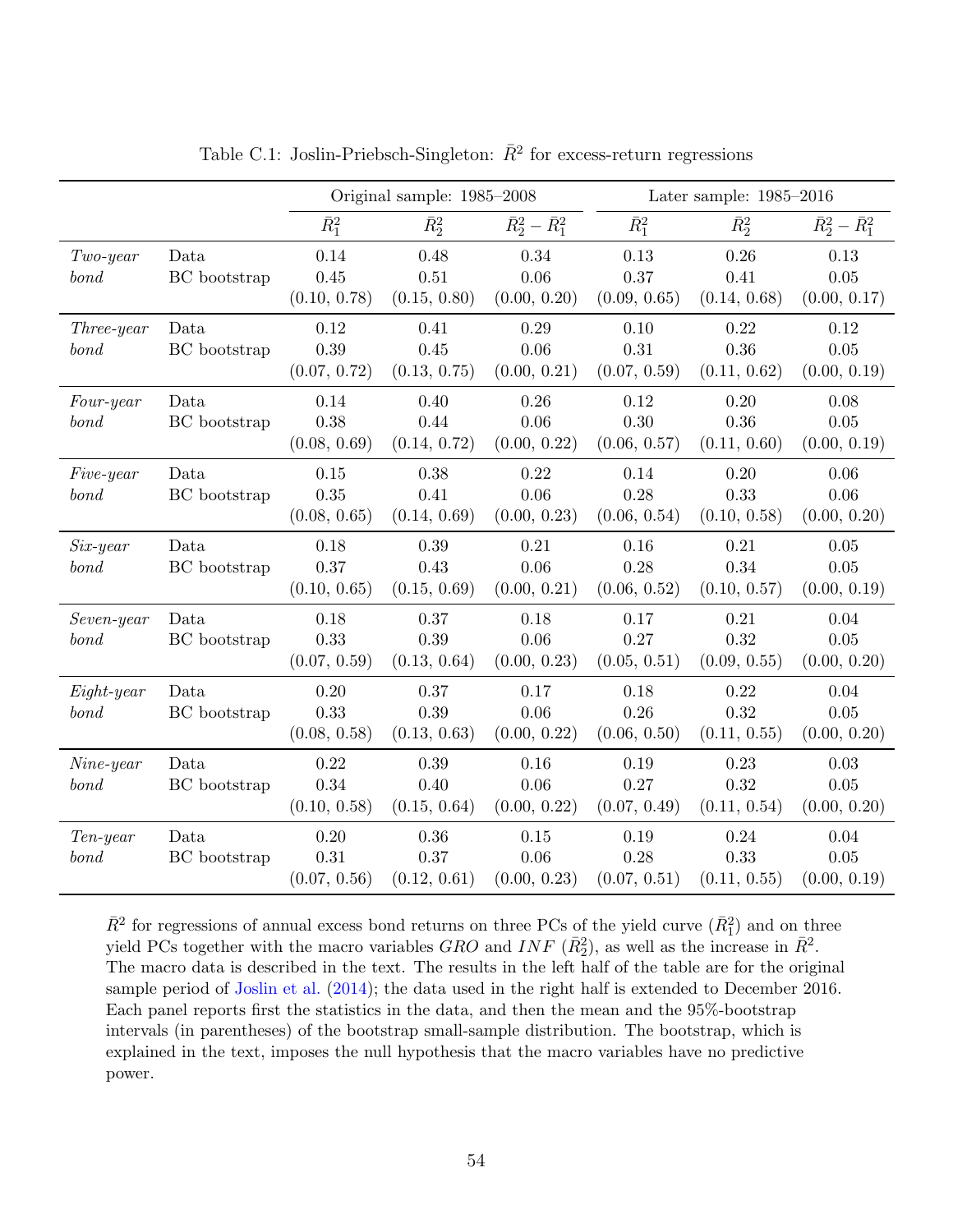### <span id="page-56-0"></span>D Additional results for Ludvigson-Ng

LN also constructed a single return-forecasting factor using a similar approach as [Cochrane and](#page-32-3) [Piazzesi](#page-32-3) [\(2005\)](#page-32-3). They regressed the excess bond returns, averaged across the two- through five-year maturities, on the macro factors plus a cubed term of F1 which they found to be important. The fitted values of this regression produced their return-forecasting factor, denoted by H8. Adding H8 to a predictive regression that includes the Cochrane-Piazessi factor  $\overline{CP}$  substantially increases the  $\overline{R}^2$ , and leads to a highly significant coefficient on H8. LN emphasized this result and interpreted it as further evidence that macro variables have predictive power beyond the information in the yield curve.

Tables  $D.1$  and  $D.2$  replicate LN's results for these regressions on the macro-  $(H8)$  and yield-based  $(CP)$  return-forecasting factors.<sup>[48](#page-56-1)</sup> Table [D.1](#page-57-0) shows coefficient estimates and statistical significance, while Table  $D.2$  reports  $\bar{R}^2$ . In LN's data, both  $CP$  and H8 are strongly significant with HAC p-values below 0.1%. Adding H8 to the regression increases the  $\bar{R}^2$  by 9-11 percentage points.

One advantage of our bootstrap approach is that we can calculate the small-sample properties under the null hypothesis of complicated transformations of the original data such as these. To this end, we simply add an additional step in the construction of our artificial data by calculating  $\mathbb{CP}$  and  $\mathbb{H}8$  in each bootstrap data set as the fitted values from preliminary regressions in the exact same way that LN did in the actual data.

Table [D.1](#page-57-0) shows that the observed increases in  $\bar{R}^2$  when adding H8 to the regression are generally within the 95% bootstrap intervals. That is, although LN find large increases in  $\bar{R}^2$  using these same regression specifications, this is not convincing evidence against the spanning hypothesis, as such increases in goodness-of-fit are perfectly plausible under the null hypothesis. And according to the bootstrap  $p$ -values for the coefficients on H8 in Table [D.2,](#page-58-0) the macro return-forecasting factor is no longer significant at the 1% level. Furthermore, the size distortions for conventional  $t$ -tests are very substantial: a test with nominal size of five percent based on asymptotic HAC  $p$ -values has a true size of 58-61 percent. This evidence suggests that conventional HAC inference can be particularly problematic when the predictors are return-forecasting factors. Table [D.2](#page-58-0) also shows that the bootstrap test has good size and power.

We also examined the same regressions over the 1985–2016 sample period with results shown in the right half of Table [D.1](#page-57-0) and in the bottom panel of Table [D.2.](#page-58-0) The observed increases in  $\bar{R}^2$  are squarely in line with what we would expect under the spanning hypothesis, as indicated by the bootstrap intervals in Table [D.1.](#page-57-0) The return-forecasting factors would again appear to be highly significant based on  $HAC$  *p*-values, but the size distortions of these tests are again very substantial and the coefficients on H8 are in fact not statistically significant when using the bootstrap *p*-values.

This evidence suggests that conventional HAC inference can be particularly problematic when the predictors are return-forecasting factors. One reason for the substantially distorted inference is their high persistence;  $H8$  and  $CP$  have autocorrelations that are around 0.8, and decline only slowly with the lag length. Another reason is that the return-forecasting factors are constructed in a preliminary estimation step, which introduces additional estimation un-

<span id="page-56-1"></span><sup>48</sup>These results correspond to those in column 9 in tables 4-7 in LN.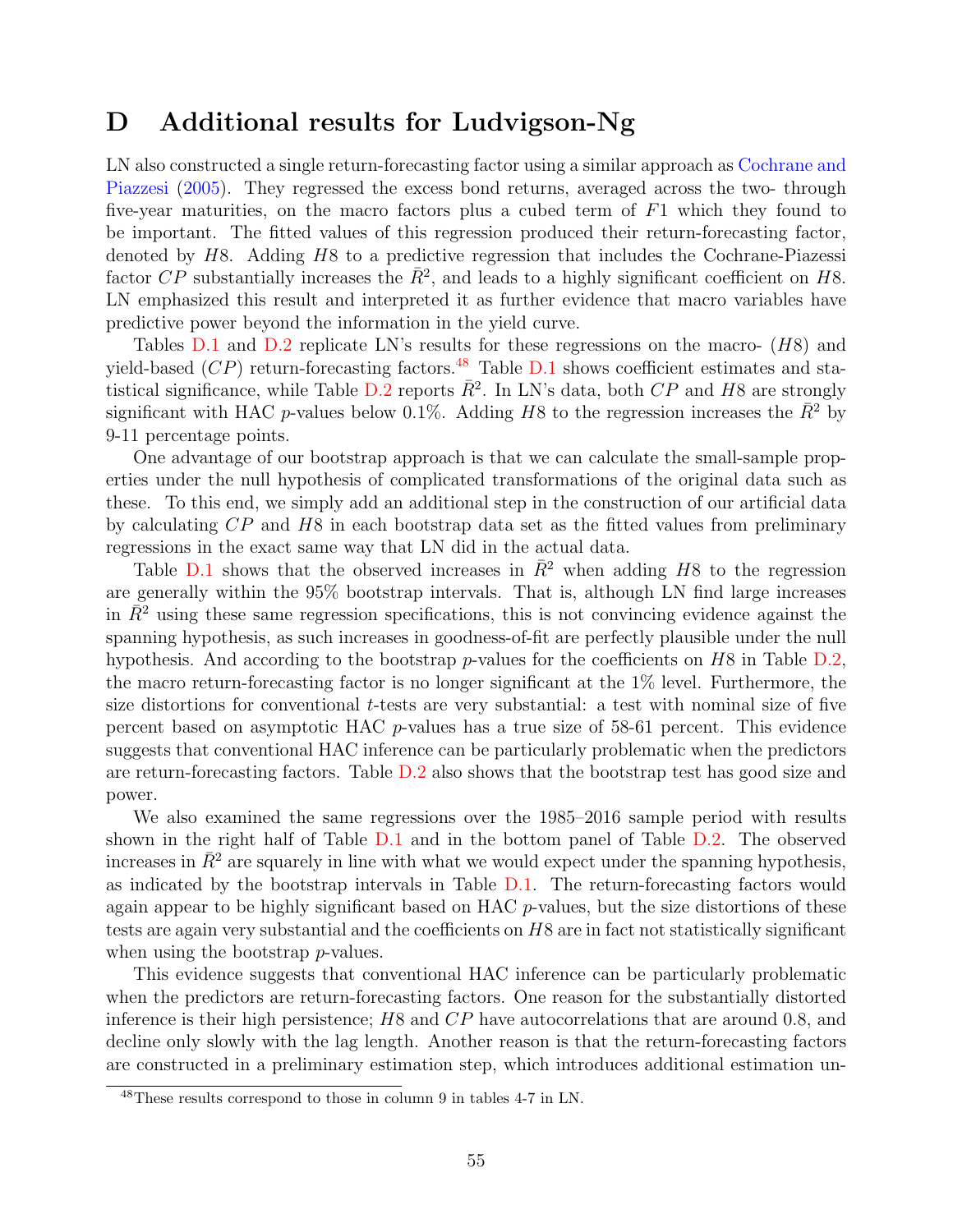|                  |               | Original sample: 1964–2007 |                                   |               | Later sample: $1985-2016$ |                                   |
|------------------|---------------|----------------------------|-----------------------------------|---------------|---------------------------|-----------------------------------|
|                  | $\bar{R}_1^2$ | $\bar{R}_2^2$              | $\bar{R}_{2}^{2}-\bar{R}_{1}^{2}$ | $\bar{R}_1^2$ | $\bar{R}_2^2$             | $\bar{R}_{2}^{2}-\bar{R}_{1}^{2}$ |
| Two-year bond    |               |                            |                                   |               |                           |                                   |
| Data             | 0.31          | 0.42                       | 0.11                              | 0.16          | 0.22                      | 0.06                              |
| Bootstrap        | 0.21          | 0.24                       | 0.03                              | 0.31          | 0.35                      | 0.04                              |
|                  | (0.06, 0.39)  | (0.09, 0.41)               | (0.00, 0.11)                      | (0.09, 0.54)  | (0.14, 0.56)              | (0.00, 0.13)                      |
| Three-year bond  |               |                            |                                   |               |                           |                                   |
| Data             | 0.33          | 0.43                       | 0.10                              | 0.16          | 0.22                      | 0.07                              |
| Bootstrap        | 0.20          | 0.24                       | 0.04                              | 0.29          | 0.33                      | 0.04                              |
|                  | (0.06, 0.38)  | (0.09, 0.41)               | (0.00, 0.11)                      | (0.08, 0.51)  | (0.14, 0.54)              | (0.00, 0.14)                      |
| Four-year bond   |               |                            |                                   |               |                           |                                   |
| Data             | 0.36          | 0.45                       | 0.09                              | 0.19          | 0.26                      | 0.07                              |
| <b>Bootstrap</b> | 0.21          | 0.25                       | 0.04                              | 0.30          | 0.34                      | 0.04                              |
|                  | (0.07, 0.39)  | (0.10, 0.42)               | (0.00, 0.11)                      | (0.10, 0.52)  | (0.15, 0.54)              | (0.00, 0.13)                      |
| Five-year bond   |               |                            |                                   |               |                           |                                   |
| Data             | 0.33          | 0.42                       | 0.09                              | 0.18          | 0.24                      | 0.06                              |
| Bootstrap        | 0.21          | 0.24                       | 0.04                              | 0.29          | 0.32                      | 0.04                              |
|                  | (0.06, 0.39)  | (0.10, 0.41)               | (0.00, 0.11)                      | (0.09, 0.50)  | (0.14, 0.53)              | (0.00, 0.14)                      |

<span id="page-57-0"></span>Table D.1: Ludvigson-Ng:  $\bar{R}^2$  for regressions with return-forecasting factors

 $\bar{R}^2$  for regressions of annual excess bond returns on yield and macro factors, as in [Ludvigson and](#page-34-4) [Ng](#page-34-4) [\(2010\)](#page-34-4).  $\bar{R}_1^2$  is for regressions with only the return-forecasting factor based on yield-curve information  $(CP)$ ,  $\bar{R}_2^2$  is for regressions that also include the return-forecasting factor based on macro information  $(H8)$ . The left side of the table shows results for the original data set used by [Ludvigson and Ng](#page-34-4) [\(2010\)](#page-34-4), and the right side shows results for a data sample that starts in 1985 and ends in 2016. We report the values of the statistics in the data, and the means and 95%-bootstrap intervals (in parentheses) for the bootstrap small-sample distributions, obtained under the null hypothesis that the macro variables have no predictive power. The bootstrap procedure is described in the text.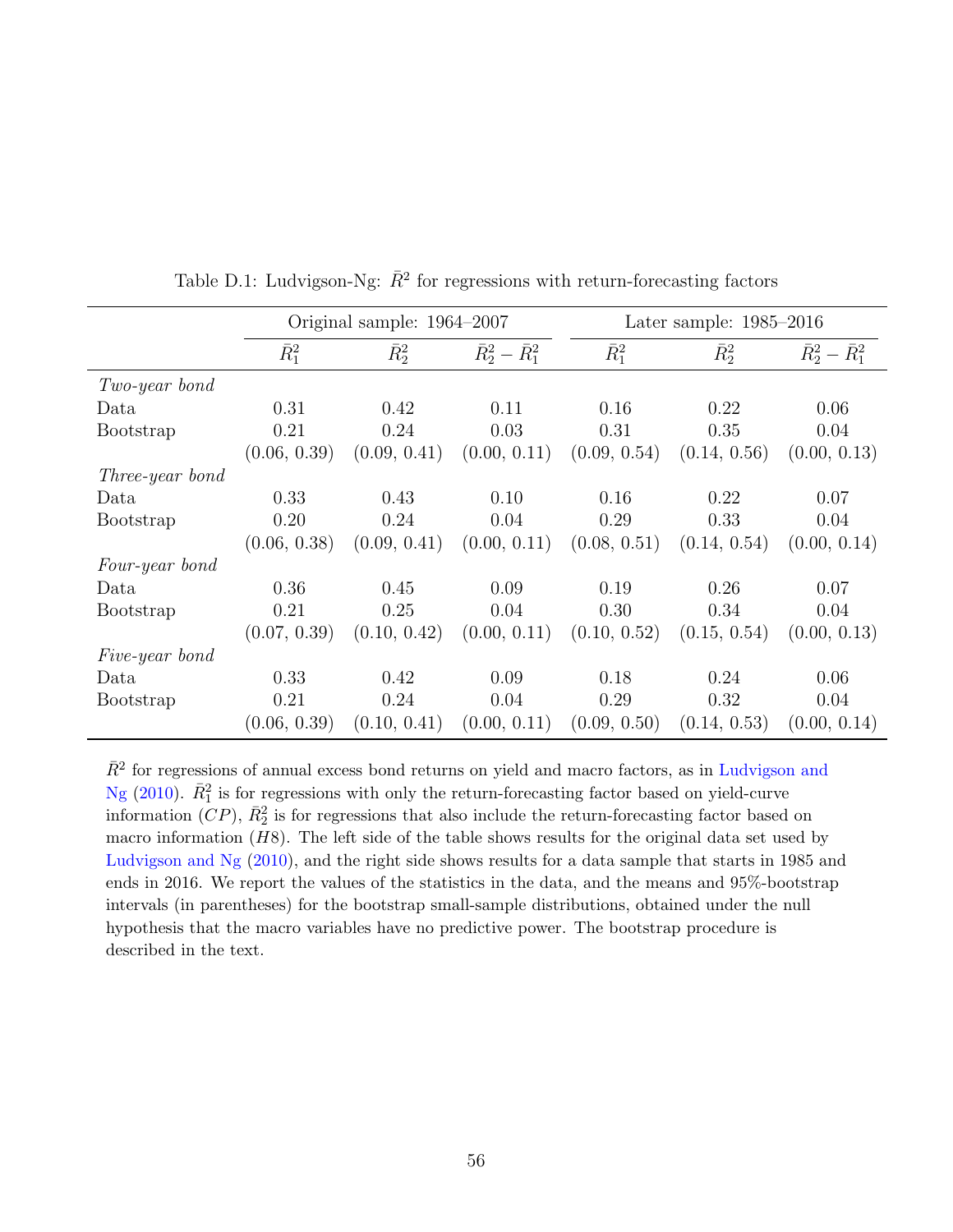|                                | Two-year bond |       | Three-year bond |       | Four-year bond |       | Five-year bond |       |
|--------------------------------|---------------|-------|-----------------|-------|----------------|-------|----------------|-------|
|                                | CP            | H8    | CP              | H8    | CP             | H8    | CP             | H8    |
| Original sample: $1964 - 2007$ |               |       |                 |       |                |       |                |       |
| Coefficient                    | 0.335         | 0.331 | 0.645           | 0.588 | 0.955          | 0.776 | 1.115          | 0.937 |
| HAC t-statistic                | 4.429         | 4.331 | 4.666           | 4.491 | 4.765          | 4.472 | 4.371          | 4.541 |
| $HAC$ <i>p</i> -value          | 0.000         | 0.000 | 0.000           | 0.000 | 0.000          | 0.000 | 0.000          | 0.000 |
| Bootstrap $5\%$ c.v.           |               | 3.857 |                 | 3.968 |                | 3.965 |                | 3.998 |
| Bootstrap $p$ -value           |               | 0.019 |                 | 0.021 |                | 0.023 |                | 0.019 |
| Size                           |               |       |                 |       |                |       |                |       |
| <b>HAC</b>                     |               | 0.579 |                 | 0.612 |                | 0.610 |                | 0.594 |
| <b>Bootstrap</b>               |               | 0.049 |                 | 0.059 |                | 0.054 |                | 0.049 |
| Power                          |               |       |                 |       |                |       |                |       |
| <b>Bootstrap</b>               |               | 0.621 |                 | 0.573 |                | 0.555 |                | 0.521 |
| Later sample: 1985-2016        |               |       |                 |       |                |       |                |       |
| Coefficient                    | 0.363         | 0.333 | 0.678           | 0.663 | 1.101          | 0.934 | 1.314          | 1.146 |
| HAC statistic                  | 2.746         | 2.768 | 2.556           | 3.073 | 2.933          | 3.308 | 2.837          | 3.379 |
| $HAC$ <i>p</i> -value          | 0.006         | 0.006 | 0.011           | 0.002 | 0.004          | 0.001 | 0.005          | 0.001 |
| Bootstrap 5\% c.v.             |               | 4.182 |                 | 4.172 |                | 4.158 |                | 4.160 |
| Bootstrap $p$ -value           |               | 0.271 |                 | 0.199 |                | 0.153 |                | 0.134 |

<span id="page-58-0"></span>Table D.2: Ludvigson-Ng: statistical inference in regressions with return-forecasting factors

Predictive regressions for annual excess bond returns, using return-forecasting factors based on yield-curve information  $(CP)$  and macro information  $(H8)$ , as in [Ludvigson and Ng](#page-34-4) [\(2010\)](#page-34-4). The first panel shows the results for their original data and sample period; the second panel uses a data sample that starts in 1985 and ends in 2016. HAC t-statistics and p-values are calculated using Newey-West standard errors with 18 lags. We obtain bootstrap small-sample distributions of the t-statistics under the null hypothesis that macro factors and hence H8 have no predictive power, and report the bootstrap critical values  $(c.v.'s)$  and p-values, as well as estimates of the true size of conventional HAC t-tests and the bootstrap tests with 5% nominal coverage (see notes to Table [3\)](#page-39-0). We also report estimates of the power of the bootstrap tests. The bootstrap procedure is described in the text. p-values below 5% are emphasized with bold face.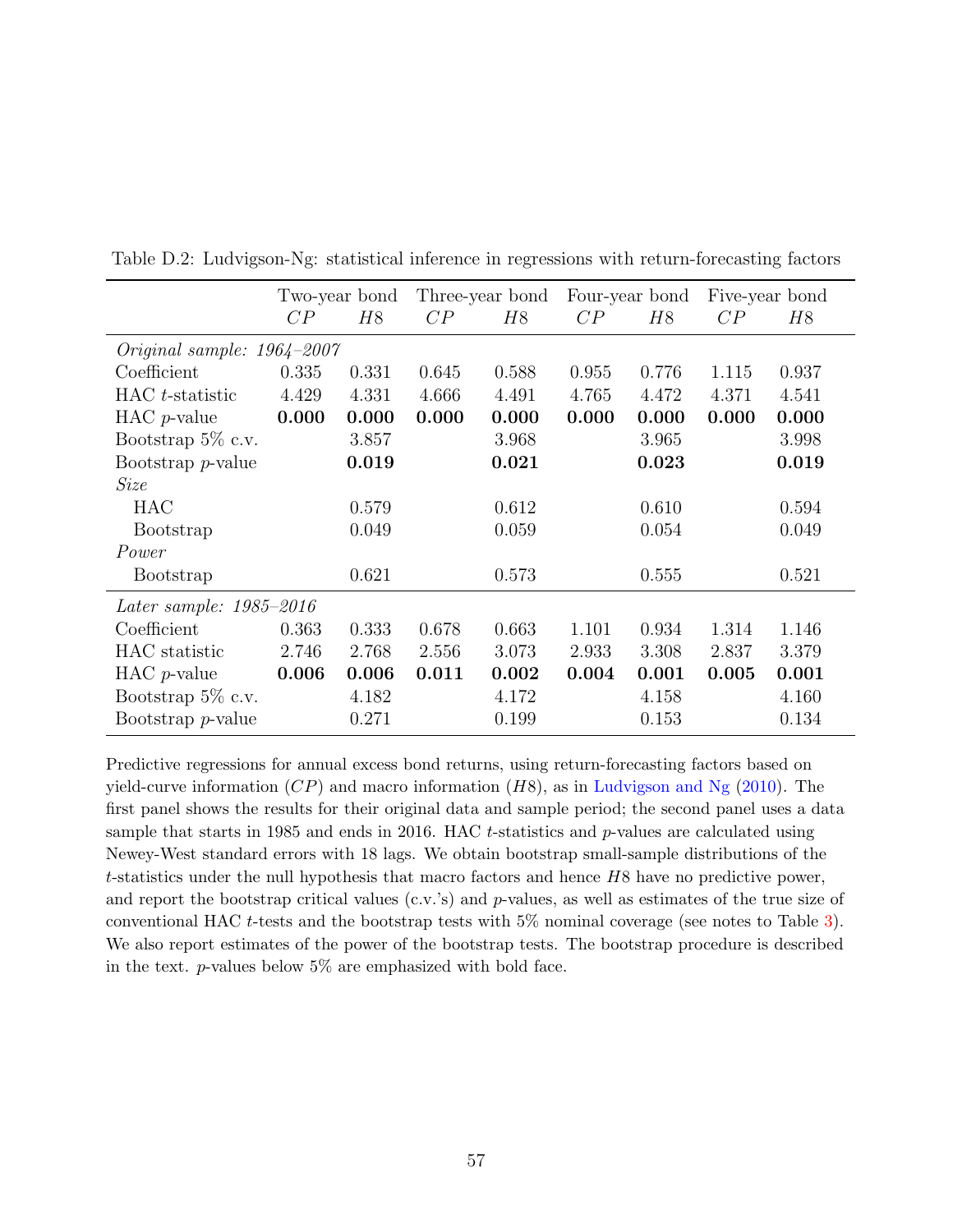certainty not accounted for by conventional inference. We recommend that researchers use our bootstrap in such a setting to accurately carry out inference. Here we conclude that LN's macro return-forecasting factor exhibits only very tenuous predictive power, much weaker than indicated by LN's original analysis, which disappears completely over a different sample period.

### <span id="page-59-0"></span>E Bond supply: Greenwood-Vayanos

A large literature studies the effects of the supply of bonds on prices and yields, including the recent contributions of [Hamilton and Wu](#page-33-13) [\(2012\)](#page-33-13) and [Greenwood and Vayanos](#page-33-2) [\(2014\)](#page-33-2). Theoretical and empirical work has demonstrated that bond supply is related to bond yields and returns. But do measures of Treasury bond supply contain predictive power for bond returns that is not already reflected in the yield curve? The answer appears to be yes: [Greenwood](#page-33-2) [and Vayanos](#page-33-2) [\(2014\)](#page-33-2) (henceforth GV) found that variation in their measure of bond supply, a maturity-weighted debt-to-GDP ratio, predicts yields and bond returns, and that this holds true even controlling for yield curve information such as the term spread. Here we investigate whether this result is robust and holds up to closer scrutiny. The sample period used in GV is 1952 to 2008.

We are most interested in those regression specifications estimated by GV that control for the information in the yield curve. We first reproduce, in the top panel of Table  $E.1$ , their baseline specification in which the one-year return on a long-term bond is predicted using the one-year yield and bond supply measure alone. The second panel includes the spread between the long-term and one-year yield as an additional explanatory variable.<sup>[49](#page-59-1)</sup> Like GV we use Newey-West standard errors with 36 lags. If we interpreted the HAC  $t$ -test using the conventional asymptotic critical values, the coefficient on bond supply is significant in the baseline regression in the top panel. When the yield spread is included in the regression, this coefficient is marginally insignificant, with a p-value of 5.8%.

The bond return that GV used as the dependent variable in these regressions is for a hypothetical long-term bond with a 20-year maturity. We cannot apply our bootstrap procedure here because this bond return is not constructed from the observed yield curve.<sup>[50](#page-59-2)</sup>

We consider two additional regression specifications that are relevant in this context. The first specification controls for information in the yield curve by including, instead of a single term spread, the first three PCs of observed yields.<sup>[51](#page-59-3)</sup> It also subtracts the one-year yield from the bond return in order to yield an excess return. Both of these changes make this specification more closely comparable to those in the literature. The results are reported in the third panel of Table [E.1.](#page-60-0) Again, the coefficient on bond supply is only marginally significant for the HAC t-test.

Finally, we consider a specification where the one-year excess return, averaged across twothough five-year maturities, is regressed on yield PCs and the measure of bond supply. The last panel of Table [E.1](#page-60-0) shows that in this case, the coefficient on bond supply is insignificant according to the conventional Newey-West  $t$ -test. In this last regression, which includes  $PCs$ 

<span id="page-59-1"></span><sup>49</sup>These estimates are in GV's table 5, rows 1 and 6. Their baseline results are also in their table 2.

<span id="page-59-2"></span><sup>50</sup>GV obtained this series from Ibbotson Associates.

<span id="page-59-3"></span><sup>&</sup>lt;sup>51</sup>These PCs are calculated from the observed Fama-Bliss yields with one- through five-year maturities.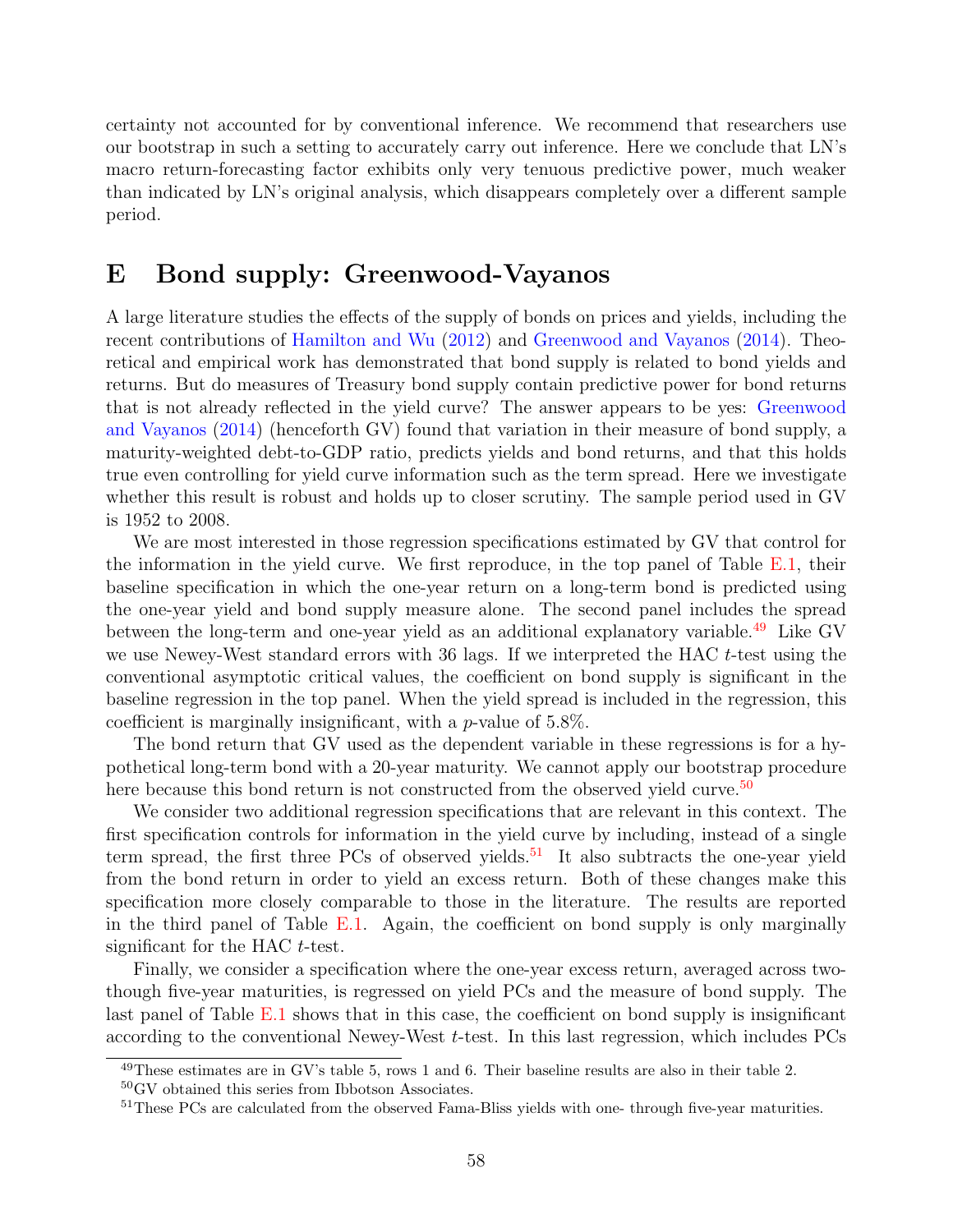|                                                           | One-year | Term   |       |       |          | Bond   |  |  |
|-----------------------------------------------------------|----------|--------|-------|-------|----------|--------|--|--|
|                                                           | yield    | spread | PC1   | PC2   | PC3      | supply |  |  |
| Dependent variable: return on long-term bond              |          |        |       |       |          |        |  |  |
| Coefficient                                               | 1.212    |        |       |       |          | 0.026  |  |  |
| HAC t-statistic                                           | 2.853    |        |       |       |          | 3.104  |  |  |
| $HAC$ <i>p</i> -value                                     | 0.004    |        |       |       |          | 0.002  |  |  |
| Dependent variable: return on long-term bond              |          |        |       |       |          |        |  |  |
| Coefficient                                               | 1.800    | 2.872  |       |       |          | 0.014  |  |  |
| HAC t-statistic                                           | 5.208    | 4.596  |       |       |          | 1.898  |  |  |
| $HAC$ <i>p</i> -value                                     | 0.000    | 0.000  |       |       |          | 0.058  |  |  |
| Dependent variable: excess return on long-term bond       |          |        |       |       |          |        |  |  |
| Coefficient                                               |          |        | 0.168 | 5.842 | $-6.089$ | 0.013  |  |  |
| HAC t-statistic                                           |          |        | 1.457 | 4.853 | 1.303    | 1.862  |  |  |
| $HAC$ <i>p</i> -value                                     |          |        | 0.146 | 0.000 | 0.193    | 0.063  |  |  |
| Dependent variable: avg. excess return for 2-5 year bonds |          |        |       |       |          |        |  |  |
| Coefficient                                               |          |        | 0.085 | 1.669 | $-4.632$ | 0.004  |  |  |
| HAC statistic                                             |          |        | 1.270 | 3.156 | 2.067    | 1.154  |  |  |
| $HAC$ <i>p</i> -value                                     |          |        | 0.204 | 0.002 | 0.039    | 0.249  |  |  |
| Bootstrap $5\%$ c.v.                                      |          |        |       |       |          | 3.199  |  |  |
| Bootstrap $p$ -value                                      |          |        |       |       |          | 0.468  |  |  |

<span id="page-60-0"></span>Table E.1: Greenwood-Vayanos: predictive power of Treasury bond supply

Predictive regressions for annual bond returns using Treasury bond supply, as in [Greenwood and](#page-33-2) [Vayanos](#page-33-2) [\(2014\)](#page-33-2) (GV). The coefficients on bond supply in the first two panels are identical to those reported in rows  $(1)$  and  $(6)$  of Table 5 in GV. HAC t-statistics and p-values are constructed using Newey-West standard errors with 36 lags, as in GV. The last panel includes bootstrap critical values and p-values using small-sample distributions generated under the null hypothesis that bond supply does not contain additional predictive power—the bootstrap procedure is described in the text. The last two rows in each panel report  $p$ -values for  $t$ -tests using the methodology of Ibragimov and Müller [\(2010\)](#page-34-12), splitting the sample into either 8 or 16 blocks. The sample period is 1952 to 2008. p-values below 5% are emphasized with bold face.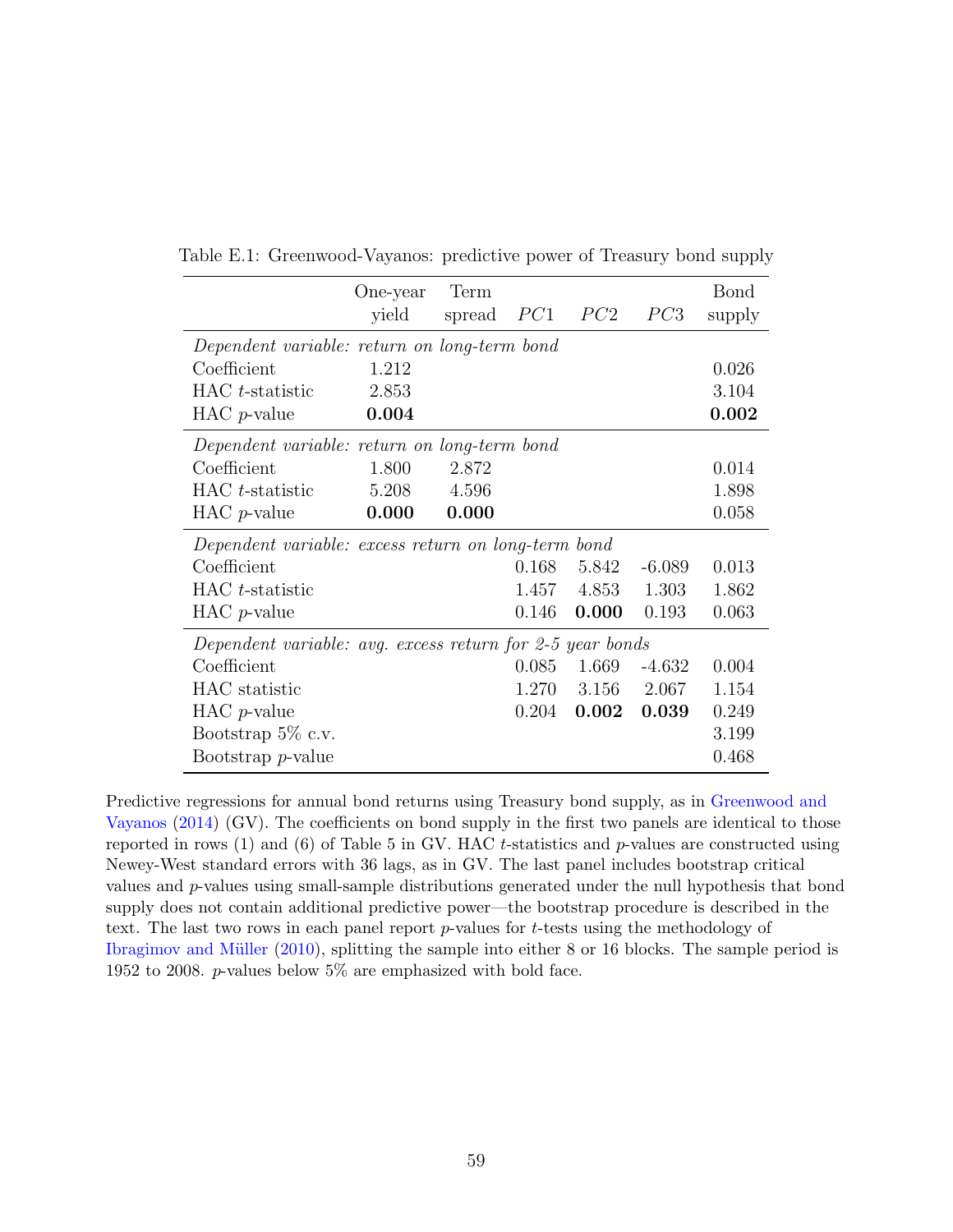|                         | gap      | $\tilde{CP}$ | CP     | PC1   | PC2    | PC3      |
|-------------------------|----------|--------------|--------|-------|--------|----------|
| Coefficient             | $-0.126$ |              |        |       |        |          |
| OLS <i>t</i> -statistic | 3.225    |              |        |       |        |          |
| HAC t-statistic         | 1.077    |              |        |       |        |          |
| $HAC$ <i>p</i> -value   | 0.282    |              |        |       |        |          |
| Coefficient             | $-0.120$ | 1.588        |        |       |        |          |
| OLS <i>t</i> -statistic | 3.479    | 13.541       |        |       |        |          |
| HAC t-statistic         | 1.244    | 4.925        |        |       |        |          |
| $HAC$ <i>p</i> -value   | 0.214    | 0.000        |        |       |        |          |
| Coefficient             | 0.113    |              | 1.612  |       |        |          |
| OLS <i>t</i> -statistic | 2.940    |              | 13.831 |       |        |          |
| HAC t-statistic         | 1.099    |              | 5.059  |       |        |          |
| $HAC$ <i>p</i> -value   | 0.273    |              | 0.000  |       |        |          |
| Coefficient             | 0.147    |              |        | 0.001 | 0.043  | $-0.067$ |
| OLS <i>t</i> -statistic | 3.524    |              |        | 4.359 | 11.506 | 3.690    |
| HAC t-statistic         | 1.306    |              |        | 1.332 | 4.363  | 2.508    |
| $HAC$ <i>p</i> -value   | 0.192    |              |        | 0.183 | 0.000  | 0.012    |
| Bootstrap 5\% c.v.      | 2.843    |              |        |       |        |          |
| Bootstrap $p$ -value    | 0.354    |              |        |       |        |          |

<span id="page-61-0"></span>Table F.1: Cooper-Priestley: predictive power of the output gap

Predictive regressions for the one-year excess return on a five-year bond using the output gap, as in [Cooper and Priestley](#page-32-2) [\(2008\)](#page-32-2) (CPR).  $\tilde{CP}$  is the Cochrane-Piazzesi factor after orthogonalizing it with respect to  $gap$ , whereas  $CP$  is the usual Cochrane-Piazzesi factor. For the predictive regression, gap is lagged one month, as in CPR. HAC standard errors are based on the Newey-West estimator with 22 lags. The bootstrap procedure, which does not include bias correction, is described in the main text. The sample period is 1952 to 2003. p-values below 5% are emphasized with bold face.

and a conventional excess bond return, we can also use our bootstrap procedure. We find that the bootstrap  $p$ -value is substantially higher than the conventional  $p$ -value. The bond supply variable has a first-order autocorrelation is 0.998, which causes substantial size distortions for the conventional t-test in this and in the other regression specifications.

Overall, we find that the results in GV do not constitute evidence against the spanning hypothesis. While bond supply exhibits a strong empirical link with interest rates, its predictive power for future yields and returns seems to be fully captured by the current yield curve.